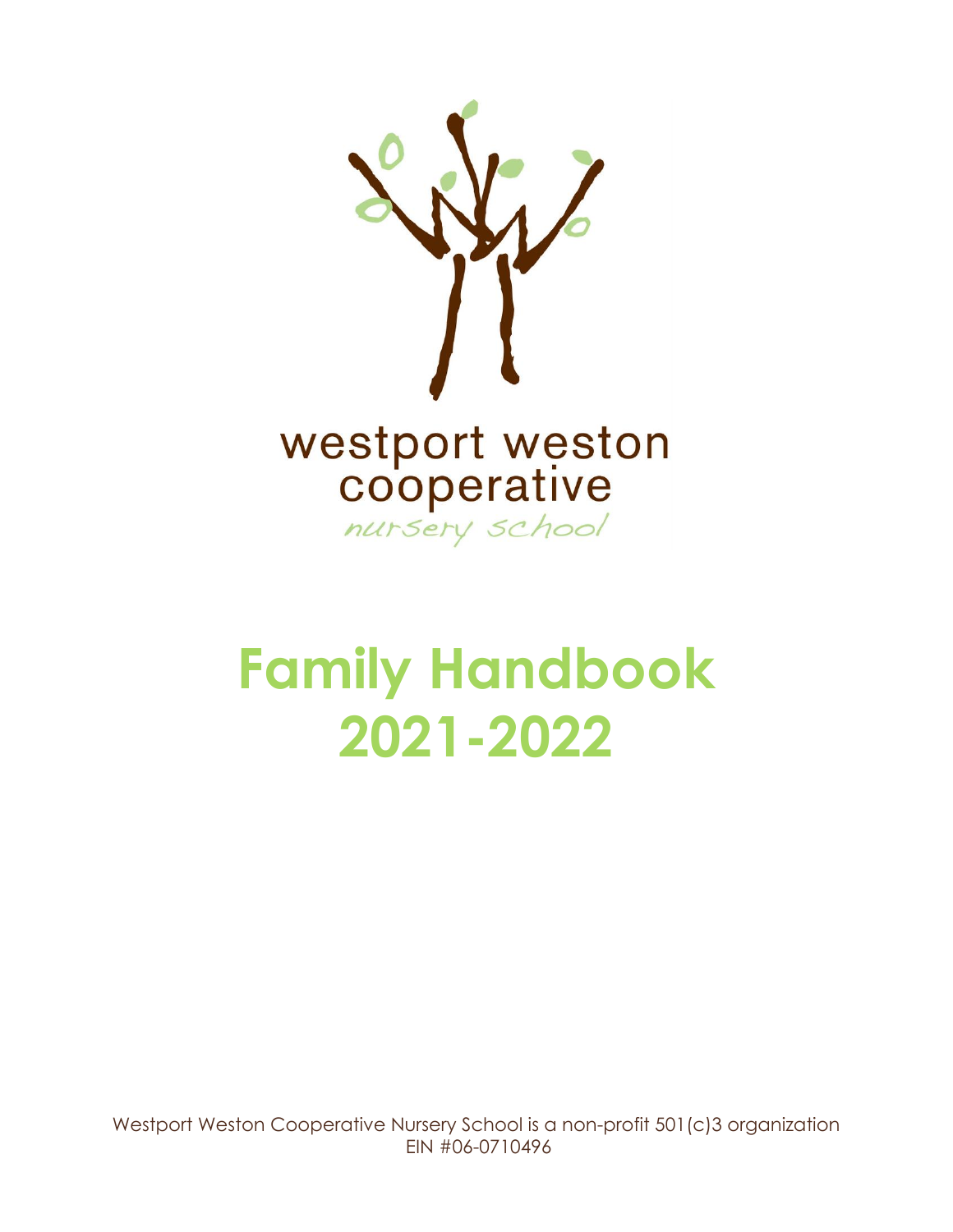# **Table of Contents**

| <b>School Overview</b>                          | 5               |
|-------------------------------------------------|-----------------|
| <b>Our Mission</b>                              | 6               |
| <b>Our School's Approach to Early Education</b> | 6               |
| <b>Co-op History</b>                            | 7               |
| <b>Director's Letter</b>                        | 8               |
| <b>School Programs</b>                          | 9               |
| <b>Two-Year-Olds</b>                            | 9               |
| Three-Year-Olds                                 | 9               |
| Four-Year-Olds                                  | 9               |
| Stay & Play                                     | 9               |
| Early Bird Breakfast Club                       | 9               |
| Summer Program                                  | 9               |
| <b>Enrollment</b>                               | 10              |
| Application                                     | 10              |
| <b>Agreements with Parents</b>                  | 10              |
| <b>Tuition Policy</b>                           | 10              |
| Scholarships                                    | 11              |
| Withdrawal Policy                               | 11              |
| <b>Classroom Policies</b>                       | 11              |
| <b>Class Size</b>                               | 11              |
| <b>Home Visits</b>                              | 11              |
| <b>Gradual Admission</b>                        | $\overline{11}$ |
| Absences                                        | 12              |
| Arrival                                         | 12              |
| Curbside Drop-off                               | 12              |
| Separation                                      | 12              |
| Dismissal                                       | 13              |
| Lateness                                        | 13              |
| Dress at School                                 | 13              |
| Policy for Commercial Free Environment          | 14              |
| Toys at School                                  | 15              |
| Snack                                           | 15              |
| Lunch                                           | 15              |
| Supervision                                     | 15              |
| After School Playground Supervision             | 15              |
| <b>Birthday Celebrations</b>                    | 16              |
| <b>Sharing Traditions and Celebrations</b>      | 16              |
|                                                 |                 |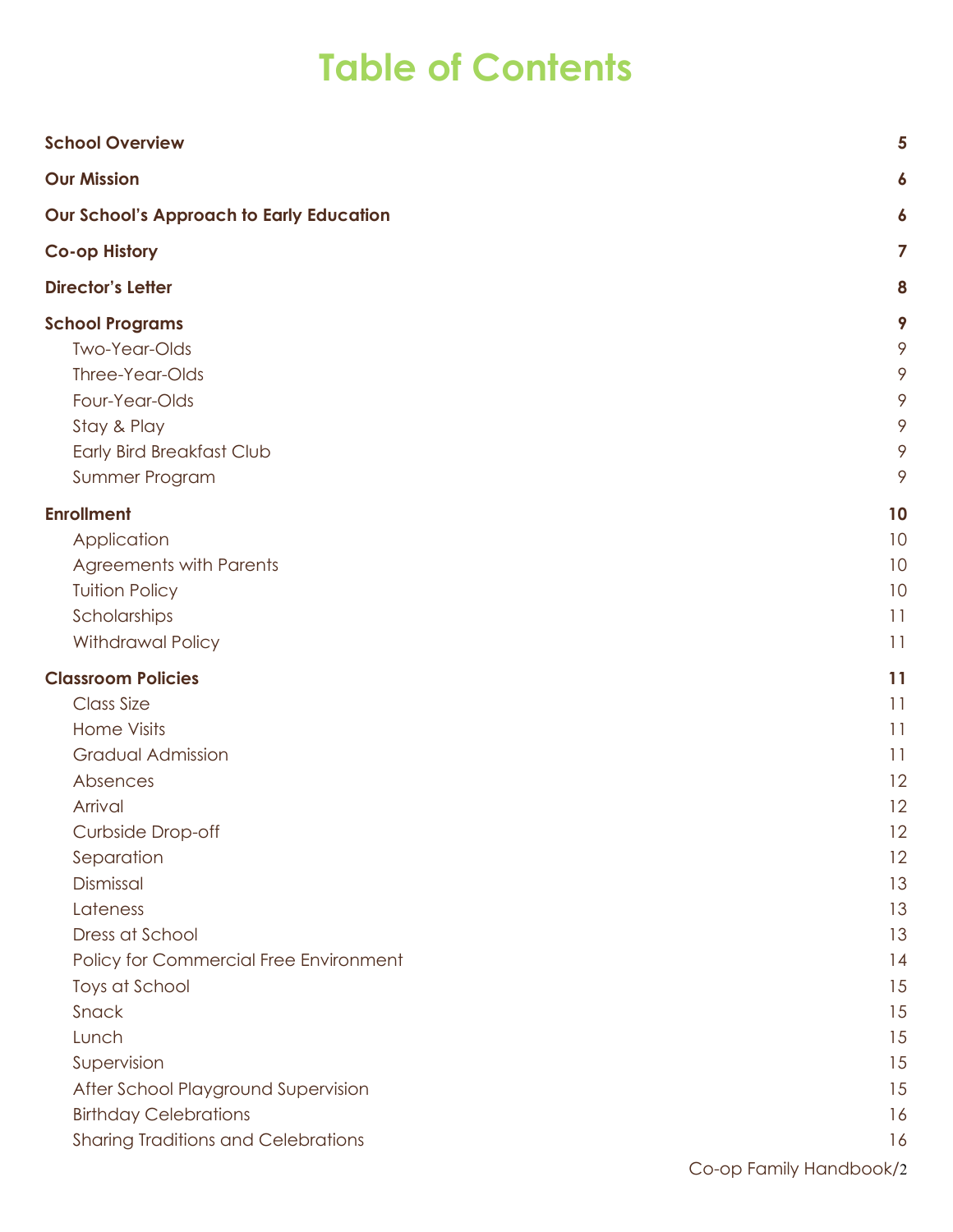| <b>Volunteering in Classrooms</b>            | 16 |
|----------------------------------------------|----|
| Diapering                                    | 17 |
| <b>Toileting Policy</b>                      | 17 |
| Not Using the Toilet at School               | 18 |
| Cell Phone Free Zone                         | 18 |
| Parking Lot                                  | 18 |
| <b>Parents and the Co-op</b>                 | 18 |
| <b>Teacher Communication</b>                 | 18 |
| <b>Respecting Children</b>                   | 19 |
| Notices and Classroom Information            | 19 |
| <b>Parent/Teacher Conferences</b>            | 19 |
| Child, Parent, and Teacher Conferences       | 19 |
| Policy for the Protection of Confidentiality | 19 |
| Parental Access to child's records           | 20 |
| <b>Fundraising Policy</b>                    | 20 |
| <b>Parent Communication</b>                  | 20 |
| <b>Parent Education</b>                      | 21 |
| Co-op Board and Committees                   | 21 |
| Annual Survey                                | 21 |
| Grievances, Conflicts, and Suggestions       | 21 |
| <b>Policy Changes</b>                        | 22 |
| <b>Co-op Behavior Management Policy</b>      | 22 |
| Discipline Philosophy                        | 22 |
| <b>Challenging Behaviors</b>                 | 23 |
| <b>Plan for Consultations</b>                | 23 |
| <b>Weather related closings/delays</b>       | 24 |
| <b>Civil Preparedness Plan</b>               | 24 |
| <b>Fire Drills</b>                           | 25 |
| Lost Child Policy                            | 25 |
| Abuse and Neglect Policy                     | 25 |
| <b>Emergency Care Plan</b>                   | 26 |
| <b>Curriculum</b>                            | 27 |
| Our School's Approach to Early Education     | 27 |
| <b>Assessing Children</b>                    | 27 |
| <b>Local School Systems</b>                  | 28 |
| Asking Questions about Your Child            | 28 |
| Occupational Therapist                       | 28 |
| <b>HEALTH POLICY</b>                         | 29 |
| Illness at School                            | 29 |
| <b>Health Exclusion Policy</b>               | 29 |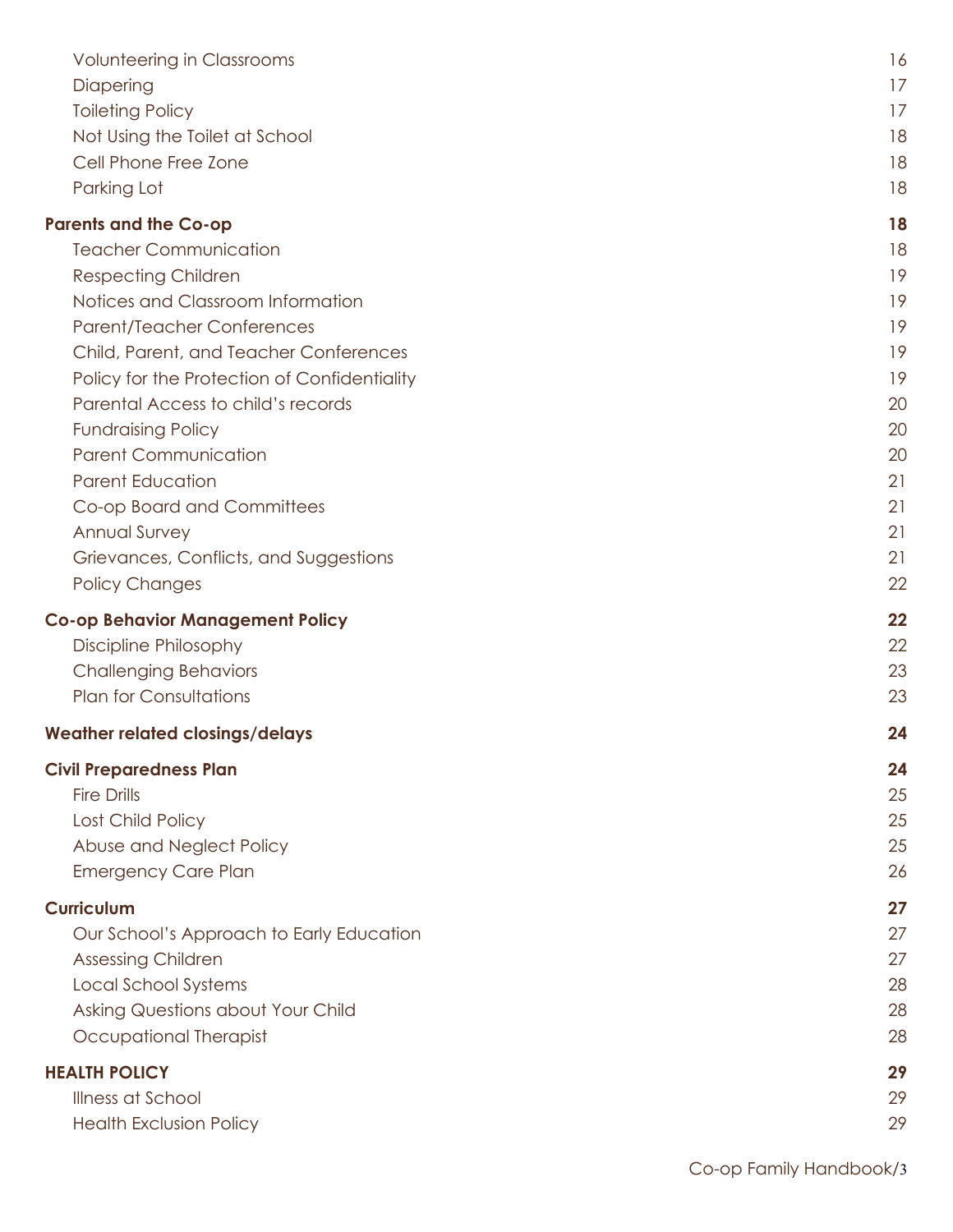| Policy for Administration of Medicines at School  | 30 |
|---------------------------------------------------|----|
| <b>Tick Policy</b>                                | 31 |
| <b>School Nurse</b>                               | 32 |
| <b>Co-op Curriculum Framework</b>                 | 33 |
| Cognitive Development                             | 33 |
| Personal and Social Development                   | 36 |
| <b>Creative Expression</b>                        | 37 |
| <b>Physical Development</b>                       | 39 |
| Resources and References - Curriculum Development | 40 |
|                                                   |    |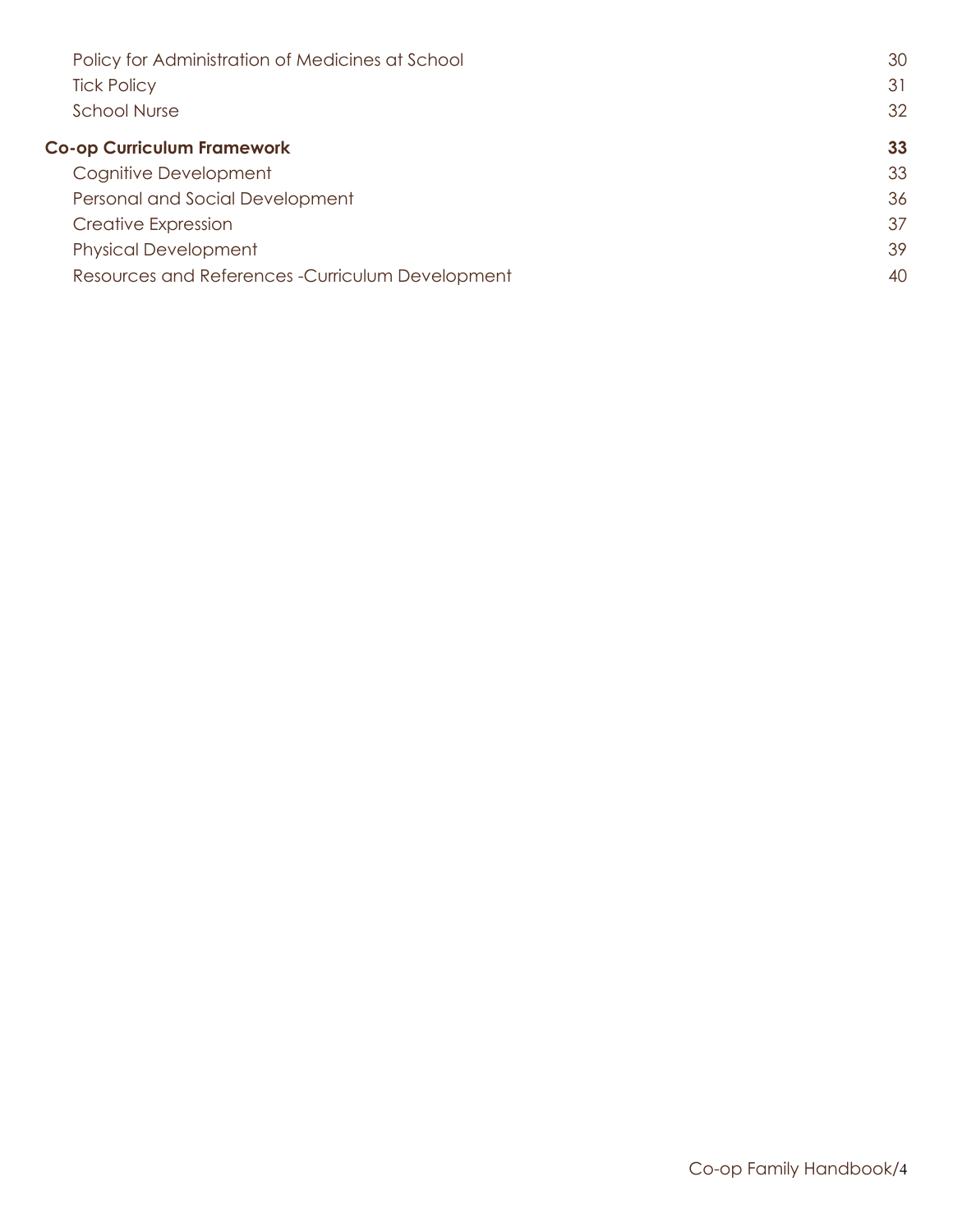# <span id="page-4-0"></span>**School Overview**

#### **Westport-Weston Cooperative Nursery School**

Address: 10 Lyons Plains Road, Westport, CT 06880 Phone: 203.227.9318 Fax: 203.227.5633

Website: [www.westportwestoncoop.org](http://www.westportwestoncoop.org)

Wi-Fi ID: coop1955 Wi-Fi password: 1955

#### **Licensing**

Licensed by the Connecticut Office of Early Childhood License # 124557

#### **Accredited by NAEYC**

National Academy of Early Childhood Programs Program I.D. # 296644

#### **Organization**

Nonprofit, private, non-denominational, early childhood program founded in 1955. The Co-op has an ongoing affiliation with the Bank Street College of Education.

#### **Management**

The governing body of the nursery school is composed of early childhood professionals and parents of enrolled children.

#### **Funding**

The school's tuition covers its operating expenses. Fundraising covers special programs, capital improvements, and scholarships.

**The school does not discriminate on the basis of race, color, national or ethnic origin, or sexual orientation in the administration of its educational policies and admissions.**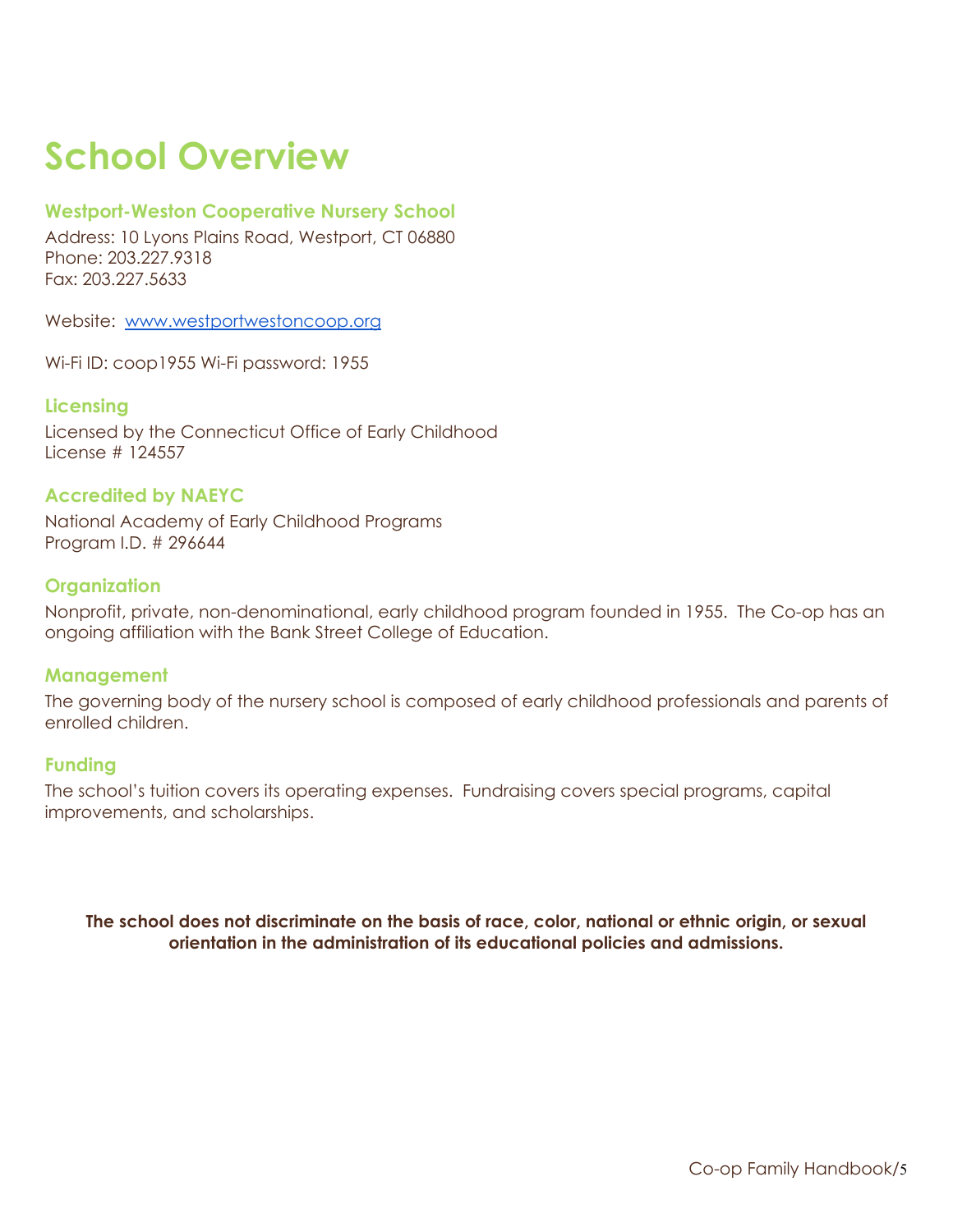# <span id="page-5-0"></span>**Our Mission**

Early education at the Co-op follows a child-centered approach, with individual attention given to each child's needs and sensibilities. The child's interests and questions are paramount in considering the curriculum content. The Co-op values children's play as the context for their learning. We believe that a learning process that includes self-discovery is most meaningful.

We recognize that there is an interdependent triangle that includes the child, the family, and the teacher. This triad has the power to directly impact each child's personal growth and development.

Our strong belief is that the family's willingness to participate in the functions of the school fosters an early example to their children that cooperation is an integral part of education.

The teacher's goal is to create a safe learning environment that inspires children to explore their classrooms and the outside world. Teachers provide nurturing support to the individual needs of the children in their care, recognizing and encouraging each child's physical, creative, emotional, social, and intellectual growth. The school believes that helping a child develop a positive self-image is the best foundation for his or her future education.

The Co-op strives to engage children, families, and staff in ways that model respect, acceptance, and equality.

# <span id="page-5-1"></span>**Our School's Approach to Early Education**

Westport-Weston Cooperative Nursery School, an early childhood educational program, recognizes that young children are curious, active learners. The staff observes the unique qualities of each child and seeks to provide learning experiences that meet their individual needs and current state of development.

The school values play as children's natural path to learning. The teacher's role is to encourage and support the child's interest in a wide variety of topics that set the stage for exploration and investigation. Curriculum focuses on topics of interest that will lead the child to a deeper understanding of his/her world. All children are encouraged to test ideas, build personal resourcefulness, and to relish the joys of accomplishment.

Each classroom at the Westport-Weston Co-operative Nursery School is designed to make the children feel comfortable. There are activity centers throughout the room, arranged to invite the child's interest. Young children thrive in a routine which offers them security and variety; a daily schedule balancing active learning experiences and quiet times is followed. There is opportunity for the children to participate in activities independently, in small groups or as a class.

Curriculum themes are based on the interests of the children and often incorporate nature and the seasons of the year. The length of the focus for each topic is dependent on the children's interest level. Teachers facilitate exploration by offering materials and ideas that may extend the investigative process. The integrated curriculum includes science, art, drama, language development, music, fine and gross motor activities, math, music and social studies.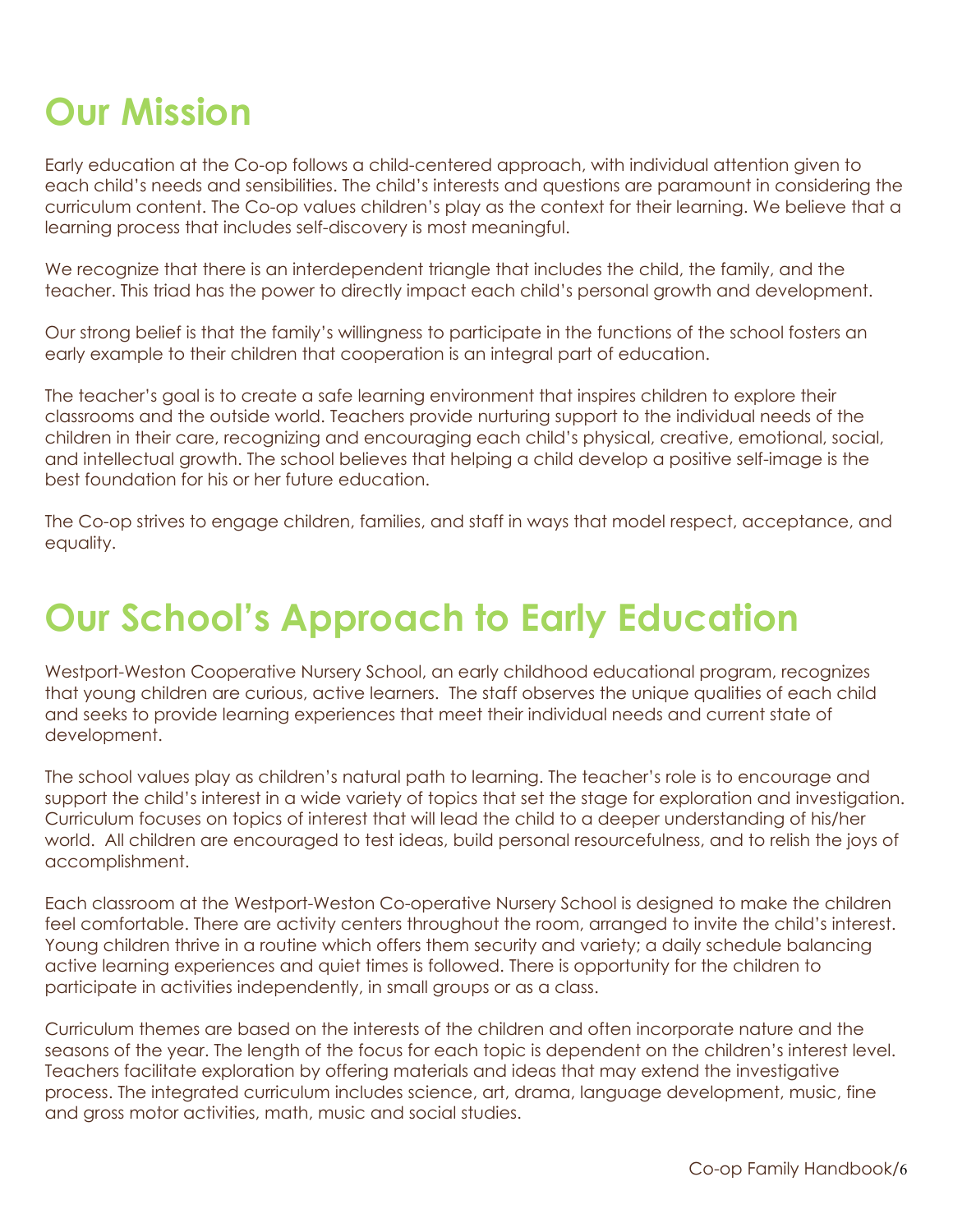An integral piece to the school's approach is the partnership between staff and parents. Throughout the school year, teachers, administrators and parents work closely together sharing insights, observations, and information about home and school. The school believes that children thrive in a positive climate and that this can be accomplished when mutual trust and respect are developed between the home and the school. Individual conferences and parent participation in the program provide added opportunities for parents and teachers to exchange ideas. The school believes this collaboration with families enriches the curriculum as well as the learning environment.

# <span id="page-6-0"></span>**Co-op History**

The Westport-Weston Cooperative Nursery School was founded in 1955 by a group of eight families determined to provide a strong supportive environment for the early education of their children. The term "Cooperative" was used to describe the school community, with parents working in classrooms both to create and sustain the school and honor its commitment to educating parents. The school took root in the years to follow and was one of the first nursery schools recognized by the Connecticut Department of Education. In 1960, under the direction of Margaret Sloan, the school left its first home, a farmhouse on Cross Highway, and moved into its present location at the Westport Unitarian Church. In this setting, the Co-op community enjoys the advantages of spacious classrooms and an outdoor environment that encourages exploration of nature.

In 1963, Patricia Nebel, who had been a teacher at the Co-op, became Director, a position she cherished for over 30 years. Pat had been educated in her native England and received a graduate degree in Early Childhood Education at Bank Street College in New York. Under Pat's direction, the Co-op acquired a philosophy that strongly embraced Bank Street's Developmental Approach to educating young children. This approach views the emotional, social, physical, and cognitive growth of each child as individual. This approach also views children's play as their work allowing children to experience learning that is relevant and therefore long-lasting. The Co-op is dedicated to inspiring in children an intellectual curiosity that views the world as a laboratory. This promotes the value of being a life-long learner.

By the mid-seventies, the Co-op was hiring trained early childhood educators to teach at the school. With parents no longer required to participate in the classrooms, the Co-op board voted in 1972 to change the name of the school to "The Westport Nursery School." Though legal documents made this change official, members of the community continued to refer to the school as "The Co-op." To avoid further confusion about the school's identity, the Board voted in 1974 to change the name of the school back to "The Westport-Weston Cooperative Nursery School." The Board explained that parent participation in the classrooms was only one element of a cooperative, and it determined that the school should be considered a "cooperative" as parents participate in many other ways, as it is a non-profit organization owned and administered by the parents whose children are enrolled in the school.

The Co-op has always kept a close ear to the needs and interests of the community, and a strong sense of the school as a co-operative holds true today. The school is administered by a Board of Directors, which consists of elected parent members who manage the school's finances and fundraising efforts. Parent involvement is welcomed and parental education and support continue to be an important part of the Co-op experience. Many social events are planned throughout the year to help the school meet its mission of supporting not just the individual but strengthening the community as well. We welcome you to join the Co-op community and experience a preschool that is rich in history and dedicated to the quality care and education of young children.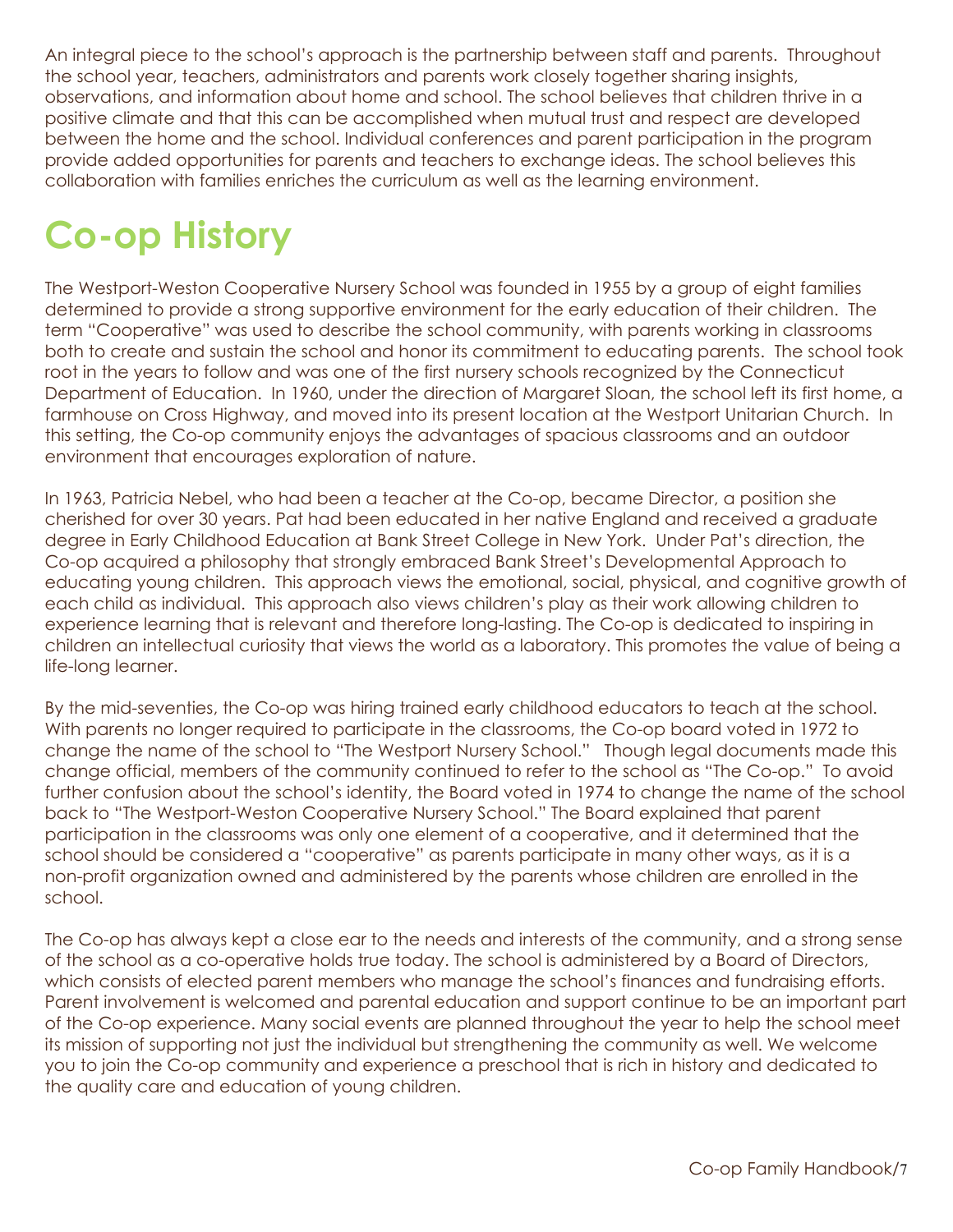# <span id="page-7-0"></span>**Director's Letter**

August 2021

Dear Co-op Families,

Welcome to the Westport-Weston Cooperative Nursery School. Our Family Handbook is revised each year to give the most current information about the school and its programs. This Handbook is a compilation of the school's policies, programs, and its organizational structure. In addition, it gives an overview of your child at school including a description of the program's curriculum, educational goals and practices, as well as the various ways we communicate with parents.

At the Co-op, we strive to provide a rewarding preschool experience for parents as well as children. Parent involvement is important to the culture of our program. This may be a challenge again this year as we feel the ongoing effects of the pandemic. We hope as our year goes on, we will plan springtime social events.

It is our hope this year to return to some in-person Board meetings. These meetings are an excellent way for parents to become involved in school activities and to have a voice in decision-making.

Even with the lingering pandemic protocols, we are confident that your child's experience at the Co-op is one of sound growth and development, encouraging their budding curiosity and increasing their sense of wonder. We remain committed to creating a safe, creative and loving environment where learning occurs naturally and joyfully for your child. We look forward to this year with great optimism.

If you have any questions or concerns regarding our program, the contents of the Family Handbook, or the current health protocols, please do not hesitate to contact me.

Sincerely,

Pat Rackliffe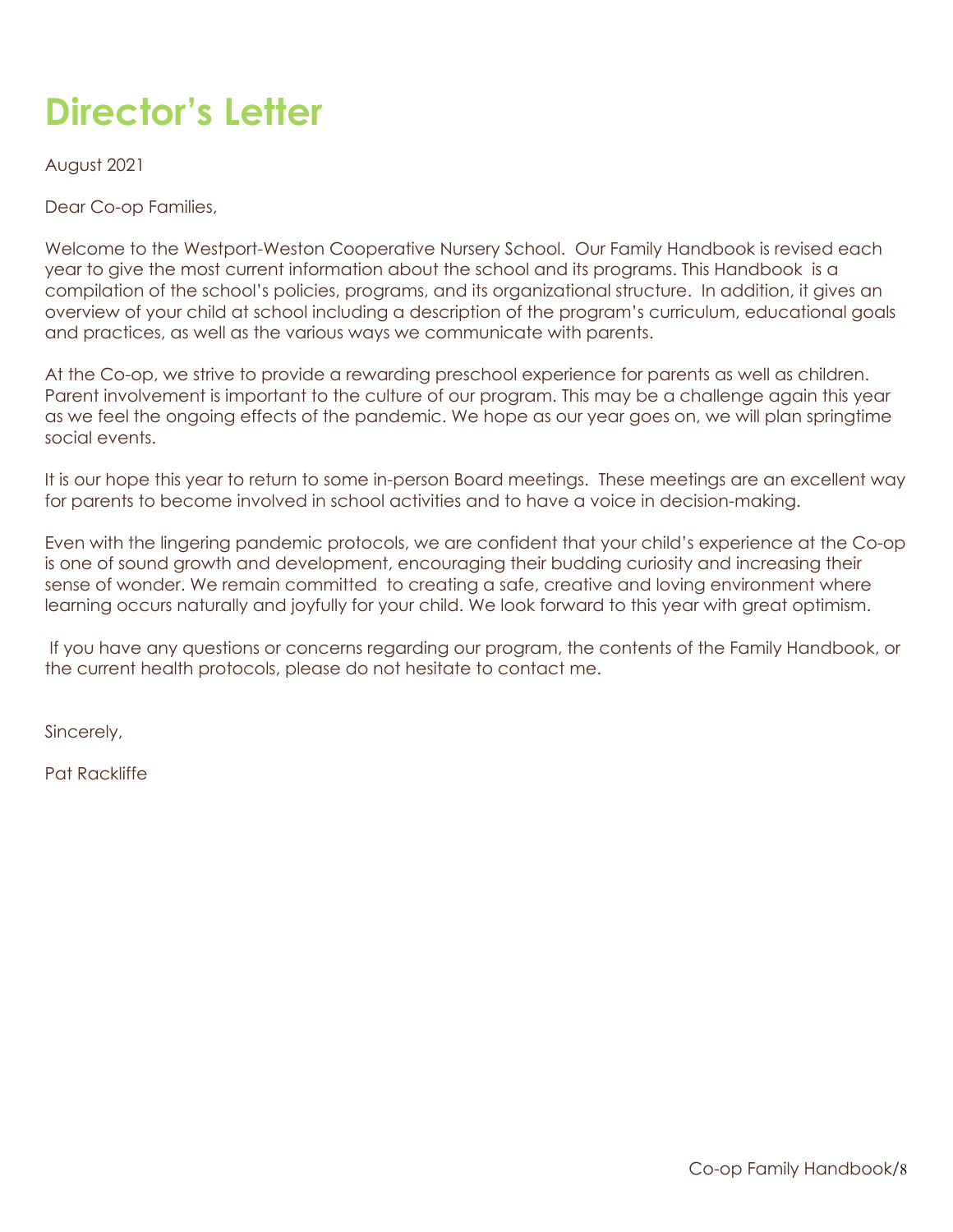# <span id="page-8-0"></span>**School Programs**

The Co-op provides half-day preschool programs for children ages two-years old to four-years-old. The Co-op programs interrelate each year in order to give continuity to your child's preschool experience. The Fours class will build on the experiences of the Threes class as the Threes builds on the Twos class.

#### <span id="page-8-1"></span>**Two-Year-Olds**

There are two program options: Tuesday and Thursday: 9:00am to 12:00pm Monday, Wednesday and Friday : 9:00am to 12:00pm \*A parent or caregiver is required to stay on the premises for the *first four sessions* of the school year.

#### <span id="page-8-2"></span>**Three-Year-Olds**

There are two program options: Five days a week: 9:00am to 12:00pm Three days a week: Monday, Wednesday, and Friday, 9:00am to 12:00pm \* 3's Lunch Bunch option is offered on Monday through Friday until 1pm

#### <span id="page-8-3"></span>**Four-Year-Olds**

<span id="page-8-4"></span>Four-year olds meet Monday through Friday from 9:00am to 1:00pm.

#### **Stay & Play**

The school offers a schedule of extended day enrichment programs for children in the Fours class until 1:55 PM. An additional fee is charged for this activity. Families select the number of sessions they wish their children to attend. Enrollment for this program will be available in September.

#### <span id="page-8-5"></span>**Early Bird Breakfast Club**

For families needing early drop-off, a teacher will meet your child at 8:15am and provide a light breakfast of bagels or cereal and fruit. There is an additional fee for this option and an advanced arrangement is required.

#### <span id="page-8-6"></span>**Summer Program**

Summer Co-op is a six or seven-week program that runs from mid-June through July. Nature and our environment are emphasized in the curriculum. Weekly specials, water play, pizza lunches, arts and crafts and twice-weekly field trips for four-year-olds and Pre-K children are highlights. The Co-op philosophy is integrated into a relaxed, camp-like experience for young children. Many of our regular staff teachers stay on to work in this program.

Enrollment for this program begins in February.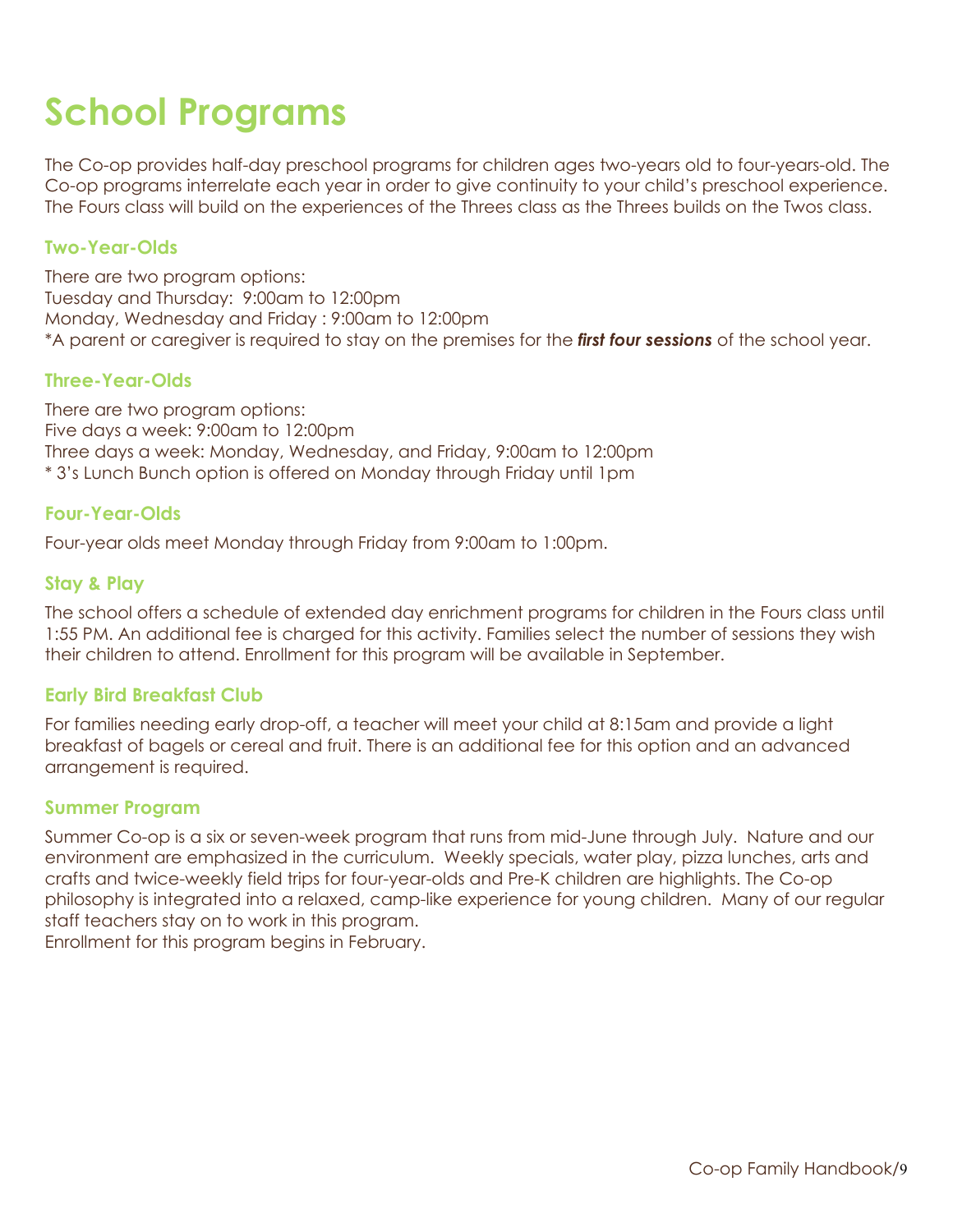# <span id="page-9-0"></span>**Enrollment**

The Co-op follows the policy set by the state of Connecticut in using date of birth as the only criterion for placement in our program. For example, December 31 is the last date a child would turn two in order to be placed in our Twos Programs the previous September. The birthdates of the children in our classes reflect the whole calendar year. This policy may be subject to review only in special circumstances as determined by the Director in consultation with the child's family.

The Co-op begins its enrollment for the next school year in November with an In-House Enrollment Period. The In-House Enrollment Period is the time designated for current Co-op families. These applications are given priority for placement in available spaces. When the In-House Enrollment Period ends, applications are then made available to the greater community. In-House applications submitted after the In-House Enrollment Period has ended will be included for consideration along with applications received from the greater community.

#### <span id="page-9-1"></span>**Application**

A non-refundable application fee of \$150 is required for each application. Admissions are made on a first-come, first-served basis. Children are not interviewed. Children are accepted who are of any physical ability, race, creed, family status, ability to pay, or national origin. Every effort will be made to meet the child's needs in our program. In the case that parents/guardians and staff come to the agreement that the school is unable to meet the needs of the child or family, only then will the child be unenrolled.

#### <span id="page-9-2"></span>**Agreements with Parents**

Any individual(s) listed as a parent(s)/guardian(s) on the child's application form must also sign the Member's Contract agreeing to abide by the tuition and policy requirements of the school, including but not limited to the returning and maintaining of up-to-date health and permission forms required by the Connecticut Office of Early Childhood. This contract also includes an agreement to support the fundraising efforts of the school as well as participation in parent education opportunities. The Co-op Board defines this support as contributing volunteer time each school year.

#### <span id="page-9-3"></span>**Tuition Policy**

A \$1000 deposit is due with the signed Member's Contract, saving the child's place in the school. THIS DEPOSIT AND ALL TUITION PAYMENTS ARE NON-REFUNDABLE. Tuition must be paid according to the schedule set forth in your contract in order for your child to attend school: the first installment is due on March 1; the second installment is due on May 1; and the final installment is due on July 1.

Individual payment plans can be arranged with the school office. It is the parents'/guardians' responsibility to contact the school office if they are unable to keep current with their payments. Tuition may be paid by check, ACH, VENMO or credit card (note there will be an additional 3% fee for all credit card transactions). Families with accounts more than 90 days past due will be charged additional late fees or they may be asked to withdraw from the program.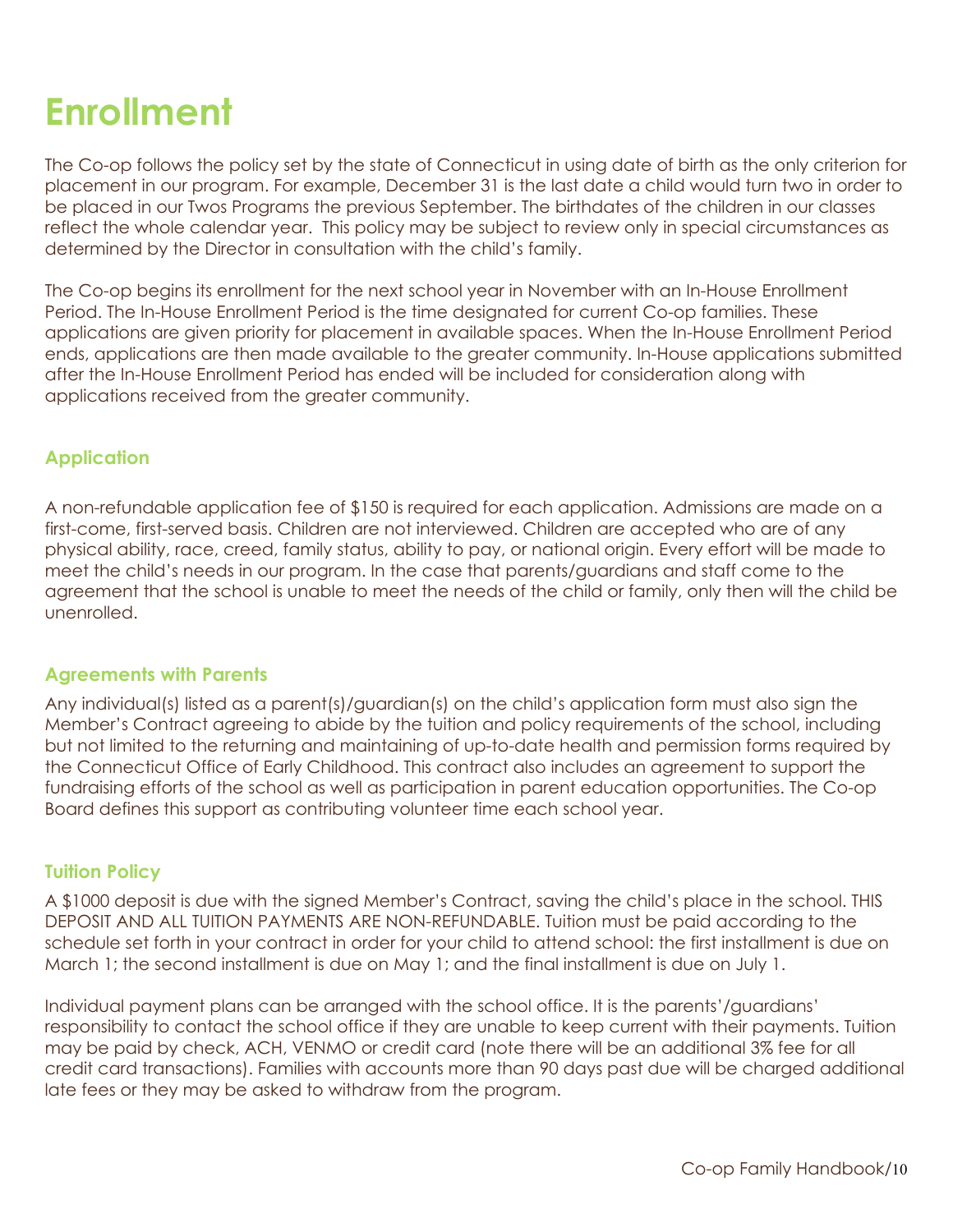#### <span id="page-10-0"></span>**Scholarships**

Scholarship money is available each year to eligible families in financial need. Scholarship applications are available in the Director's office. Responses to requests for scholarship are made in writing to the applicant. All requests, applications, and financial information are kept confidential.

#### <span id="page-10-1"></span>**Withdrawal Policy**

The Co-op appreciates ample notice of a child's withdrawal for any reason such as moving to another community. This will help the teachers prepare both the child and the class for the transition. As stated in the Member's Contract: Upon receipt of a \$1000 deposit there is no provisional enrollment period during which parents may withdraw their child and terminate their obligation to pay the annual tuition. Parents acknowledge that no reductions, rebates, or credit fees will be made in the event of the Child's absence or a Parent-initiated voluntary withdrawal from the School.

### <span id="page-10-2"></span>**Classroom Policies**

#### <span id="page-10-3"></span>**Class Size**

The Co-op is mindful of maintaining a high teacher to student ratio. Our first concern is to accommodate the individual needs of the children in our program. As enrollment fluctuates each year, teacher ratios fluctuate to meet the needs of the class. Teachers in each classroom are consistent throughout the school day and through the school year. These same classroom ratios are maintained for outdoor play.

#### <span id="page-10-4"></span>**Home Visits**

Home visits to all twos & new families will be conducted by Co-op teachers. Getting to know the child out of school can be extremely helpful to the teacher. Many aspects of a child's behavior are more readily understood in the context of the home environment. For example, children will enjoy ongoing talks with teachers about pets and toys that the teacher has seen. These visits are very informal and brief.

#### <span id="page-10-5"></span>**Gradual Admission**

We understand that each child adjusts to nursery school at his or her own pace. The Co-op has a staggered opening schedule that eases the child into the regular school routine. We do this so that the new and returning children can become familiar or reacquainted with their classrooms, teachers, and daily routines comfortably. On the first days, children will attend school on a shortened schedule. During this time, he or she will have an opportunity to explore the classroom and to meet the teachers and the other children in a relaxed and comfortable way.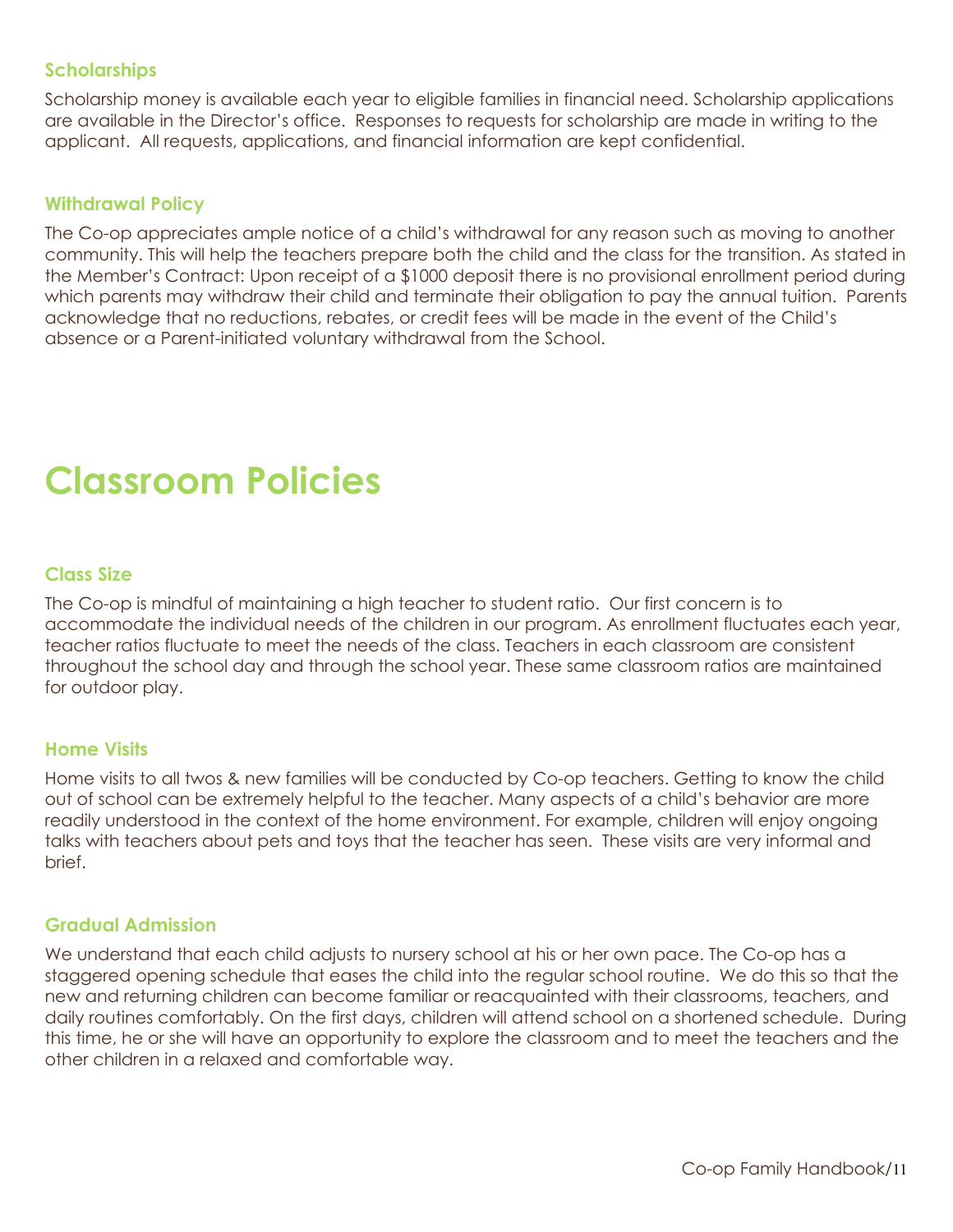#### <span id="page-11-0"></span>**Absences**

Parents/Guardians should notify the school office by 9:30am if their child will be absent. The office manager will follow up on any unreported absences.

#### <span id="page-11-1"></span>**Arrival**

Promptness at both drop-off and pick-up times is significant to your child's adjustment and success in our program. Please make every effort to be on time on both ends of your child's day. At arrival time, your focus should be on your child and creating a smooth transition. Parents should take teacher's cues when hesitant about when to leave. Please wait until the teachers have indicated they are ready before you enter the classroom in the morning. Routinely, the Fours classes start their day on the playground.

After the first few days of school, goodbyes should be affectionate and short. Children are less apt to get involved while parents are still present. This is a time when we are trying to transfer the trust of the child to the teacher. If separation problems persist, arrange to have a meeting with your child's teacher concerning strategies to try.

#### <span id="page-11-2"></span>**Curbside Drop-off**

Due to COVID-19 protocols, curbside drop-off has been suspended until further notice. When it resumes, parents may drop off their four-year-olds and three-year-olds (and two year olds by special arrangement) at the curb at the far end of the school building. The start date for this will be announced at the start of the school year. A teacher and the Director will be there to take the children into their classrooms. This begins at 8:45am and ends at 8:55am. Parents wanting this service line up in their cars parallel to the curb and staff retrieves the children.

Please note: Only children doing curbside drop-off will be admitted early to the classrooms. We ask that all other early arrivals wait until 9:00am before entering the classroom.

#### <span id="page-11-3"></span>**Separation**

All young children moving into new settings can be expected to express feelings of sadness and resistance to adjustment. Even as adults, we can feel uncomfortable or anxious when facing new situations. For children, adapting to new caregivers and classrooms can be overwhelming as they have far less experience in dealing with the unknown. It is important for parents and teachers to describe to children, in appropriate terms, what will happen at school: saying good-bye, discussing the routine of the day, and when you will return. Answer children's questions about school clearly and encourage them to talk about their feelings about their new experiences. Visiting the school prior to the first day will allow the child to explore the new surroundings in a calmer setting. Our teachers can offer parents suggestions to ease separation.

How adults handle transitional situations can set the stage for how well a child adjusts to challenges in life. If you are expecting your child to have some separation anxiety, talk to your child's teacher in advance to make a plan for the first few days of school. Those who love and care for children can help them adapt by making preparations in advance, clearly explaining the changes about to take place and listening if doubts or fears develop. Don't forget that transitions are also a time to celebrate your child's growth. Let them know how much they have grown by acknowledging his accomplishments.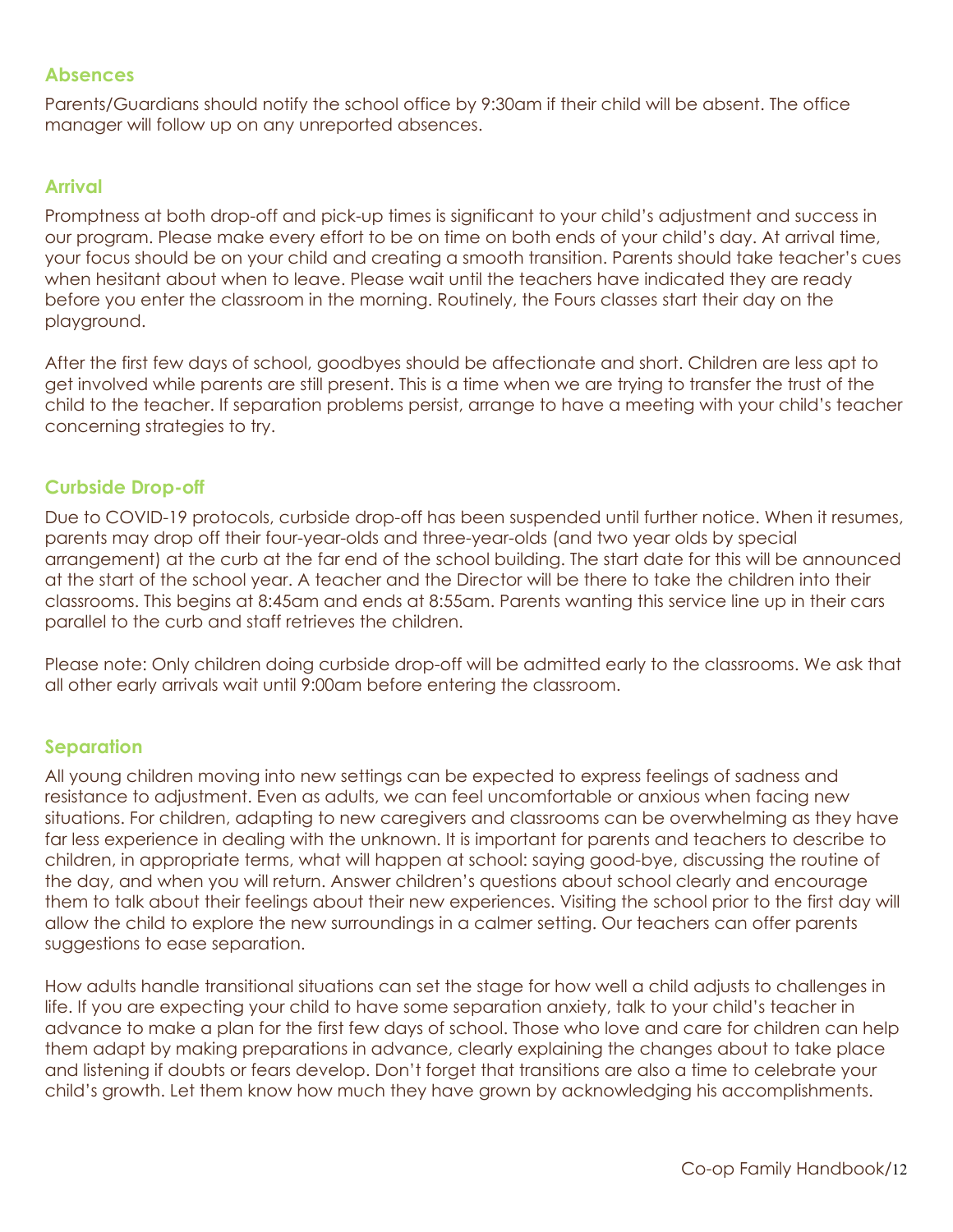- Tell your child that you love them and that you will be back to pick him up right after story or playground time (the last activity of the day.) Children are mindful of these markers of time during the school day.
- Smile as you arrive in the morning, and as you say good-bye and leave. Demonstrate that you are comfortable about leaving them with their teachers and friends at this wonderful place. Children sense ambivalence.
- Ask your child where they would like her good-bye kiss. Suggest a silly place like elbow or nose so that your child may begin to laugh.
- Alert your child's teacher that you are leaving so they may move closer to give assurance and involve your child in an activity or conversation.
- If you plan to stay on the premises, stay out of sight until you are ready to take your child home. Reappearing and disappearing is confusing and starts the separation process all over for your child.
- If your child continues to cry, and cannot be distracted into play, the school will call you. Feel free to call the school office to check on your child's day.
- Through observing your child, teachers are able to share strategies with you that may help the transition to school. These might include leaving something of yours with your child. You can talk about this with your child and decide on something appropriate together (a family picture, a hankie with your perfume on it, etc.)
- Trust your child to succeed and acknowledge his success when you arrive at pick-up time.
- Trust that you have chosen a great preschool for your child. Know that your child will be held and comforted if they are sad.

#### <span id="page-12-0"></span>**Dismissal**

Children will be ready for pick-up and handed off to parents/guardians at dismissal time. Parents/caregivers must sign their children out of school before leaving. This is an important time of day for your child. **Take the time to greet your child and listen to his comments about his day**. If you wish to speak to your child's teacher, please wait until all of the children have been dismissed.

**PLEASE NOTE**: Teachers are not permitted to dismiss a child to anyone other than the parent or designated caregiver, unless written, dated, and signed instructions are given. Digital pickup forms are available on our website or here Pick Up [Permission](https://form.jotform.com/WWCNS/pick-up-permission-form) Form If those picking up are unknown to the teachers, they will be asked for identification.

#### <span id="page-12-1"></span>**Lateness**

Parents should notify the school if they will be late picking up their children. If the school is not notified and we have made every attempt to reach the parent, we will contact those designated on the Emergency Form. When all resources fail, we will notify the Westport Police Department and they will assume responsibility for the child. This is a policy recommended by the state licensing department and will be used as a last resort.

#### <span id="page-12-2"></span>**Dress at School**

Because school is a time for active and creative play, we suggest that you send your child to school in comfortable and washable play clothes that allow for freedom of movement and use of materials without concern for spills and messes. Shoes should be sturdy with non-slip soles and covered toes and heels for running and climbing on the playground. Because we stress independence in dress, please consider clothing with velcro, working zippers, and snaps.

Outdoor play is scheduled daily in all types of weather. Make sure your child has appropriate outerwear. On cold days, please dress children in hats, mittens (better than gloves), boots, and snow pants or other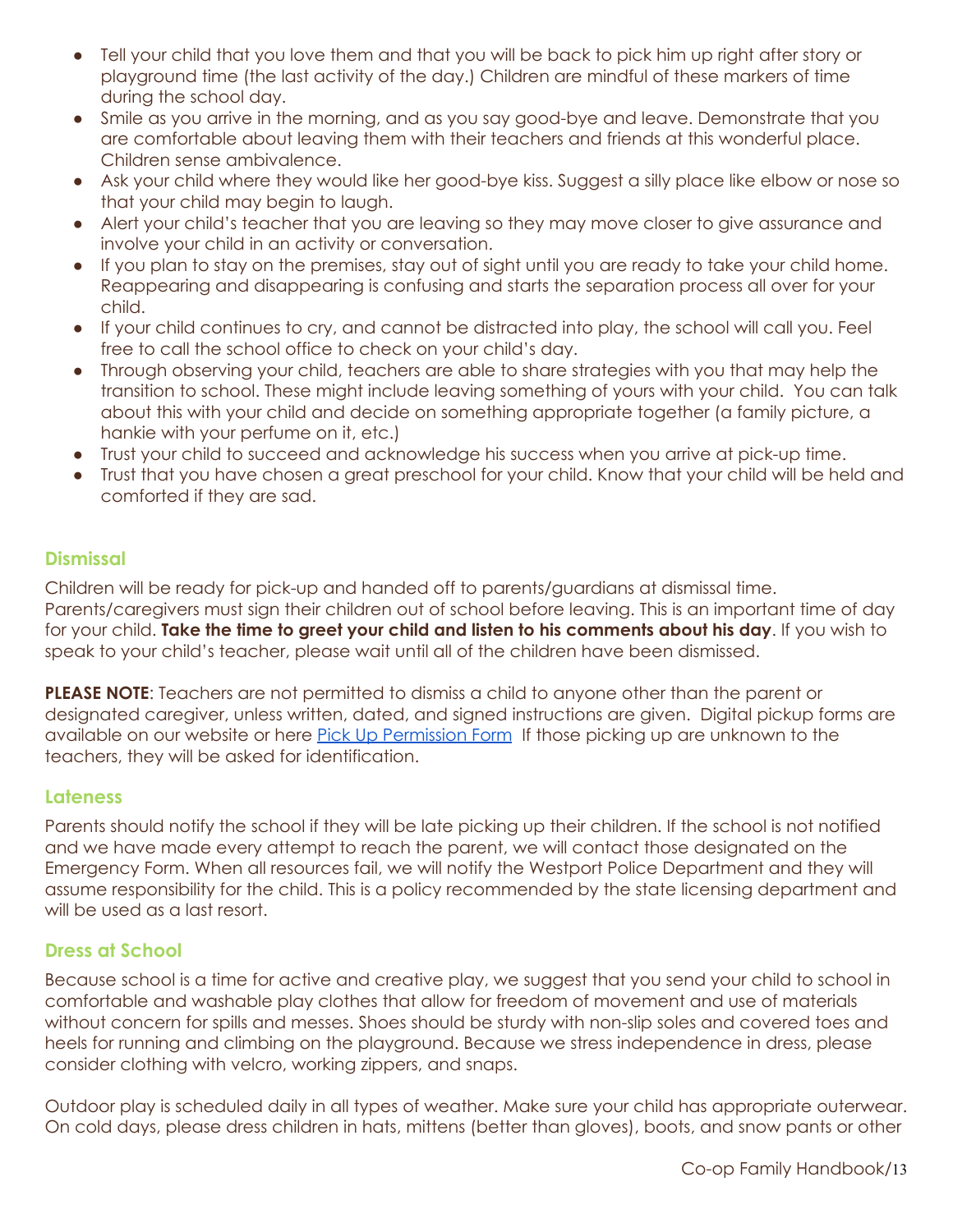warm pants. Even on some rainy days children may go out exploring, so please send boots and raincoats with hats or hoods. We recommend jackets with zippers, hoods that tie, hats, mittens (attached to cuffs), and oversized boots that your child can put on easily. **Please do not send umbrellas to school as they can easily pose a safety hazard.** Be sure that your child brings a backpack, tote bag or book bag to school each day. This is necessary for the safe carrying of the various projects and notices that are sent home daily.

At the beginning of the school year, we request that each child have a large plastic ziplock bag with a complete change of clothes. Each bag should have underwear, socks, pants, and shirts. If available, a spare pair of shoes that can remain at school is also a good idea. Please replenish as needed. **PLEASE LABEL ALL CLOTHING**, **BACKPACKS, AND LUNCH BOXES!**

The Co-op follows a policy for a **Commercial Free Environment** which prohibits clothing and accessories that depict media related characters. See below complete Commercial Free Environment Policy.

#### <span id="page-13-0"></span>**Policy for Commercial Free Environment**

To continue the support of our home/school partnership and address the concerns of a community that shares values and responsibilities, the Westport-Weston Cooperative Nursery School has enacted a policy that strictly prohibits clothing or accessories that depict media-related characters. The policy encompasses all media characters targeted to children, especially those that promote violence. Our primary goal in enacting this policy is to filter out the commercial culture and its negative influences on play and offer a "safe haven" for the children while attending our preschool. While we feel that such a policy is not a panacea for all the negative effects of mass media exposure on our children, we believe it will have a powerful and positive impact on the children's experiences at the Co-op.

When a child comes to our school, they need to feel, "I am safe here, my body is safe, my feelings are safe, my thoughts, ideas, and words are safe, and the materials and the things I make here are safe." With safety comes trust, the most basic need of children and on which social, emotional, and intellectual development builds.

The foundation for how people treat each other is laid in the early years. Violence in any form leaves young children feeling scared, hopeless, and unsafe. Many children might seem unaffected by exposure to entertainment violence, however under the surface, there is the burden of discomfort and uncertainty that weighs on their minds.

Even minor exposure to violence can cause anxiety in the young child. The messages that children are hearing all around them in the mass culture (movies, T.V. etc.) include violent or sexually stereotyped approaches to problem solving. Children need many chances to try out and develop a range of positive ways to interact with others and to be constructive members of a social (or classroom) community. Teachers encourage children to create appropriate roles in which to feel empowered.

Our experience has shown that overexposure to media-related characters by owning many of the articles, violent or not, reinforces children's idea that the portrayed power of such characters is real. Our teachers have observed how they distract from the creative process in the classroom and can be used by the children to exclude friends that do not have them the same items.

To teach children in non-violent, non-sexually stereotypical classrooms, we strive to create concrete and meaningful rituals and routines. This will encourage an environment that helps children develop a sense of autonomy and empowerment and encourages mutual respect and interdependence.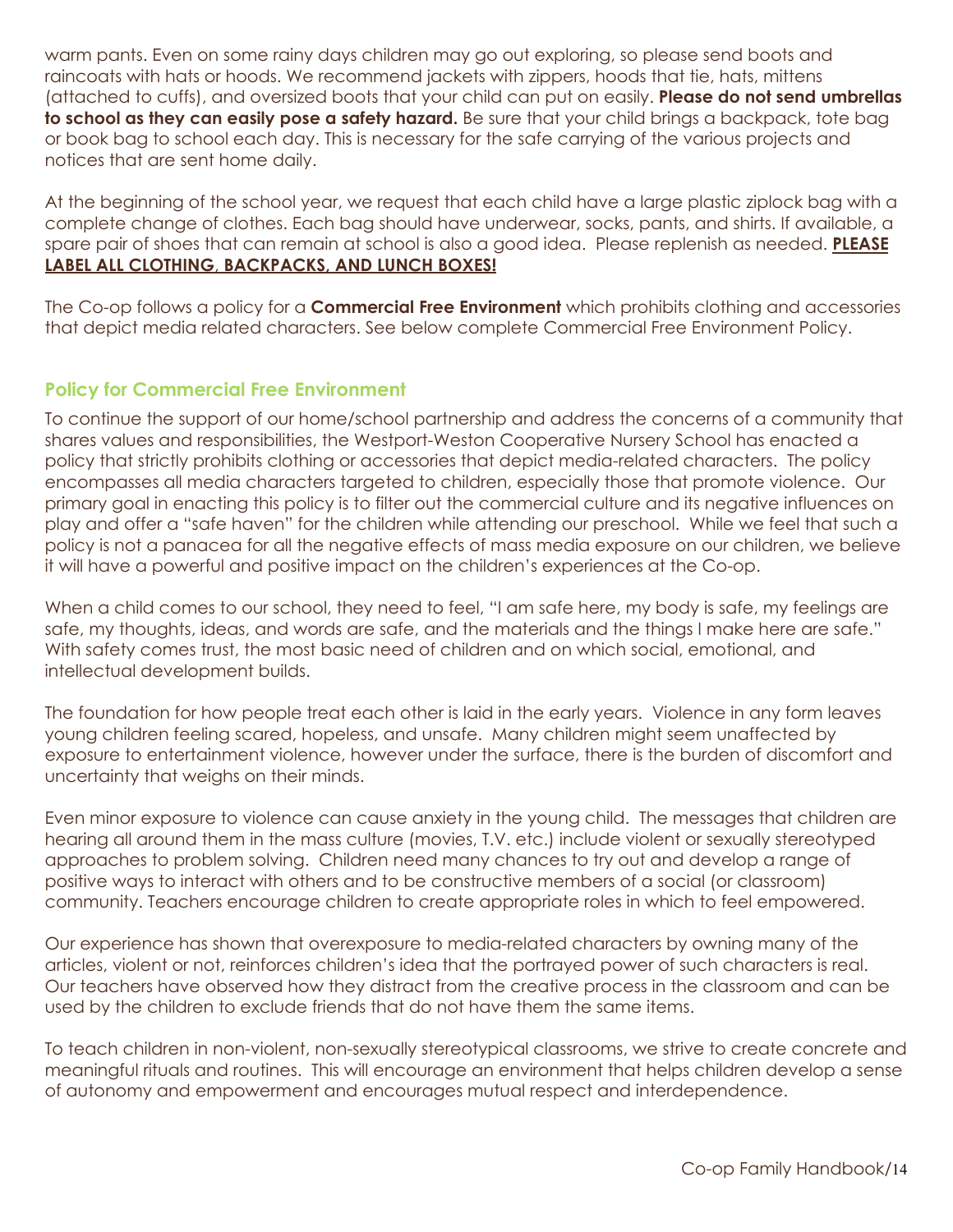#### <span id="page-14-0"></span>**Toys at School**

At times a child may need to bring a familiar toy or object from home in order to ease separation difficulties Children may also bring books, music, and items of interest to be studied by classmates and teachers. We ask you to help your child remember that toys remain at home and are not brought to school unless a special request is made by the classroom teacher. Guns, swords, or other toys resembling weapons must never come to school. When personal items come from home, they should be labeled with the child's name. Please avoid sending items of value or those easily broken to school. Please feel free to discuss this issue with your child's teacher should an individual circumstance arise.

#### <span id="page-14-1"></span>**Snack**

Nutritionally balanced snacks, including two food groups, are offered daily. Some choices are cheese, yogurt, whole grain bagels, muffins, crackers or cereals, fresh fruits, and vegetables. Only water is served with snack.

Information regarding food allergies and restrictions should be relayed to your child's teacher, as they are responsible for planning for all food in the classroom. **PLEASE NOTE THAT THE CO-OP STRIVES TO BE A NUT-FREE SCHOOL**. Snack menus are posted in each classroom for two weeks in advance. *Due to the presence of life-threatening allergies, parents are not allowed to bring food into the school for sharing by others.* For special occasions, please check with classroom teachers and they will purchase approved ingredients for cooking projects. Teachers plan for each child's safety.

#### <span id="page-14-2"></span>**Lunch**

Children in our Twos and Fours programs have lunch as part of their daily schedule. Children in the Threes have the option of a Lunch Bunch add on that begins enrolling in September. We ask that you pack a healthy variety of foods for those staying for lunch. Please refrain from packing candy. **DO NOT PACK FOODS THAT CONTAIN ANY KIND OF NUTS**. It is our policy to allow children to choose from any food that their parents packed for them. Though teachers model good eating habits and make healthy suggestions, they do not invoke rules regarding order of consumption or finishing food. Unconsumed food will be returned in the lunchbox so that parents can be aware. Children staying for lunch should bring a sturdy lunch box with their names and dates clearly labeled. **The lunches are not refrigerated, so ice packs must be inserted**. A list of choking hazard foods to be avoided will be sent home.

#### <span id="page-14-3"></span>**Supervision**

Providing a safe environment is our first concern. The staff monitors the children by sight and sound at all times. Each child's arrival time and pick-up time are noted on a daily record. All children are grouped by age in all programs. Periodic head counts are conducted throughout the duration of the program especially before and after and during outdoor play. There is a minimum of one staff person per seven children in the Threes and a minimum of one staff person per eight children in the Fours classes at all times. This ratio is also maintained on the playground. A minimum of two staff persons per eight children is maintained in the Twos classes.

#### <span id="page-14-4"></span>**After School Playground Supervision**

In order for children to experience more consistency in their playground experience, we feel it is important that parents be aware of the policies that the Co-op teachers follow in supervising the children on the playground. Please keep in mind that the teachers are watching and listening to many children, and therefore controlled supervision is necessary to maintain the safety of each child.

- At dismissal, once the parent or caregiver has arrived at the Co-op, they become responsible for the child
- Adults should position themselves around the playground in ways that allow them to observe the children on all the equipment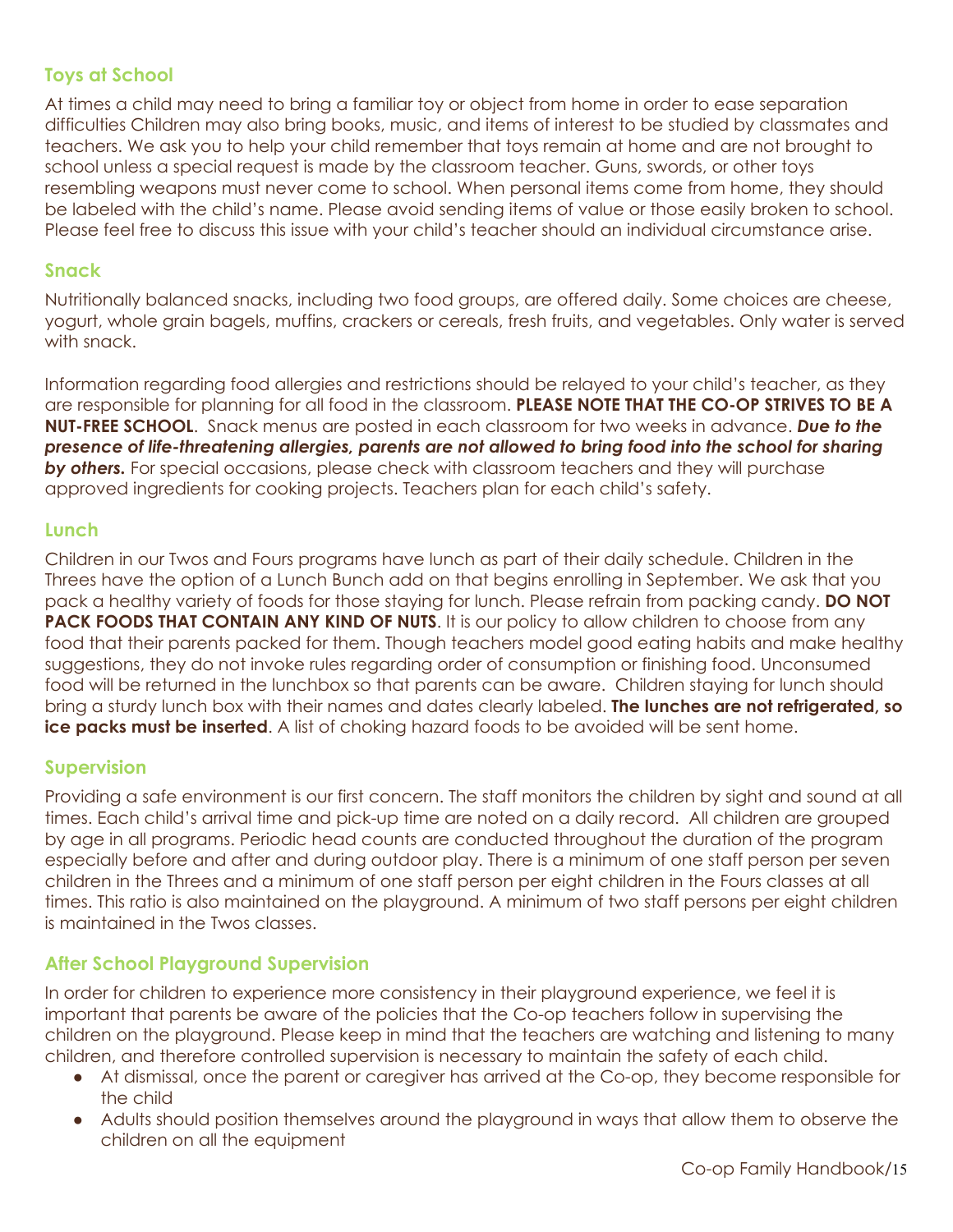- Shoes must be worn at all times
- Adults should be involved in and facilitate the children's play
- Children should not be on the playground without an adult supervising them.
- Pets are not allowed on the playground
- Children are not permitted to stand on the tire swing. Teachers or other adults push the tire swing as it is heavy and can knock over the children
- Children are sometimes weary from a day at school. Adults should be tuned in to signs of fatigue in their children and take them away from the play group. Crying, tantrums, hitting other children, and grabbing toys are such indications.

#### <span id="page-15-0"></span>**Birthday Celebrations**

It is a tradition to honor each child on their birthday. Each class celebrates birthdays in a special way. We ask that you discuss with the teacher in advance the details of the celebration. We request that parents refrain from sending special snacks to school. Please plan to join your child in school on that day to read a special book or help with the birthday activity. We welcome you and your child to donate a book to the class library in honor of his or her birthday. This is a great opportunity to spread the joys of reading and giving.

#### <span id="page-15-1"></span>**Sharing Traditions and Celebrations**

We believe that any event or holiday that is important to the children and families at the Co-op should be recognized, acknowledged, and shared in a way that is meaningful for the children in the class. We welcome the opportunity to learn about families and share in their celebrations and traditions. Due to COVID -19 protocols, we have temporarily suspended parent visits to the classroom. When we resume, we will invite parents to share with their child's class information about their rituals and celebrations. You will be welcome to come into school to share a story, song, or traditional recipe that is meaningful to your heritage, religion, or culture.

When the time comes, you can plan with your child's teacher when you wish to visit the class for such an occasion. Seek advice from the teacher as to the age appropriateness of your presentation. Teachers can guide you as to how to present your information in age appropriate ways as abilities and understanding of concepts varies with each age group. Parents should be aware that we stress the importance of process not product.

Child-initiated discussions of all holidays are always respected. Teachers encourage the children to share their excitement, ideas, and fears about all holidays.

#### <span id="page-15-2"></span>**Volunteering in Classrooms**

Due to COVID-19, this has been temporarily suspended. When we resume, we welcome and encourage your involvement in the classroom. We recognize that the partnership between parents and teachers is enormously beneficial for the children. Please talk to your child's teacher to arrange a day to volunteer.

Some of the ways you can participate in the classroom are:

- Read a story to the children. Some classes enlist "Mystery Readers."
- If you play an instrument, please bring it and play for us. We will sing along. We have a piano also.
- Help work on the children's journals.
- Do a "cooking or art" activity. We will provide supplies.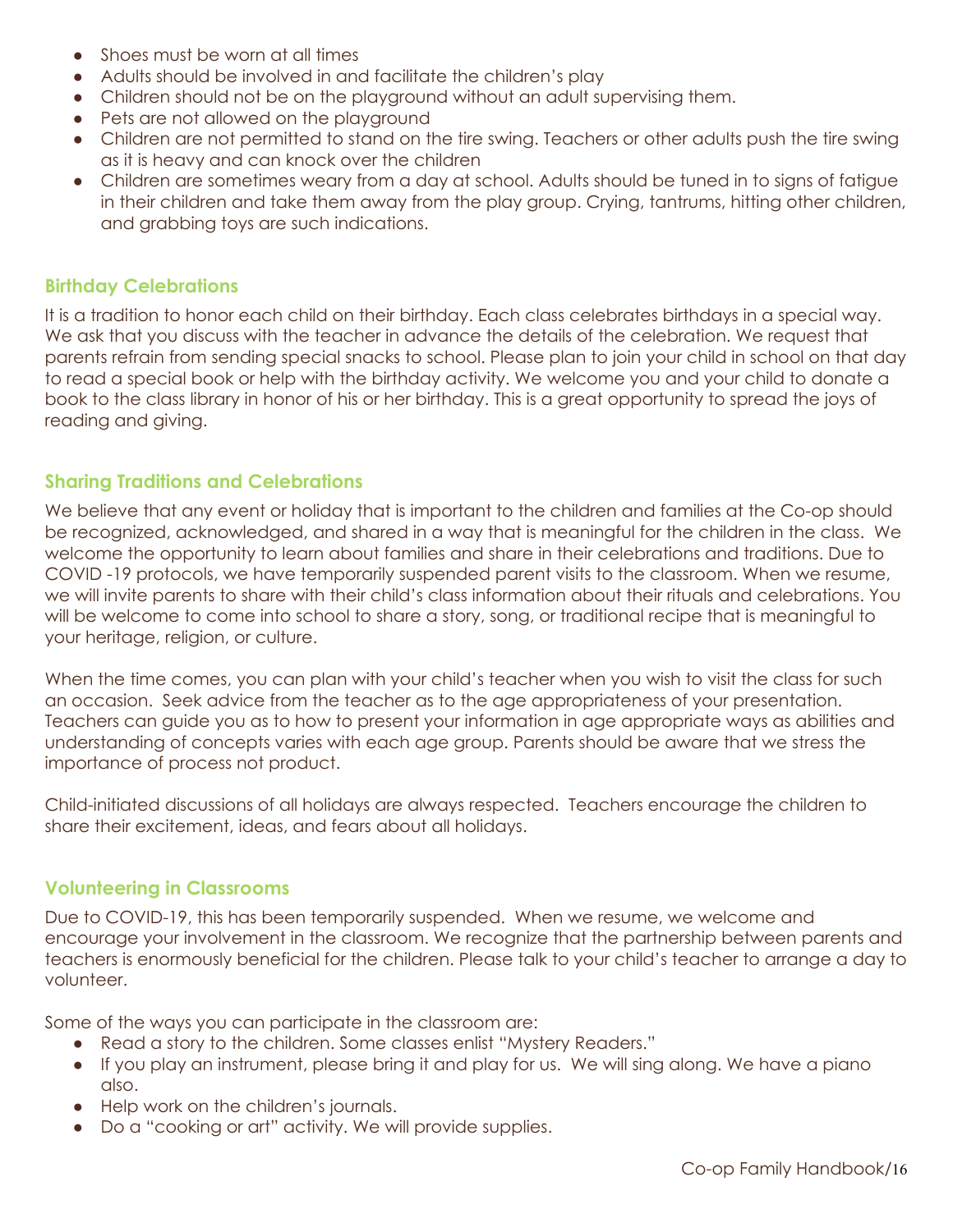● Transporting and accompanying the Fours on field trips

The following are some important points to keep in mind when volunteering in the classroom:

- When participating in the classroom, you are there to assist all of the children. There are times when some children experience difficulty sharing their parents with peers. Should this occur, you may wait a while before volunteering in your child's class again.
- While volunteering, if you observe any conflict between the children, please alert the teacher and allow them to handle the situation.
- If you have any questions about the day's activities, please wait until dismissal to discuss them with the teacher.
- Teachers can discuss any questions, thoughts, or concerns you may have regarding your child. We know that you will respect the personal nature of discussing anything about your child's classmates.
- Please shut off cell phones while at the Co-op
- Note that a First Aid Kit is available if needed. First Aid Kits are located in an upper cabinet in each classroom, labeled with a red cross. A teacher may call upon a parent to access the first aid kit while the teacher is in the process of caring for an injured child.

#### <span id="page-16-0"></span>**Diapering**

To meet state licensing requirements, staff members who change diapers must follow a strict procedure. Children must be placed on the changing tables provided at our school. Rubber gloves must be worn. Soiled diapers and wipes are bagged separately and removed to marked receptacles. Posted hand-washing procedures are followed explicitly before and after diaper changes. Even the child's hands are washed after a diaper change. All staff members are informed of these procedures. **There is no specific age by which a child is expected to be toilet trained**. Those who have begun the process are encouraged by their teachers who will take them to the bathroom.

#### <span id="page-16-1"></span>**Toileting Policy**

The Co-op recognizes that toilet training is based on the child's developmental level and ability, not chronological age. The school also recognizes each child's preferences and customs in this matter. When a child is beginning to toilet train, teachers will discuss with parents what procedures and language are being used in the training at home. This conversation should include how capable the child is with his clothing and if he needs assistance wiping. Toilet training is achieved more rapidly when expectations from adults across environments are consistent.

Preschool children who are beginning training will be given frequent reminders to use the toilet. When taking newly training children to the toilet, teachers will:

- Keep the child in sight
- Offer help with the child's clothing
- Be sure there is a sturdy step for getting onto the toilet
- Teacher will wear gloves when assisting children in the toilet stall

Once the child has completed elimination, in keeping with the teacher's conversation with the individual family, the teacher may:

- Offer the child toilet tissue for wiping
- Help in wiping and dressing if needed

Older preschoolers may not respond when their bodies signal a need to use the toilet because they are involved in activities or embarrassed about needing to use the toilet. Teachers will give reminders to older groups as well and offer to accompany groups to the toilet. If toileting accidents occur with older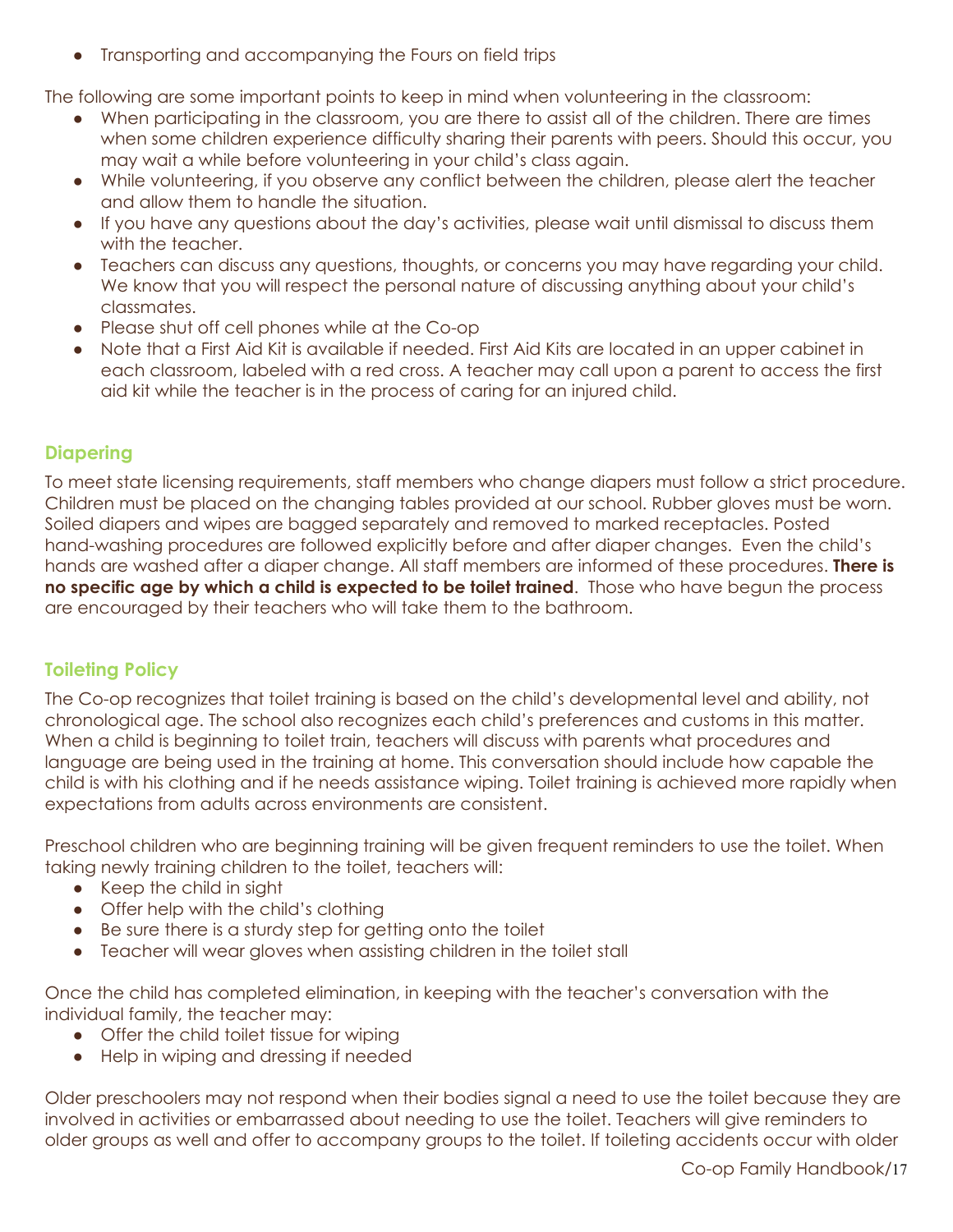preschoolers, teachers will wear rubber gloves in assisting to clean and change the child. Teachers will remain supportive of the child's efforts in toileting.

It is standard policy that children of both sexes, under the age of six, share toilet facilities. Young children who request privacy and have shown capability to use the toilet facilities properly are given permission to close, but not lock, the door.

#### <span id="page-17-0"></span>**Not Using the Toilet at School**

Occasionally an otherwise toilet-trained child refuses to use the toilet at school. Adults should calmly ask the child if there is a reason for this resistance. Is the toilet too high, too noisy, or lacking privacy? If there is no addressable reason, check with the pediatrician. If the child's doctor is not concerned, all should relax. We never want to make a child self-conscious about this natural function or create further problems. The child will use the toilet when they are ready.

#### <span id="page-17-1"></span>**Cell Phone Free Zone**

Bringing your child to school and reconnecting at the end of the day are very important to your child's experience. Your child needs your attention when saying goodbye as well as when greeting her at pick-up time. It is confusing for children, the teachers, and other adults to have parents or caregivers on their cell phones in the school. We ask that you turn off cell phones, including hands-free devices, when you arrive at the Co-op parking lot.

#### <span id="page-17-2"></span>**Parking Lot**

During drop-off and pick up of children, please note that the parking lot is one-way proceeding around the building and back onto Lyons Plains Road. Please go slowly as children can dart out from between cars.

We ask that you do not leave your car idling when you pick up or drop off your child. Please do not hesitate to call the school office to have your child brought to your car or picked up at your car when needed. Sick or sleeping siblings or being sick yourself are all good reasons not to come into the school.

### <span id="page-17-3"></span>**Parents and the Co-op**

#### <span id="page-17-4"></span>**Teacher Communication**

As we believe that good communication is vital in creating a positive learning environment for your child, we encourage you to bring your concerns and questions to our attention. Arrival and dismissal times are good times for only QUICK exchanges of information, though; it is too busy a time for teachers to become engaged in long conversations. If this is necessary, the teacher will be covered by additional staff and the conversation must take place in a private setting. All parent-teacher conversations about children should be considered private and take place away from the daily classroom or playground areas. Our teachers are accommodating and will suggest a convenient time for longer conversations. It is important that teachers and families develop a trust that all are working in the best interest of the children. Again, we encourage you to bring any concern you may have to the attention of your child's teachers or the Director immediately. Kindness and respect should be the tone of all inquiries or comments.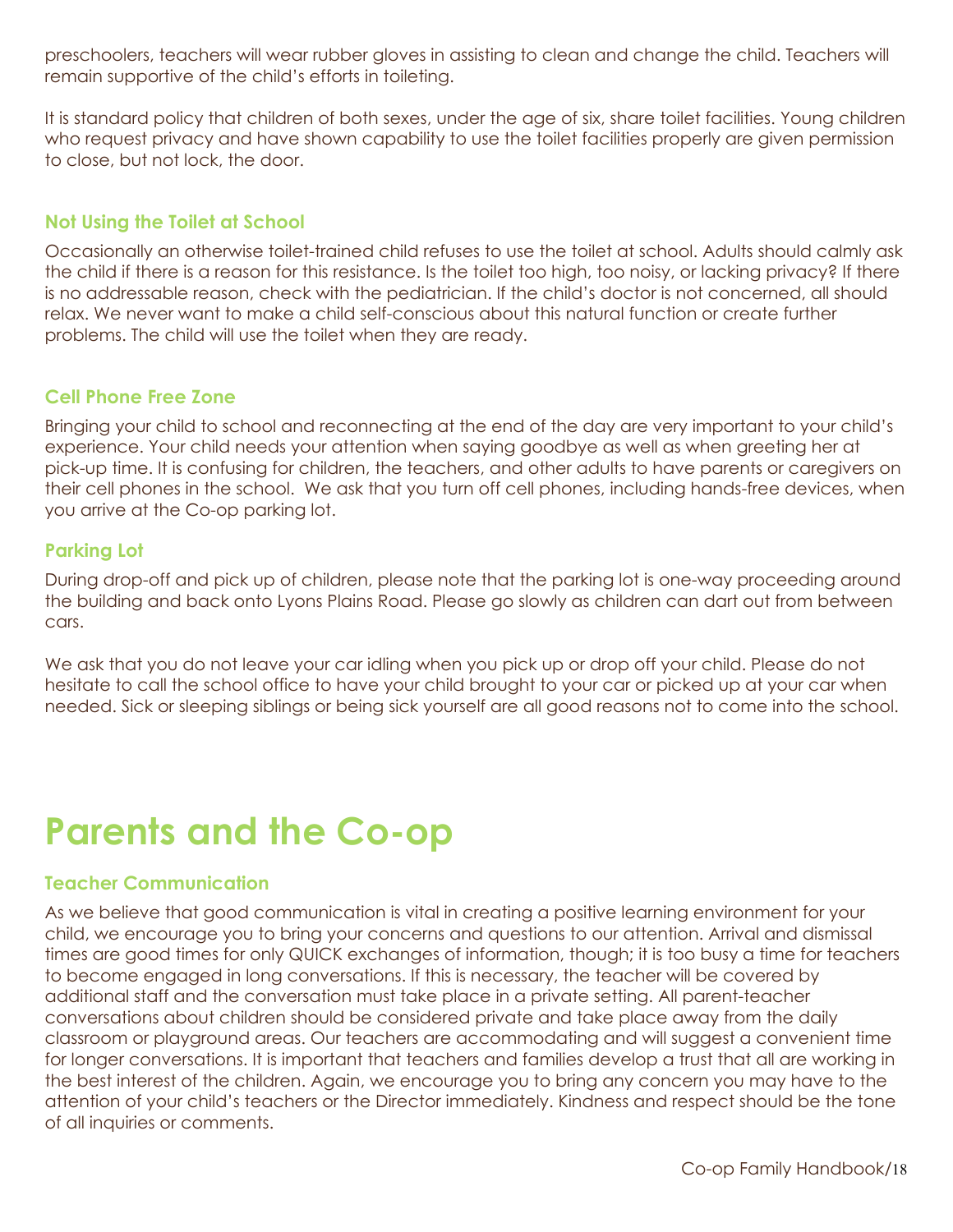#### <span id="page-18-0"></span>**Respecting Children**

It is important that we offer children the same courtesy and respect we offer adults. Children are very alert to what is being said even if it seems they are not listening. Comments that adults make about a child's personality or behavior tell that child what we think of him or her, helping to shape their self-images. Teachers, parents, and caregivers should carefully consider what they say in front of the child. We want to talk to you about your child. If present, we will include your child in the conversation being careful of his feelings. For some concerns and questions, it is better to speak when your child is not present. We will arrange for such times whenever needed.

#### <span id="page-18-1"></span>**Notices and Classroom Information**

Information in weekly newsletters as well as your child's artwork are excellent stepping off points for engaging your children about their experiences at school. Often very young children forget what they have done at school by dismissal time. Each classroom has a "mail" system for sending home children's artwork as well as other information. Check your child's classroom "mailbox" or their backpack regularly for important items. In order to reduce our negative impact on the environment, teachers email weekly newsletters to parents. The school office also uses email for relaying important notices to families. Please be sure that the school has your current email address and that you check your email frequently for school information. If this is not a convenient way for you to receive information, please let us know and an accommodation will be made.

#### <span id="page-18-2"></span>**Parent/Teacher Conferences**

Two formal conferences are scheduled each year, one in the Fall and one in the Spring. School is closed on conference days allowing teachers the time necessary to meet with each family. A less formal opportunity is given at mid-year for parents/guardians to meet with teachers to discuss their child's progress. Advance notice is given, and parents/guardians may schedule their conference on a Google doc emailed to each class. Flexibility is offered in scheduling to accommodate work schedules. In addition to these conferences, your child's teachers are willing and available to meet with you to address any issues concerning your child. Feel free to make an appointment.

#### <span id="page-18-3"></span>**Child, Parent, and Teacher Conferences**

It is helpful in many situations for parents and teachers to include the child in discussions of problems the child may be having at school. Including the child by listening to his or her perspective on a situation demonstrates to the child the adults' concern and support for a resolution. Through this process, adults also become aware of how children perceive events. Children offer possible solutions thereby assuming some of the responsibility in problem-solving. Parents/guardians and teachers may suggest this strategy when they think it helpful.

#### <span id="page-18-4"></span>**Policy for the Protection of Confidentiality**

Our professional ethics and the NAEYC Code of Ethical Conduct, require that each employee maintain the highest degree of confidentiality with regard to enrolled children and their parents. We all share a common interest in making sure that nursery school information, including children's records, is not improperly or accidentally disclosed. We respect every family's right to privacy.

In order to maintain professional confidence, no employee shall disclose parent information or school matters to outsiders, including other families or third parties. The Co-op has documents that attest to those who have legal responsibility and educational decision-making authority for each child in the program. The staff shall use two-way communication with those involved with the decisions relating to the child (including those legally designated, as well as specialists and consultants working with the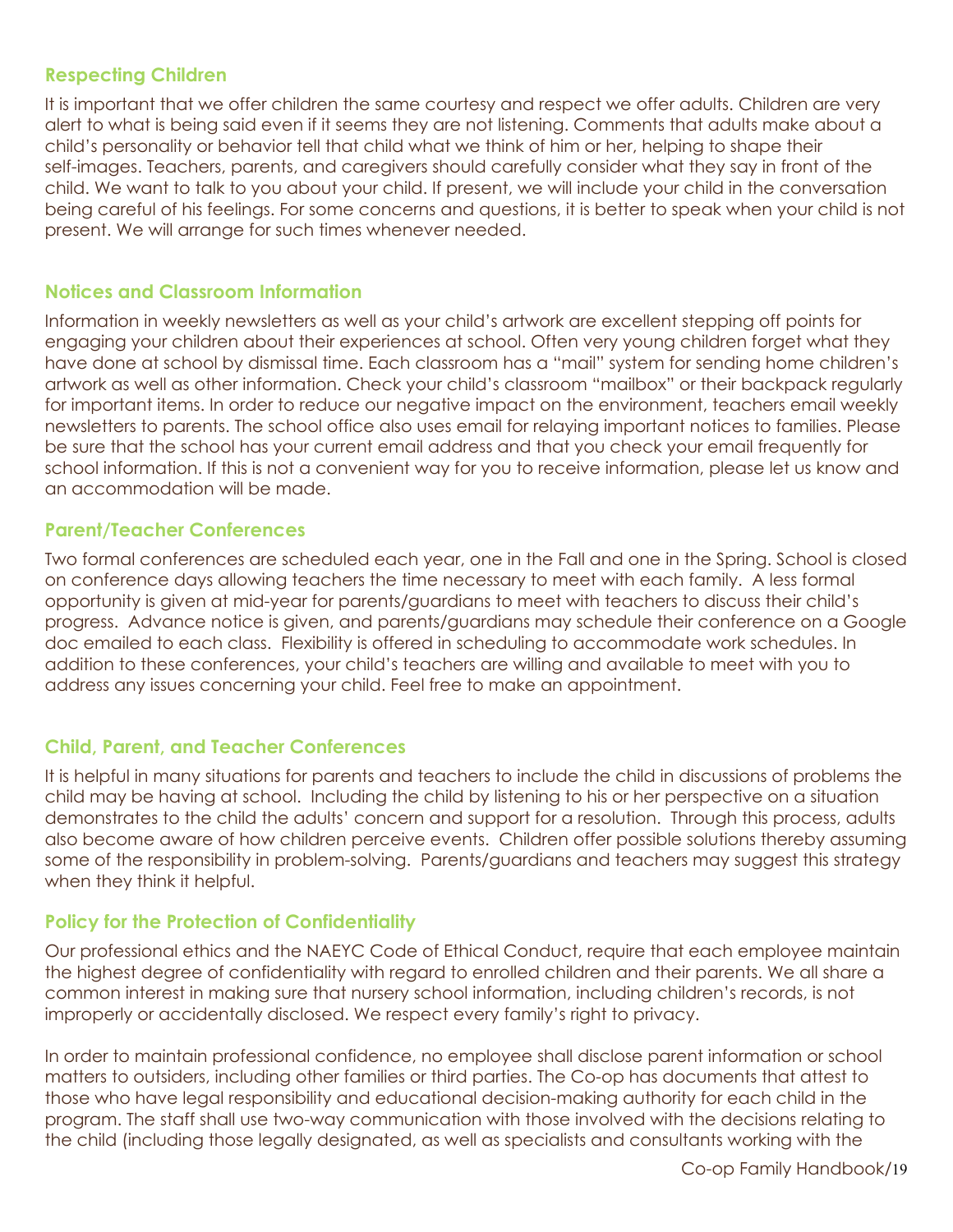child) ensuring confidentiality of sensitive information. Any disclosure of child's records beyond those designated shall require the written consent of the Parent/Guardian (except in the case of abuse or neglect).

Child records are kept locked in the school's Administrative Office. Only the Director, Office Manager, teachers, and the School Nurse have access to child records. On the occasion of a State Licensing site inspection, or NAEYC Accreditation visit, random child files may be viewed for currency and completeness.

It is important to develop relationships of mutual trust and to create partnerships with the families we serve. Any questions regarding confidentiality should be addressed with the Director.

#### <span id="page-19-0"></span>**Parental Access to child's records**

Parents/Guardians shall be provided reasonable access to educational records and information maintained by the Co-op and shall be permitted appropriate access to their child in the school setting and on school grounds. Notices regarding a child shall be sent to the contact information included in the child's Member's Contract. Any individual listed as a parent/guardian on the child's application and Member's Contract shall be considered a parent/guardian. The parent/guardian has full access to both the child, including permission to remove the child from school grounds, and records/notices concerning the child. If the Administration of the Co-op is provided appropriate written evidence of a court order, state statute, or other legally binding document, the Co-op will abide by such documents.

#### <span id="page-19-1"></span>**Fundraising Policy**

Fundraising in a social setting has been temporarily suspended due to COVID-19 Protocols. Traditionally, fundraising is a vital component at the Westport-Weston Cooperative Nursery School; we fundraise in order to enhance the quality of our program. Therefore, each family is obligated to volunteer and participate in at least one area of the many fundraising projects the school has planned. Volunteer obligation is defined by the parent run Board of Directors each school year.

To ensure the consistency, integrity, and appropriateness of the fundraising activities undertaken on the behalf of WWCNS, a framework has been developed to guide all fundraising activities including solicitation of donations, sponsorship, etc (See Fundraising Policy). Parents agree in writing of their commitment and understanding to fulfill this volunteer obligation and represent the school appropriately. Parents may choose to opt-out of this obligation in writing, agreeing to pay the \$500 opt-out fee in lieu of volunteer service hours.

#### <span id="page-19-2"></span>**Parent Communication**

The Co-op uses various forms of communication to inform and connect with Co-op families. Our main form of communication is through email. Information – including an updated school calendar – can always be accessed via our website at [www.westportwestoncoop.org.](http://www.westportwestoncoop.org.)

Families can follow the Westport Weston Cooperative Nursery School on social media via our Facebook page and Instagram. News/information specific to each class is communicated weekly by the classroom teacher/s. Calendar updates are emailed. The Co-op calendar features upcoming local Community events. If a parent/guardian would like to share information about an upcoming event to be included, please contact the office manager.

The Co-op Board emails a monthly newsletter to all families. If parents/guardians would like an item to be included in the monthly Board newsletter, email [board@westportwestoncoop.org.](mailto:board@westportwestoncoop.org)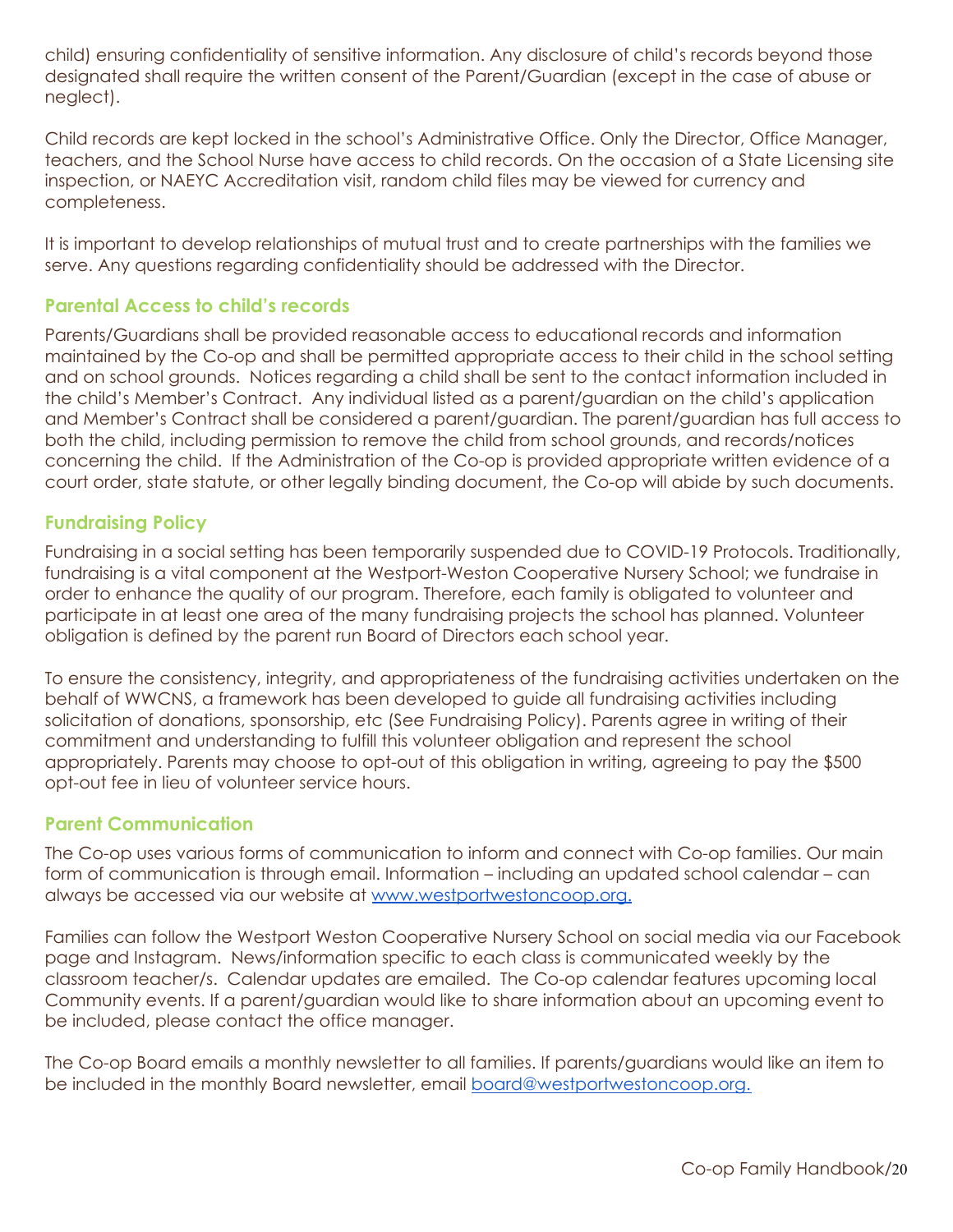#### <span id="page-20-0"></span>**Parent Education**

In person Parent Education sessions have been temporarily suspended. Traditionally the Westport-Weston Cooperative Nursery School Parent Educations Series strives to bring experts from the community to speak with Co-op parents on any topic relevant to parenting. The Co-op sees parenting as a fluid profession, and what works for one child might not work for another. As parents we need to constantly adapt and learn so that we can provide the very best for our children. Topics covered by the Parent Education Series range from CPR to mindfulness to behavior challenges to literacy.

The Parent Education Chair(s) send out a survey at the beginning of each school year to gain an understanding of the current parent population's interests, from that topics are selected. Once the topics are chosen, the speakers are selected through recommendations from the school, parents/guardians, and from known experts in the community. The Parent Education Chair(s) aim to schedule 2-3 talks in the Fall and 2-3 in the Spring; ideally 5 workshops total on a variety of topics and in varying formats – book group, CPR certification, discussions, Q& A, Facebook LIVE. If the speaker provides handouts or materials, the Parent Education Chair(s) make them available, by leaving hard copies in the lobby or by scanning them to be emailed out to everyone. At the end of the year, another survey is distributed by the Parent Education Chair(s) to evaluate the Education Series provided during that school year in order to improve upon the following year's series. In addition to gaining valuable insight from professionals, this series also brings parents together to connect with one another and share similar experiences and questions in a non-judgmental environment, creating a stronger community within the school.

#### <span id="page-20-1"></span>**Co-op Board and Committees**

As a cooperative, the nursery school offers parents/guardians an opportunity to participate in their child's early education. The nursery school is owned and administered by a Parent Board of Directors and its committees. While the schools' education policies and practices are the responsibility of its Director and teaching staff, administrative policies are implemented by the Parent Board of Directors which also determines its future development. The Board is responsible to the entire parent membership of the school. Each class has Parent Representatives who act as the class liaisons to the Board. The Board functions throughout the year raising funds to defray the cost of running the school and to plan social activities for parents and children. Parent involvement not only helps maintain the quality of the school, but also helps bridge the gap between home and school. Descriptions of these positions can be found at the end of this handbook.

#### <span id="page-20-2"></span>**Annual Survey**

Each spring parents/guardians are asked to evaluate the school program. A questionnaire is distributed to each family online via Survey Monkey. We ask that you give this evaluation serious consideration and respond promptly. This feedback is important to our understanding of the needs of the Co-op community and to reflect on our own practice. It helps us in making plans and setting goals for the school. It is necessary to our Accreditation standing that all parents respond to this survey. The results of the survey are discussed at the monthly General Board Meeting. Completed surveys are kept in the school office for parents/guardians to view.

#### <span id="page-20-3"></span>**Grievances, Conflicts, and Suggestions**

The Director, Staff, and Parent Board members are in agreement that all parent/guardian concerns should be addressed as soon as they arise. If a parent/guardian has a concern related to her child in the classroom setting, the teacher should be the first source of communication. The Director is available at all times for additional consultation and discussion on all issues concerning the school. If you feel you have a problem with your child's teacher, we encourage you to discuss it with the teacher directly. If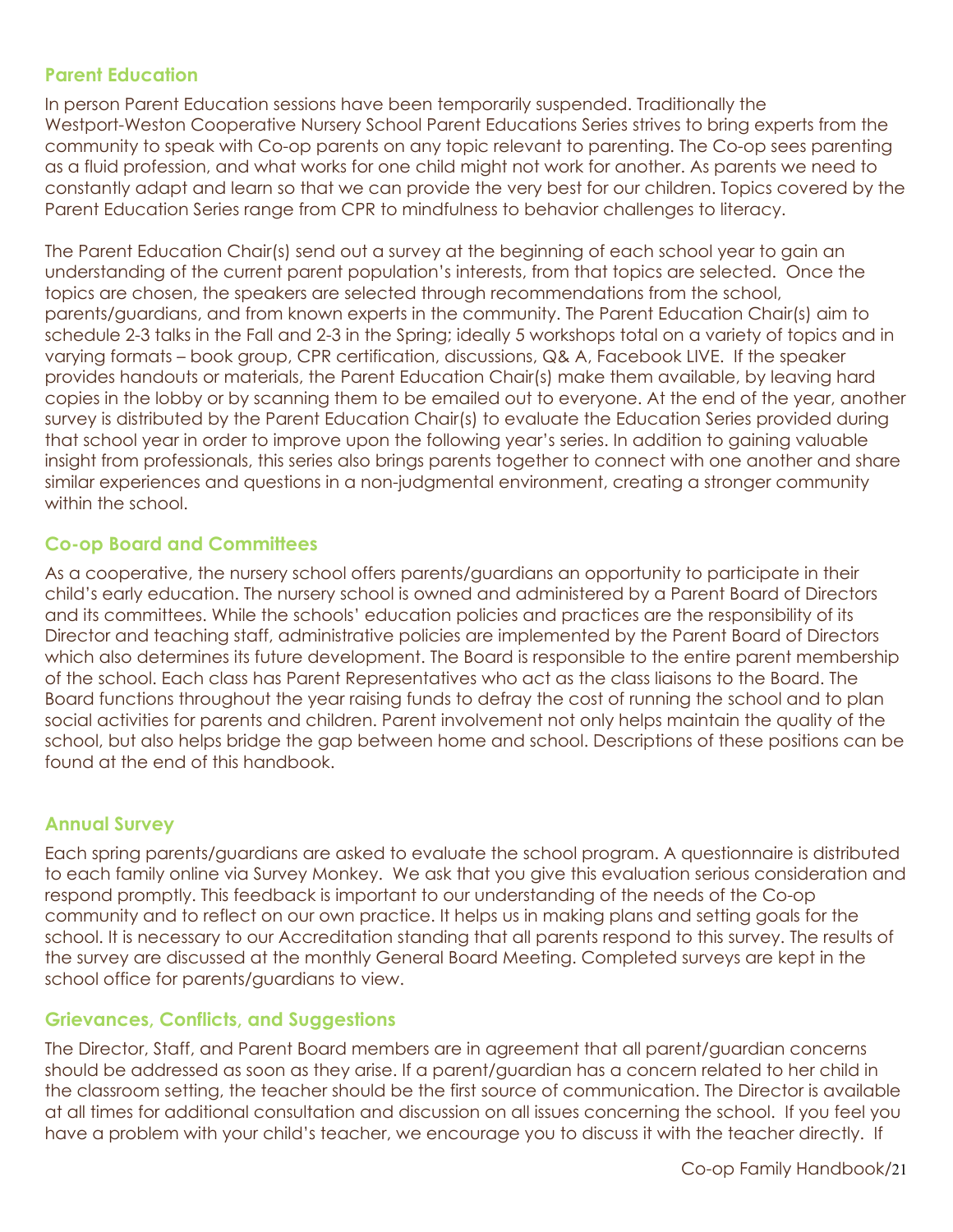this approach is not satisfactory, please contact the Director and/or Personnel Chair to the Board. Parents are invited to bring any suggestion and questions concerning school policy to General Board meetings on the first Wednesday of the month. Class Representatives act as liaisons to the General Board for all parents/guardians in the school. Policy suggestions, concerns, or complaints should be brought to their attention also. We ask that parents/guardians bring all concerns forward in a positive and proactive manner immediately in order to affect a positive resolution.

Our program is licensed under the authority of Connecticut General Statutes 19a-79-1 through 19a-79-8, inclusive. Most problems within child-care centers are non-life threatening and can be resolved by:

- 1. Discussing the problem with the classroom teachers
- 2. Discussing the problem with the Director
- 3. Discussing the problem with the school's Executive Board or General Board.
- 4. If the problem is not resolved, contact the Department of Child and Youth Services Daycare Licensing Unit

In cases of emergency, notify the Connecticut Office of Early Childhood as soon as the emergency is under control. In cases of abuse/neglect or life-threatening situations, contact the Department of Child and Youth Services – Daycare Licensing Unit at: Connecticut Office of Early Childhood, 410 Capitol Ave., MS#12DAC, P.O. Box 340308, Hartford, CT 06134-308 or phone toll-free 1-800-282-6063.

#### <span id="page-21-0"></span>**Policy Changes**

As the Co-op Director and Board continue to provide quality programs for our children, the need may arise to change policies described in this handbook. School policies are continuously being reviewed and evaluated. If there are any changes as described in this handbook, families will be notified via email of any changes as they occur.

# <span id="page-21-1"></span>**Co-op Behavior Management Policy**

#### <span id="page-21-2"></span>**Discipline Philosophy**

Discipline and behavior guidance are an important part of the learning process and are a consistent piece of the Co-op curriculum. It is an opportunity to set realistic limits that will allow children to express emotions in socially accepted ways. Children adapt their behavior in ways that appear to meet the expectations of others. It is important that children know what is expected of them while at school. Teachers clearly communicate their expectations and explain natural consequences. In flexible cases, children are given choices. It is important to respect the child's decision.

We believe that positive discipline is in the best interest of the child: it must be loving, consistent and just. It must be presented in a manner that maintains the child's dignity. Children need to know that a caring adult will step in to assist and guide when he or she is out of bounds.

It is important for adults to have realistic expectations for child behavior. Very young children often lack impulse control and have little understanding of the concept of cause and effect which can result in challenging situations. Children's development and temperament can also present behaviors that may seem extraordinary to some when, in fact, early childhood professionals anticipate such behaviors and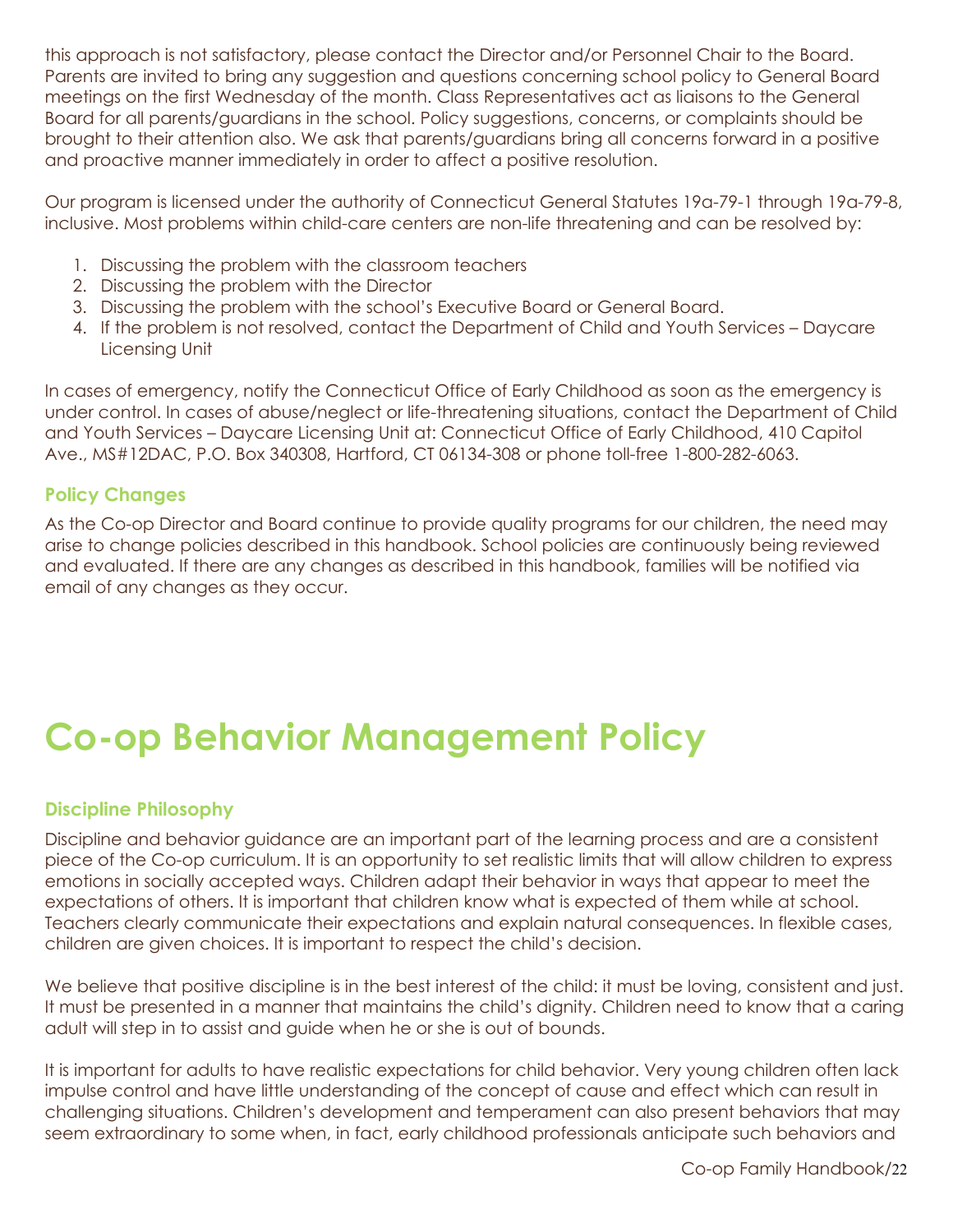address them in ways that give the child support and teach him skills for better choices. All adults should recognize that the children are learning to cope in a large group and that mistakes will happen.

The three most important concerns teachers have in giving guidance to children at school are:

- Keeping oneself safe
- Keeping others safe. (Being kind to friends.)
- Keeping our school safe. (Using toys and materials appropriately.)

Teachers may use some of the following techniques in helping the child choose appropriate behaviors:

- Re-involvement: Explain the inappropriate behavior and choices of appropriate behavior. Reinforce the proper behavior.
- Calm down time: There is no "time out" at our school. However, to stop inappropriate behavior a teacher may suggest, "Let's play over here for awhile." The teacher will stay with the child until they can make appropriate choices.
- Encouragement: Reinforcing the appropriate behavior increases the likelihood that it will return.
- Active listening: Clarifying the child's feelings to help him solve his own problem.
- Consequences: This helps the child understand that her actions have a result.
- Substitution: Making inappropriate behavior appropriate by changing the setting.

Teachers choose a technique based on knowledge of the developmental level of the child. Teaching staff never use abusive, neglectful, corporal, humiliating, or frightening punishment. Though teachers may not discuss another's child with a parent, please trust that proper protocols are being followed.

#### <span id="page-22-0"></span>**Challenging Behaviors**

Our knowledge of child development tells us that very young children have not developed a sense of cause and effect relationships. They may push, grab, hit, or bite because they are frustrated, and this is a quick release. At the moment they are not even aware that it hurts the other child. Sometimes these behaviors are simply non-verbal expressions of anger. As the child grows in verbal abilities, these incidents usually decrease markedly. The child may be acting on an impulse that he has not yet learned to control. Our teachers are extremely vigilant in watching and supervising to prevent these incidents. When they do occur, our teachers react quickly to console and tend to the hurt child. Then the teacher will sit with the child who has done the hitting/biting while she regains control of herself, reminding her that she should use words and ask teachers for help. Both sets of parents will be informed. Accident forms are written up by teachers when a child has been injured. Parents sign these reports and they are kept on file.

When challenging behaviors persist:

- Teachers and the Director meet with parents to discuss patterns of behavior
- Strategies are developed to maintain consistent messages to the child between home and school
- Daily reports are given to the parent regarding the child's experience at school
- If challenging behavior patterns persist, the Co-op may engage additional support to help the child. For example, a staff member will shadow the child while at school.

#### <span id="page-22-1"></span>**Plan for Consultations**

It is important to note that as early childhood educators, we are not diagnosticians, although our knowledge and experience allow us to assess children's development and behaviors. When teachers observe behaviors or developmental lags that are of concern they will confer with parents/guardians to see if their observations are consistent. Teachers and parents/guardians will confer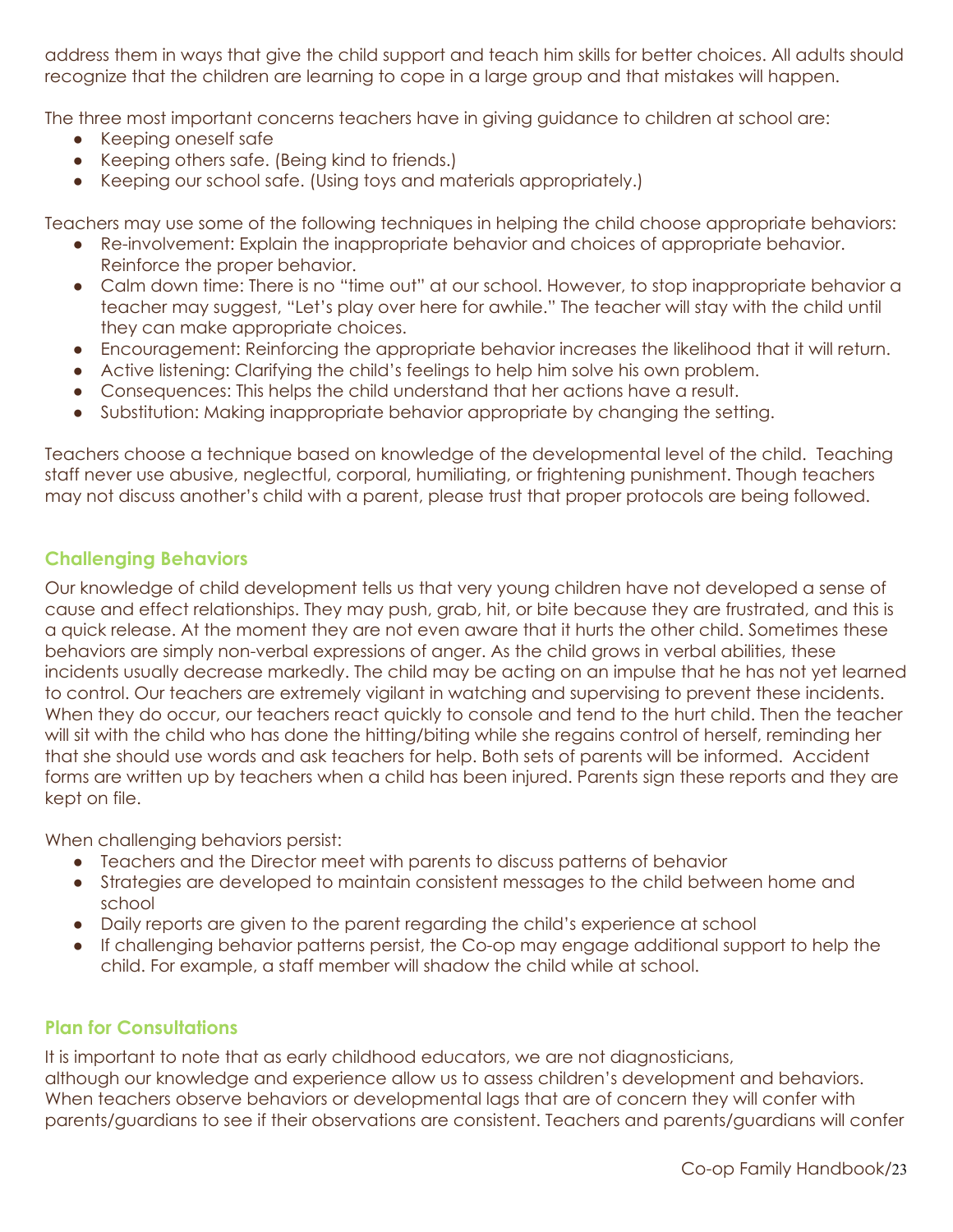with the Director and more formal observations will be arranged. This observation will be shared with parents and if concerns still persist, strategies or next steps will be discussed.

Parents/guardians are always a part of child support strategies. Next steps may include but are not limited to:

- Individualized classroom support
- Intervention with a social worker
- Birth to Three assessment for toddlers
- Public school assessment for preschoolers
- Private service provider assessment

It is important that families understand that the Co-op is acutely aware of our need to support children, especially those with developmental or behavioral needs. Our work with these families is ongoing and confidential.

The Co-op has contracted with an early childhood educational consultant, a licensed physician, a licensed dentist, and a social services consultant in order that they may advise and support our program, staff, and parents each year. They are available to make reviews of our policies, advice regarding problems, and consult with staff or parents. Consultants are not members of our staff, although parents may consult with them as a resource for help. The Co-op also works closely with individual local school systems that all offer resources for parents, children, and teachers. We also work frequently with the Child Guidance Center of Fairfield County. Please contact the Director for referral information.

### <span id="page-23-0"></span>**Weather related closings/delays**

The Co-op generally follows the Westport Public Schools snow/weather policy decisions.

- If the Westport Public Schools are closed, the Co-op will be closed
- If the Westport Public Schools have a two-hour delay, the Co-op will open at 10:00am
- The Co-op will notify families specific information about a closure or delay after 7:00 am

The Co-op may choose to close if it is felt that roads are too hazardous for driving. It is left to the individual judgment of each family to determine whether children will attend school in inclement weather. Many of our staff travel a significant distance to get to work and therefore might be subject to different weather conditions or traffic difficulties en route. These factors may also contribute to the delay or cancellation of school.

Early Dismissal: Please inform the school of your location on threatening days, as early dismissals can be problematic. When unusual weather events necessitate closing the school early, the administration will attempt to reach each family. Please make sure we have all emergency contacts.

# <span id="page-23-1"></span>**Civil Preparedness Plan**

Our Civil Preparedness plan is as follows:

- The Director is responsible for the preparation and execution of all emergency plans. In the absence of the Director, the Office Manager or Head Teacher will assume responsibility.
- During any civil emergency (environmental hazard due to weather or hazardous materials: fire, flood, bomb threat, explosion) the staff will monitor the Emergency Broadcast System (EBS) radio station for our area.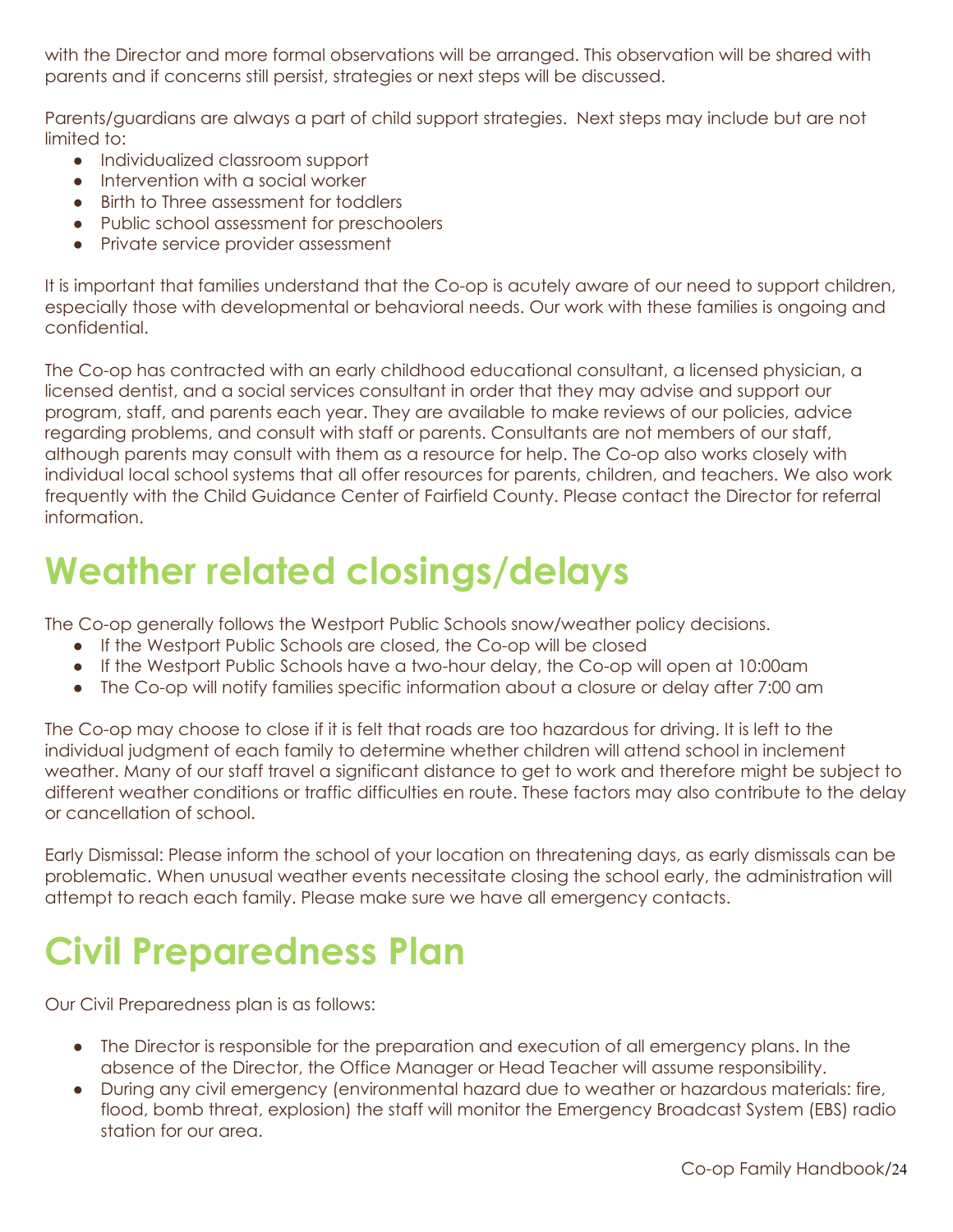- We will take one or more of the following actions as quickly as possible:
	- o Take shelter within the facility away from all windows (the bathrooms). Turn off all lights, close all windows and doors, and shut off other means of ventilation (fans).
	- Temporarily evacuate to the outside as per fire evacuation plan.
	- Evacuate facility by calling parents and guardians to transport children.
	- Evacuate the area by walking children to designated shelter (Temple Israel). Staff Members, wearing orange emergency vests, will lead children by foot. Staff will keep children in a safe line along the road. Emergency cards, emergency medications clipboards, and emergency kits will be taken.
	- The school's answering machine will be changed to reflect the emergency plan. A sign will be posted on the school door stating where the children are located.
	- Head counts will be taken regularly throughout the emergency.
	- The director will determine the reopening of the facility based on advice from emergency personnel.
	- o In the event of a Police designated lockdown, we will take shelter within the facility away from all windows.

#### <span id="page-24-0"></span>**Fire Drills**

The Co-op practices our evacuation procedures monthly. In the beginning of the year, drills will be done without the alarm sounding for the children to get comfortable with the procedure. Once classes have learned the procedures, the alarm sound is added to the drill.

#### <span id="page-24-1"></span>**Lost Child Policy**

In the event a child is missing, the following actions will be taken by the Co-op staff:

- Check attendance to be sure the child has been signed in
- Search the facility and grounds
- After re-check of the facility and grounds, the police will be notified for further instructions
- Staff not involved in search will continue their normal supervision of the children

#### <span id="page-24-2"></span>**Abuse and Neglect Policy**

The Co-op is committed to providing children with opportunities, activities, and experiences that support emotional, physical, social, and cognitive growth. Such commitment includes the responsibility of all employed here to prevent child abuse and neglect of all who are enrolled.

Our teachers, because they are in regular contact with the children, are required by law to report suspected child abuse and neglect. As "mandated reporters," they are required by Connecticut General Statutes to report suspected abuse or neglect orally and within 12 hours to the Connecticut Department of Children and Families. This report must be followed by a written report within 36 hours. Anyone who reports suspected child abuse or neglect in good faith is immune from civil and criminal liability. However, failure to report could result in being fined up to \$500. It is not the responsibility of the reporter to determine whether abuse or neglect has occurred. Reports will be made when a teacher at the Co-op has reasonable cause to suspect or believe that a child has been abused, neglected, or is placed in imminent risk of serious harm by a person responsible for the child's health, welfare, or care, or by a person given access to the child by the responsible person.

Child abuse is defined as a child who has non-accidental physical injury inflicted upon him other than by accidental means or has injuries which are at variance with history given of them, or is in a condition which is the result of maltreatment, such as, but not limited to, malnutrition, sexual molestation and exploitation, deprivation of necessities, emotional maltreatment, or cruel punishment. (CGS 46b-120). Co-op Family Handbook/25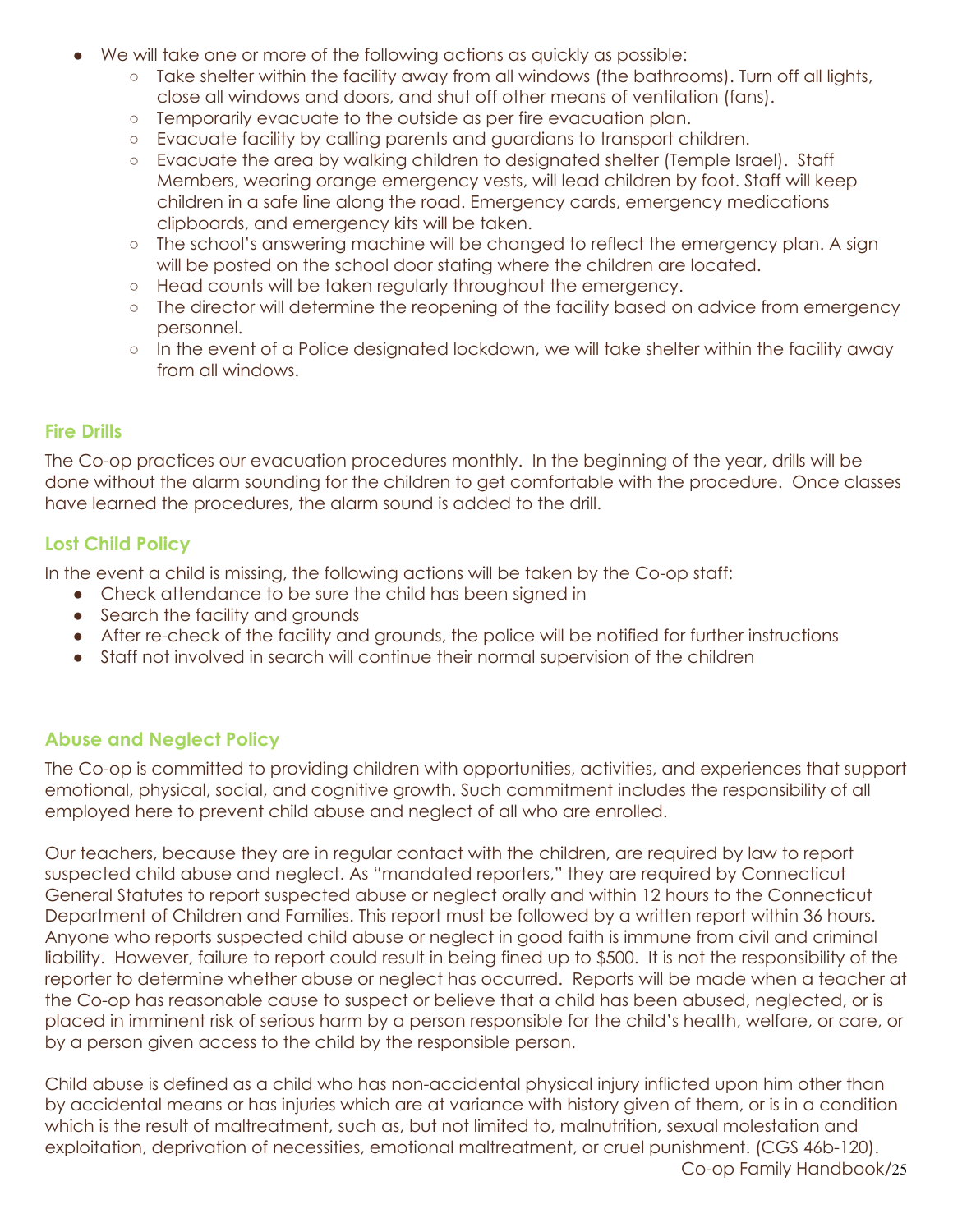Child neglect is defined as a child, who has been abandoned, is being denied proper care and attention physically, emotionally, or morally or is being permitted to live under conditions, circumstances, or associations injurious to his well-being. (CGS 46b-20) As mandated reporters, our teachers are given detailed instructions for reporting child abuse.

#### <span id="page-25-0"></span>**Emergency Care Plan**

- Trained Staff personnel will assess the situation and administer appropriate treatment (e.g. first aid, medication, CPR). Note all Co-op teachers are trained in first aid, CPR & epipen administration.
- Another staff person will notify the Director. The Director will call 911 to give status of emergency.
- The Office Manager will call the parent/guardian of the child refer to emergency record or emergency information in the classroom or office. Parents/guardians will be notified of the child's status thus far and the Office Manager will request the parent's attendance at school or meet the child at hospital.
- A staff member will accompany the child to the hospital and remain until the parent or emergency back-up person arrives.
- If parent cannot be reached, call emergency back–up persons designated on emergency card until a responsible person is reached
- If no back-up persons are located, the office manager will call child's pediatrician/dentist for instructions
- After incident, a staff member will complete a Pupil Incident Report and MAR (if medication was administered)
- The Director will notify CT office of Early Childhood within 24 hours of incident (if child admitted to hospital)

The child is to be comforted and cared for by a staff member in an isolated area until a parent or emergency back-up person arrives. Staff classroom ratios are to be maintained by calling for the floater.

IN CASES OF FIRE, SMOKE, OR ANY OTHER DANGER THAT INDICATES THE NEED FOR EVACUATION:

- Pull fire alarm
- Take a headcount of children
- Call 911
- Take emergency cards, emergency medicines, clipboards, and emergency kits
- Check all bathrooms and close all doors
- Leave building with the children to designated areas as practiced in fire drills

#### ILLNESS OF A STAFF MEMBER:

- The Director arranged for substitute coverage in classroom
- Trained person will administer First Aid or CPR
- Call to staff person's physician on how to proceed
- Call 911 to arrange for transportation if needed
- Call staff person's family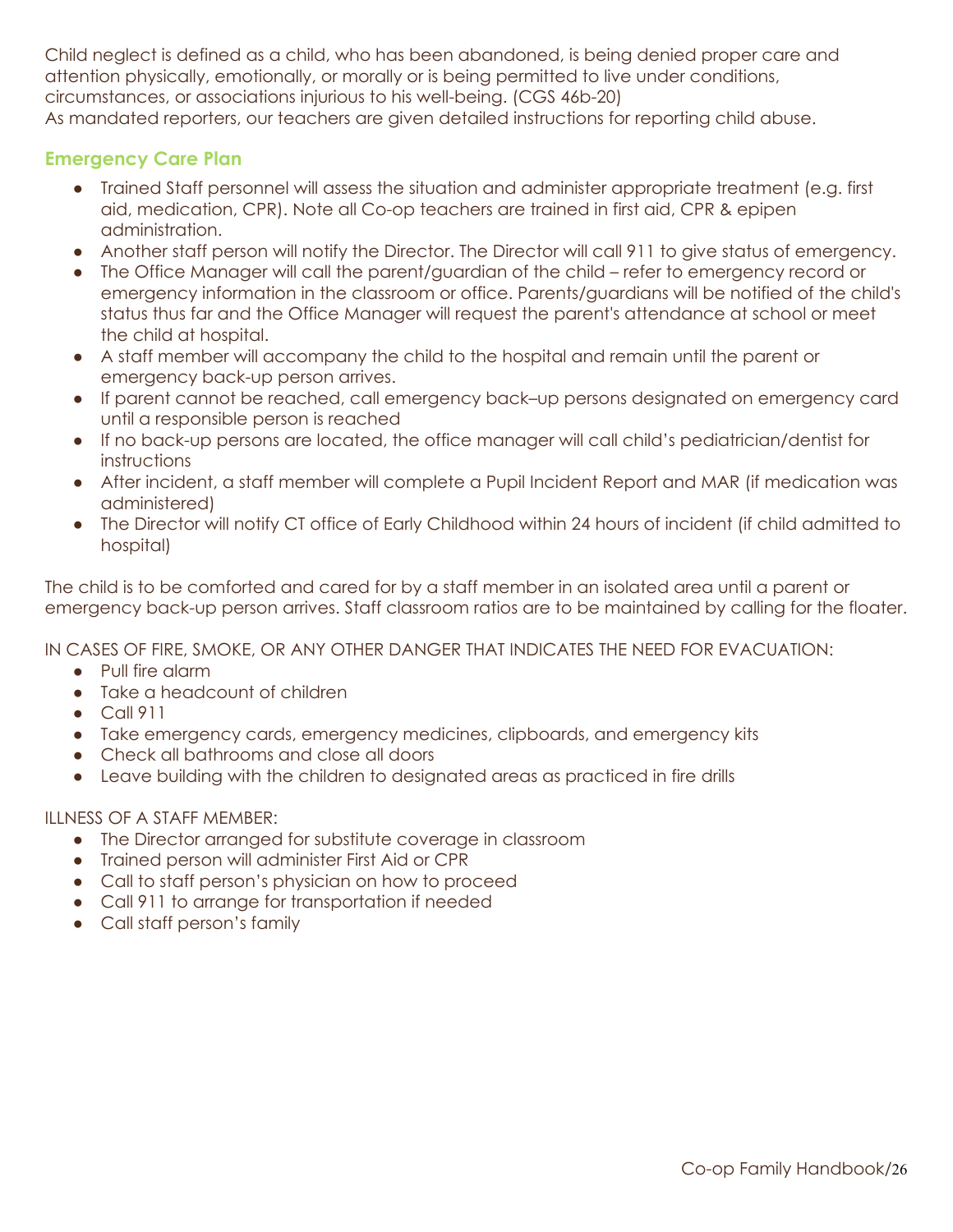# <span id="page-26-0"></span>**Curriculum**

#### <span id="page-26-1"></span>**Our School's Approach to Early Education**

The philosophy of the Westport-Weston Cooperative Nursery School, an early childhood educational program, is that young children are curious, active learners. The staff recognizes the unique qualities of each child and seeks to provide learning experiences to meet the individual needs and current state of development of each child.

The school values play as children's natural way of learning. The school also recognizes that children naturally learn through investigation. Therefore, it is the central role of the teachers to help the children acquire interest in a wide variety of topics and to set the stage for the children to explore and investigate these topics with close attention and a deep understanding. All children are encouraged to test ideas, build personal resourcefulness, and to savor the joys of accomplishment.

Each classroom at the Westport-Weston Co-operative Nursery School is designed to make the children feel comfortable. There are activity centers throughout the room that are easy for the children to approach and are observable by the teachers. Young children thrive in a routine which offers them security and variety; a daily schedule balancing active learning experiences and quiet times is followed. There is opportunity for the children to participate in activities independently, in small groups or as a class.

Curriculum themes are based on the interests of the children and the seasons of the year. Seasons and the outside environment lend themselves to many child-centered activities. In addition, topics such as nutrition, self-awareness, the five senses, transportation and construction, community life, dinosaurs, sea shore (etc.) can be intensely interesting to young children. The length of the focus for each topic varies because it is dependent on the children's interest level. The integrated curriculum includes science, art, drama, language, manipulative play, music, gross motor activities, math, and storytelling.

An integral part of the Westport-Weston Cooperative Nursery School is the partnership between the staff and the parents. Throughout the year teachers, administrators and parents work closely together communicating, sharing ideas and observations and information. We believe that children thrive in a positive climate and this can be accomplished when mutual trust and respect is developed between the home and the school. Individual conferences and parent participation provide more opportunities for parents and teachers to exchange ideas, plan and communicate.

#### <span id="page-26-2"></span>**Assessing Children**

The first five years of your child's life are very important as they set the stage for success in school for years to come. The teachers at the Co-op engage in ongoing formal and informal assessment approaches in order to obtain information on all areas of children's development: social/emotional development, gross and fine motor development, and language and cognitive development. Some of the assessment methods used are: teachers' daily observation and anecdotal recording; portfolios compiled for each child over the school year; checklists and rating scales as provided by the Connecticut Office of Early Childhood Documentation and Observation for Teaching System or DOTS; and the individually parent-administered questionnaire Ages and Stages.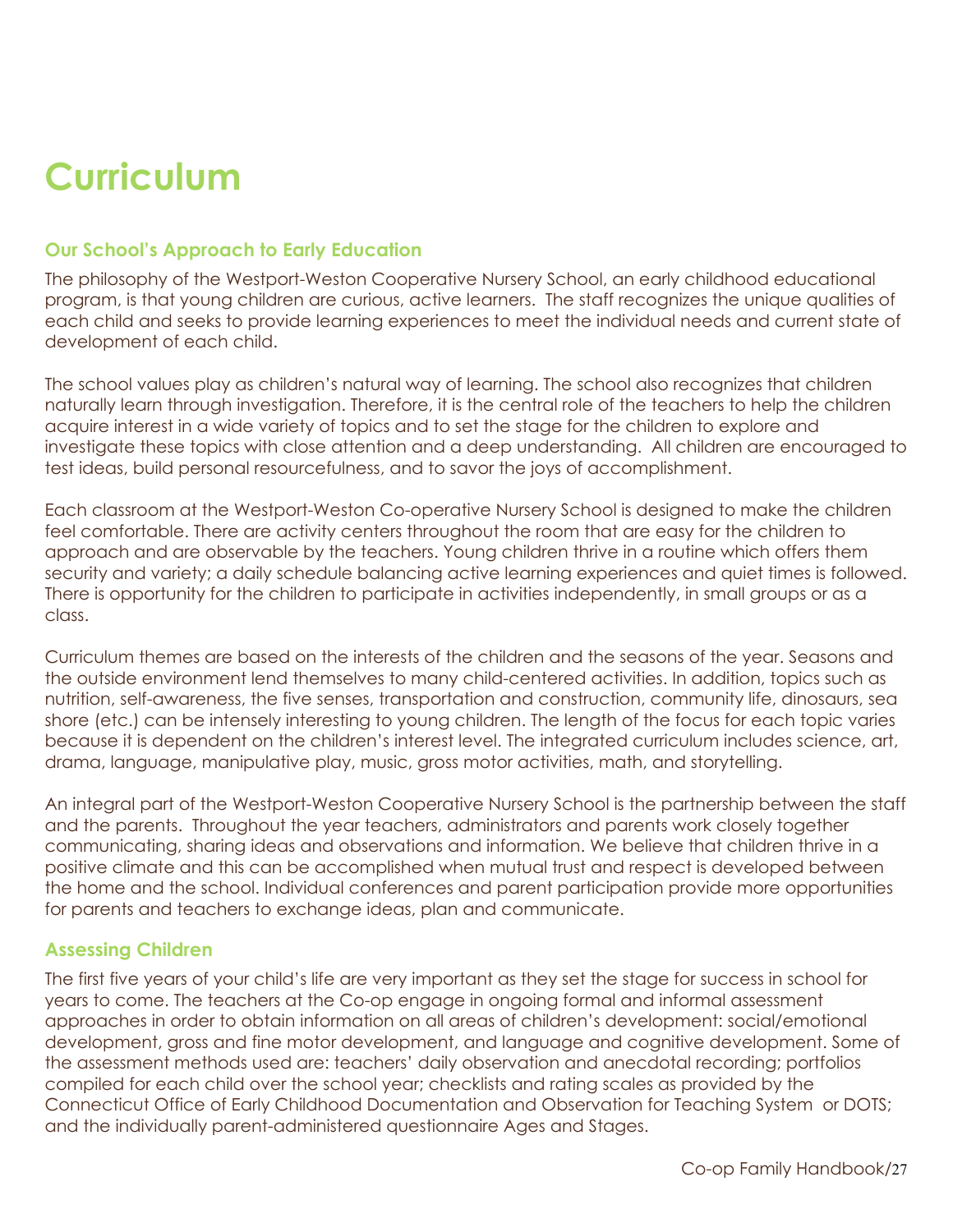The Co-op uses assessment primarily to evaluate our program's effectiveness. Assessment is closely connected to curriculum. Observing the children at play, teachers watch and document developmental milestones, recording what they see. Checklists help teachers assess what skills the child has mastered and what skills are emergent or becoming evident.

Portfolios also provide purposeful evidence of a child's progress. Portfolios include dated samples of the child's work, work the child is proud of and wishes to include in the portfolio. Also included are photos of the children actively engaged in play, plus documentation of conversations, stories, and ideas that the child dictated to a teacher or adult volunteer.

It is essential for families to be involved in the assessment process. Family's perspectives about their own children are an important resource for teachers. The Co-op engages parents in the assessment process by inviting them to complete the Ages and Stages Questionnaire (ASQ), a child-centered screening tool used to assess their child's development. This is done at the beginning of the school year in September. The questionnaire includes questions about what your child can and cannot do with regard to language and communication, physical skills, problem-solving, and personal social skills.

The Co-op teachers and Director share the results of assessment and both informal observations and more formal checklists and questionnaires with families at private conferences. If assessment shows possible concerns about a child's development, we will provide information about a more involved assessment for the child. All information about children is kept confidential and locked in the school's office. Teachers, the Director, the school nurse, if needed, and the licensing agent of the State of Connecticut Office of Early Childhood are the only persons with access to child files. Any further assessment or intervention is done in cooperation with the child's parent/guardian. Information with outside consultants and agencies is shared after parents/guardians have signed a request form and granted permission for sharing information. This form is available in the Director's office.

#### <span id="page-27-0"></span>**Local School Systems**

The Co-op Director and teachers work closely with the local school systems in many ways. Transition to kindergarten is an important topic we discuss with parents and individual school systems. All information given to the Co-op regarding kindergarten, times of meetings, and forms to be completed, are shared with parents in order to make sure that all timelines are kept. Once a child turns 3 years old, special services are offered and may come through local school systems. The Co-op works with the public school in these various ways, assuring your child's best preschool experience. Please be sure to discuss with your child's teacher or the Director any questions you may have regarding services your school system may offer.

#### <span id="page-27-1"></span>**Asking Questions about Your Child**

It is very important that you feel comfortable in coming to your child's teachers with questions or concerns you may have. Our teachers are well-educated in child development and their experiences may be helpful to you in understanding your child's behavior whether at home or at school. Similarly, teachers will ask families questions about their children in order to better understand them or to better meet their needs. Teachers will seek specific ideas from families for working with their children at school.

#### <span id="page-27-2"></span>**Occupational Therapist**

The Co-op works closely with Ellen Martino, MS OTR/L in advising the teachers as well as working directly with the Threes and Fours in creative and fun activities each month. Through group play and exploration in the classroom, these activities incorporate core strength and stability, fine motor skills, prewriting skills and sensory motor integration. Ellen is available to consult with parents also. Her information is in our school office.

#### **\*\* "Educational and Support Resources" are posted on the parent information board.**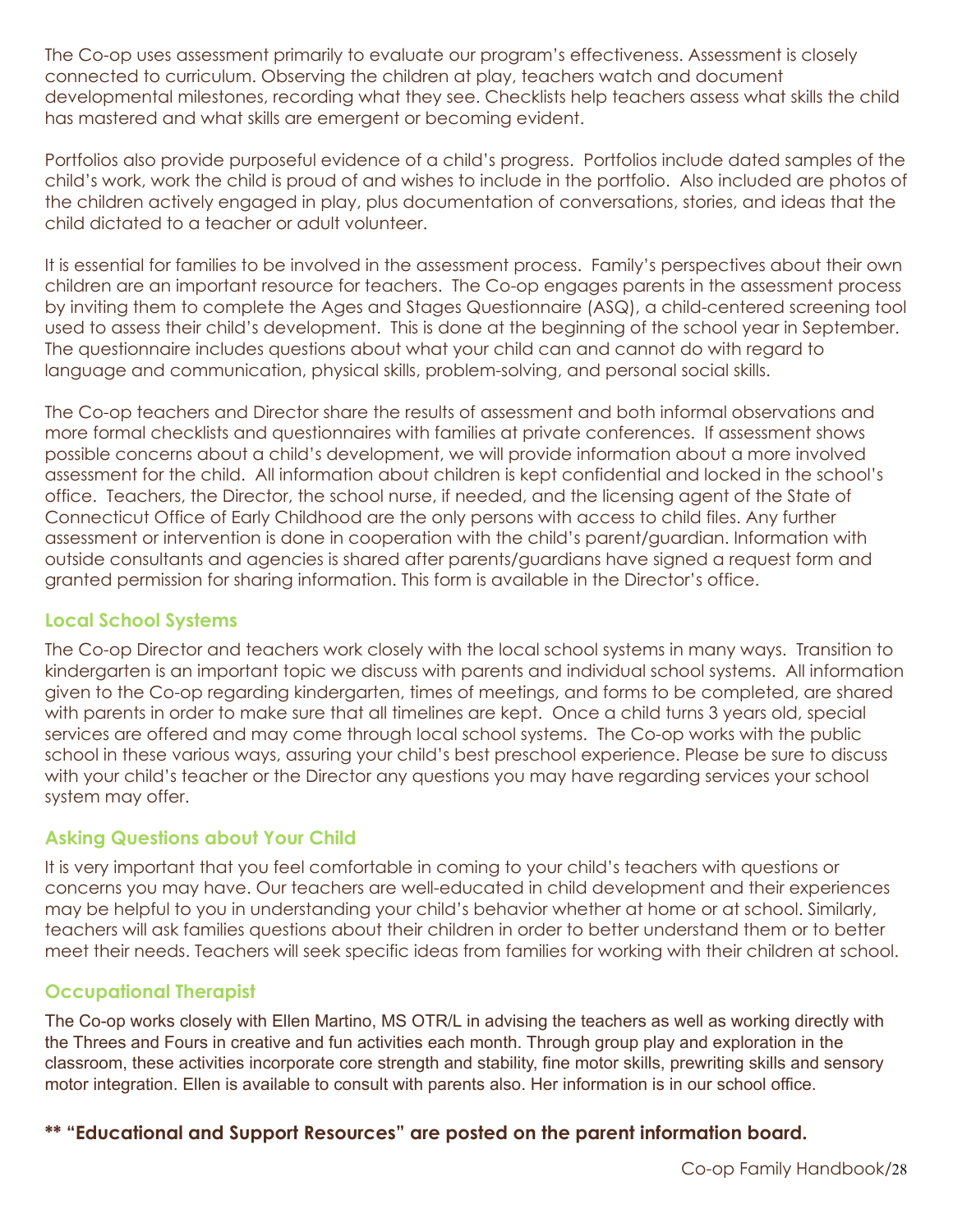# <span id="page-28-0"></span>**HEALTH POLICY**

The Co-op follows the licensing regulations of the Connecticut Office of Early Childhood. Our school's Health Care Consultant, Patricia Lamb, MA,RN, works throughout the year with our staff and families to ensure our continued compliance with all regulations set by the state.

Regulations require a current physical examination by a physician, physician assistant, or APRN and the completion of medical forms; CT Early Childhood Health [Assessment](https://www.ctoec.org/wp-content/uploads/2019/02/cdc_childhlthassessrcd.pdf) Form NO CHILD CAN BE ATTEND SCHOOL WITHOUT THE COMPLETED AND CURRENT MEDICAL FORMS.

If your child starts the day with a sore throat, stomachache, persistent cough, fever, or other symptoms of illness, please keep him or her at home. Call your healthcare provider with any questions you may have about your child. Please call the school office if your child will be absent from school. It is important to us that we know of any contagious illness in our school so as to notify other families of exposures.

#### <span id="page-28-1"></span>**Illness at School**

Please see the Co-op's COVID-19 Protocol document for up to date information concerning children who become ill at school. It is important to note that all Co-op teachers take a certified CPR course as well as training in Medicine Administration and Epi-pen. Teachers who have these trainings are with the children at all times when they are at school.

Should your child become sick during the school day, your teacher will call and notify you. You should arrange to pick up your child as soon as possible so as to limit the exposure to the rest of the children. We ask you to update any emergency contact information if it changes during the school year. In addition, you should notify those on your emergency list that you have given us their names.

The following procedures have been recommended by the school nurse:

- **FEVER:** If your child has a fever, he/she should be kept at home 24 HOURS after it has subsided.
- **VOMITING OR DIARRHEA:** If your child vomits or has diarrhea, he/she should remain home for 24 HOURS after all the symptoms have subsided.

#### <span id="page-28-2"></span>**Health Exclusion Policy**

Please see the Co-op's COVID-19 Protocol Document for current information. When children are ill it is important that they rest at home. If your child exhibits any of the following symptoms, we will contact you to pick your child up at school in order to best provide comfort and prevent contagion of other children and staff.

- Fever of 99 degrees
- Any rash suspicious of a childhood disease
- Vomiting
- Uncontrolled diarrhea
- Conjunctivitis or "pink eye"
- Mouth sores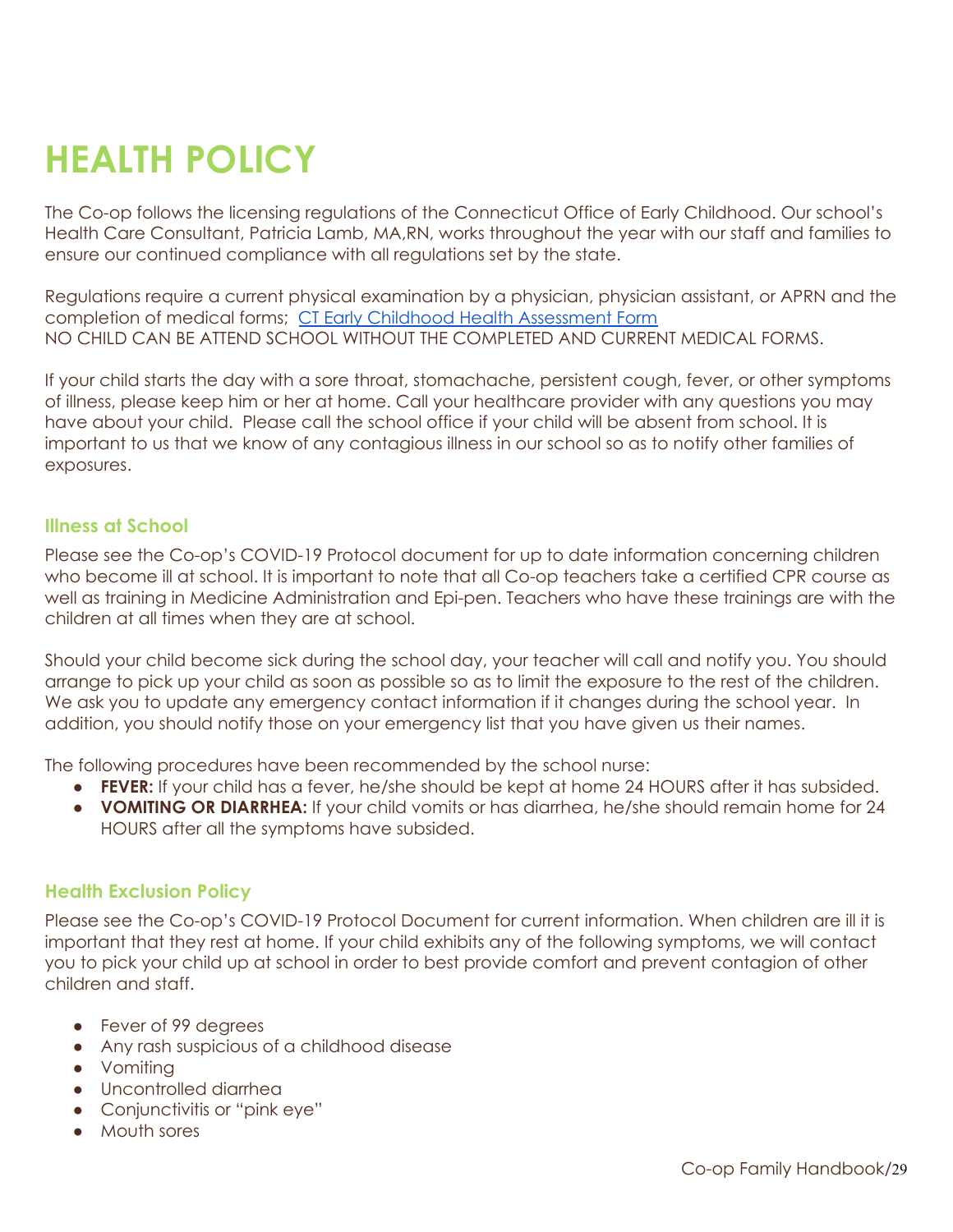- Head lice
- Constant and uncontrolled nasal discharge
- Uncontrolled cough
- Difficulty breathing, wheezing
- Lethargy that prevents the child from participating comfortably in activities as determined by the childcare provider
- The illness results in greater need for care than the staff can provide without compromising the health and safety of other children as determined by the childcare provider

The final decision whether to exclude a child from school is made by the school.

Once a child has been excluded from school for any of the above reasons, in order to return, these procedures must be followed:

- If your child has been sent home during the school day with a fever or vomiting, she cannot return to school the next day.
- The child must be fever-free and without vomiting or diarrhea symptoms for 24 hours.
- Any child taking antibiotics for a bacterial infection must take the prescription for 24 hours before returning.

\*Individual health situations not referred to here must be discussed with the Director before a parent may leave a child so that the best possible consideration can be given to all the children at the school.

#### <span id="page-29-0"></span>**Policy for Administration of Medicines at School**

If your child requires medicine while at school including topical creams, inhalers, tablets, or liquids, including over-the-counter medications, you must complete an "Authorization for the Administration of Prescription Medications by Day Care Personnel" form for our files. Children requiring such medications may not be left at school without the school having the necessary documents and medications. No medications will be administered without these completed forms.

If discrepancies are found in the paperwork or on the prescriptions, no medications can be administered and the form and the prescriptions must be returned to the parent for correction. In compliance with the guidelines of the State Department of Health and the policies of the Westport Board of Health, medications will be administered by the Director or a teacher who is currently authorized and trained with the expressed authorization of the parent and physician. Medications must be in the original container provided by the pharmacy with the child's name, physician's name, and dosage printed on the label. All medicines must be current. For medications in liquid form, an appropriate, graduated dispenser (i.e. medicine dropper of spoon) shall be provided by the parent with the child's name and dosage marked on it.

The following procedures are followed by staff trained in medicine administration:

- 1. The Co-op will not administer the first or second dose of any medication. This must be done by the parents to ensure that the medicine does not cause a reaction.
- 2. Those administering medications must wash hands thoroughly and have the patient wash their hands.
- 3. Patient and the medicine administrator will go to a quiet area.
- 4. The Medicine Administration Records and Medications are to be removed from the labeled box where they are stored.
- 5. The medicine administrator will check for the "Five Patient Rights:" Right Patient, Right Medication, Right Dose, Right Route, and Right Time.
- 6. The medication will be administered.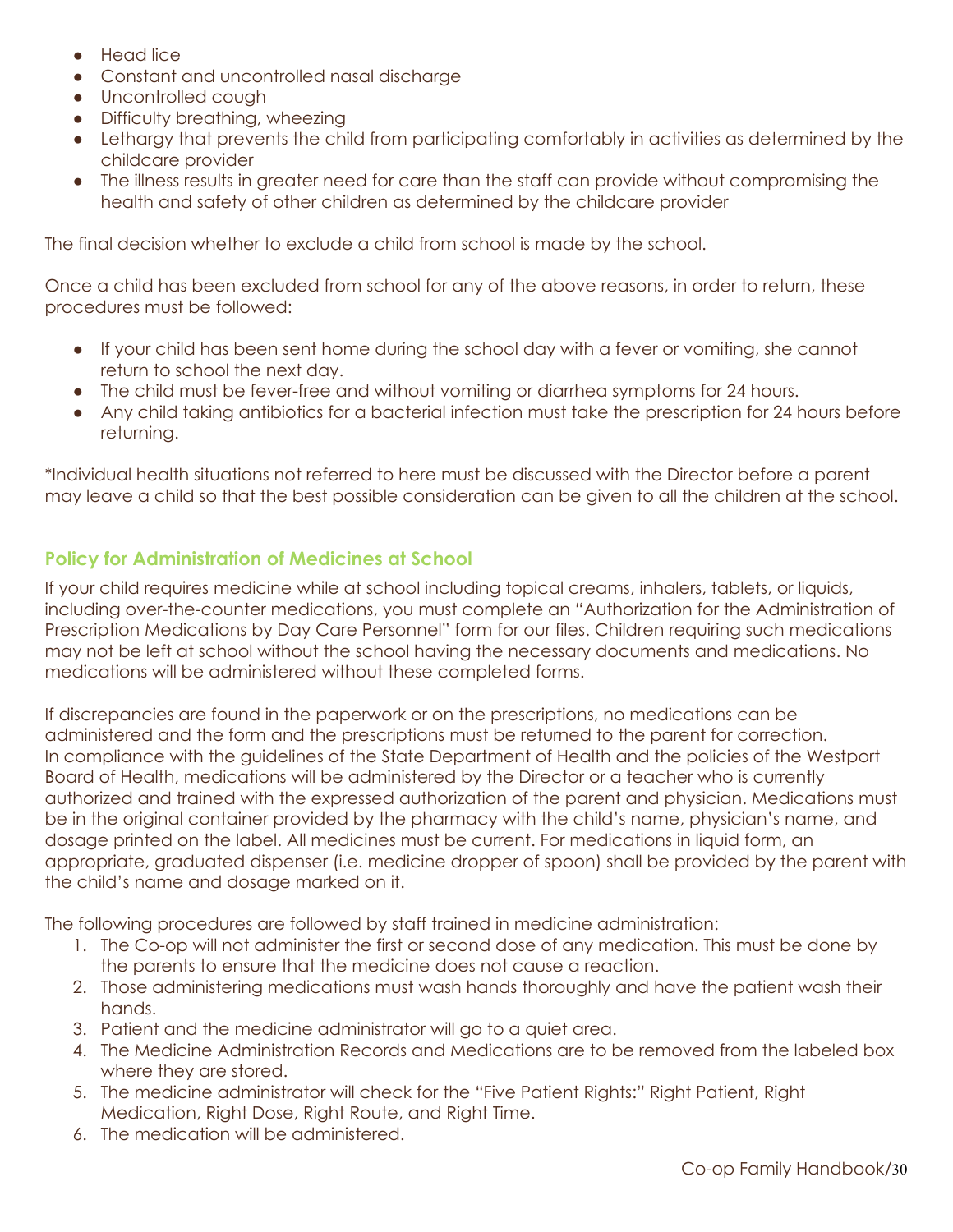- 7. The medication will be recorded in ink on the "Controlled Drug Use Record."
- 8. The medications will be relocked with the records and returned to their storage place.

The following types of prescription and non-prescription medications may be administered at school:

- Oral medications
- Topical medications
- Inhalant medications
- Injectable medications by a regulated injection system to a child with a medically diagnosed condition who may require emergency treatment.

Our administering an injectable medication would be followed by a call to Emergency Medical Services or 911 for support.

The following medication will not be administered at school:

- Narcotics (including cough medicines with codeine)
- Medication requiring injection (except those listed in part A)
- Any medication not yet approved by the FDA
- Other medications as determined by the Co-op staff

Whenever possible, any required medication should be administered by parents at home or outside of school hours. **IF YOUR CHILD HAS BEEN GIVEN MEDICATION PRIOR TO ATTENDING SCHOOL** (even children's Tylenol/Advil/Motrin), a "Notification of Medicines Administered at Home" form needs to be filled out at drop-off. Your child's teacher can provide you with this form. Teachers will report to parents any observable side effects. If side effects are observed, additional medications will not be administered without written approval from a health care provider. Non-prescription Topical Medications:

A physician/dentist's signature is not required for diaper changing rash ointments that are free of antibiotic or steroidal components and medicated powders. These can be applied when the "Parent/Guardian Authorization of the Administration of Non-Prescription Topical Medications by Daycare Personnel" form is filled out by the parent. These must be stored away from accessibility by children.

All unused medications shall be returned to the parent or destroyed if they are not picked up within one week following the termination of the order. Allergy medications that are kept on hand in case of exposure will be returned to parents at the end of the school year.

#### <span id="page-30-0"></span>**Tick Policy**

Living in Connecticut poses a concern about tick bites as our children play outdoors. Parents are responsible for checking their children each day for ticks. At the Co-op, the children play on our playground, on our lawn and may also take a supervised walk around the grounds, usually along the established paths.

Teachers are aware that there are ticks in our environment. They are also mindful as they care for the children, that a tick could get into the classroom. The following is the protocol that teachers will follow:

- Teachers do not check each child for ticks. If a teacher sees a tick on a child that is NOT attached to the skin, the teacher will remove the tick and save it in a plastic bag to show when informing the parent.
- If a teacher sees a tick on a child that IS attached to the skin, the parent will be called. The teacher will not remove the tick.

You can decrease the chances of being bitten by a tick with some precautions: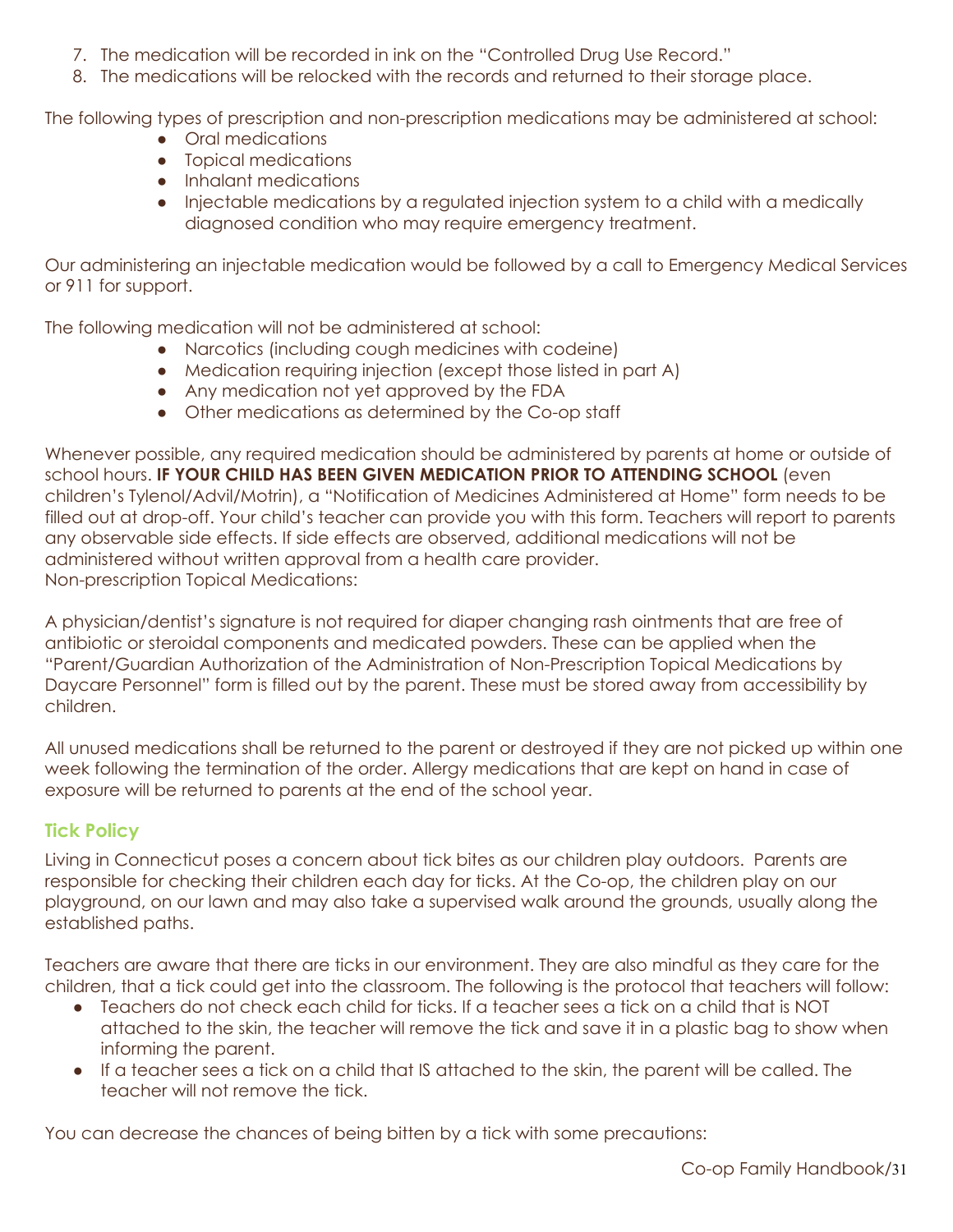- Perform daily tick checks after being outdoors. Your child's bath time is an excellent time to check the skin's creases and folds, as well as the scalp.
- Bath or shower as soon as possible after coming indoors, preferably within 2 hours, to wash off and find any ticks that may be on you.
- Keep to the center of trails when walking in the woods.
- Use insect repellent containing a 20% concentration of DEET on clothes and on exposed skin. Insect repellent should be applied before arrival at school.

Attached ticks should be removed with tweezers. Avoid crushing the tick's body. Grasp the tick firmly, as close to the skin as possible. With a steady motion, pull the tick's body away from the skin. Wash the area with an antiseptic.

#### References:

*Lyme Disease: What You Need to Know, Dept. of Health & Human Services, Centers for Disease Control and Prevention.*

Lyme Disease and Associated Diseases: The Basics, The Lyme Disease Association of Southeastern Pennsylvania, Inc.

#### <span id="page-31-0"></span>**School Nurse**

Our school nurse, Patty Lamb APRN, is on site monthly or as required by the State of Connecticut regulations to review and give advice on the health component of the program. She is available to discuss all individual health plans for children with families and staff. She also gives health care training to our staff. Parents can reach Patty by phone any time to discuss school-related health issues.

#### **Inclusion of the Special Needs Child:**

The Co-op considers the needs of all children to be unique. We strive to respect, include, support, and nurture the emotional, intellectual, and physical capacities of every child we serve. We believe that all children should have access to quality early education, including the child with special health care needs. This group of children includes those with conditions such as allergies, special dietary needs, hearing or visual impairments, chronic illnesses, and developmental delays. There are many times when a Child Development Specialist is observing an individual child in one of the classrooms. This will always be scheduled with the approval of the Director and the knowledge of the teaching team. The Co-op makes every effort to integrate children with special health care needs in accordance with the policy stated as follows:

The Co-op accepts and includes children with special needs as long as a safe, supportive environment can be provided for the child. We will attempt to accommodate children with special needs consistent within the requirements of the Americans with Disabilities Act.

When the child, parent, or health care provider identifies that a child has special health needs, the Director and parent/guardian will meet to review the child's care requirements.

Parents/Guardians will complete an "Individualized Care Health Plan" form with their health care provider. This form provides teachers with information about the child's needs.

The School Nurse will help the Director and teachers in implementing the plan and help coordinate care with the family. Information concerning individual care plans is confidential.

Through careful observation, we are able to individualize curricula so as to scaffold each child's learning within his zone of proximal development (the gap between what children accomplish independently and what they accomplish when interacting with others that are more competent). parents/guardians, teachers, and the educational resources of our community assist in planning for children's development and early education. Services many include, but are not limited to: speech and language specialists, occupational therapists, social workers, child psychologists, and education consultants. A child's individualized plan may include the support of a specialized professional while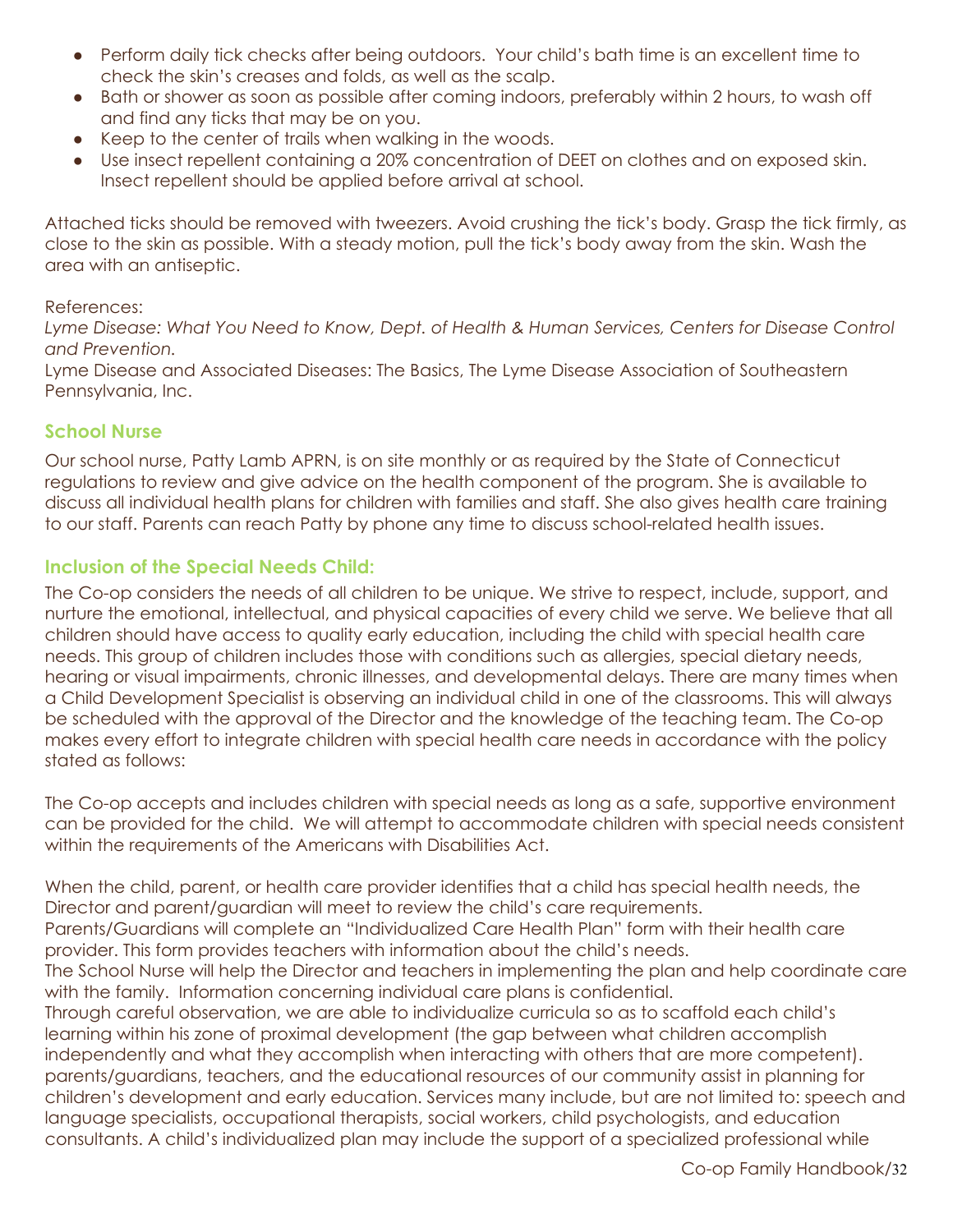here in our classroom. This professional would work with the classroom teachers in providing a supportive experience for all the children. Children diagnosed with special needs are welcome in our program. Every accommodation possible is made to provide an appropriate preschool experience that includes the needs of all children.

# <span id="page-32-0"></span>**Co-op Curriculum Framework**

#### <span id="page-32-1"></span>**Cognitive Development**

**Vocabulary and Language:** Goals for children will be demonstrated through observation of increasing numbers of their conversations. Vocabulary goals will be demonstrated through children's increased use of new words related to topics of discussion and through growing clarity as children express ideas.

- Opportunities for Literacy and Vocabulary enrichment will include but not be limited to:
- Informal conversations each day with teachers and peers. Firsthand experiences hearing and saying words
- Listening to books read aloud and talking about the story. Using new words heard in stories in relevant context
- Listening to expressive language of adults and peers with attention to tone and body language
- Classroom discussion of and research into Topics of Interest for classroom study

**Phonological Awareness:** As children engage in conversations to express ideas or ask questions, they begin to use more words that they have heard relating to specific topics. Teachers guide children by modeling pronunciation and introducing new words. Goals will be demonstrated through describing different word sounds. This includes rhymes, beginning word sounds, and ending syllables. Phonological awareness will also be demonstrated through hearing awareness as well as the child's understanding of and /use of beginning word sounds and rhymes, or end sounds.

Opportunities for Phonological Awareness will include but not be limited to:

- Singing songs, repeating rhymes, using finger plays, puppets and word games to gain children's interest and develop oral motor strength for articulation
- Talking with children about word sounds: What sounds each letter makes. The letter sounds that are in their names. What sounds are similar and different
- Reading books that include repetitive word sounds for children to hear letter and syllable sounds. Encouraging children to join in chorus when reading books with repetitive sounds such as works by Dr. Seuss and Robert Munsch

**Printed Word:** An important integral for children in pre-reading is making the connection between the spoken and printed word. Raising the child's awareness of this connection can spark the child's interest in writing as well as reading. Goals will be demonstrated through recognition that printed letters, words, and pictures/symbols translate into spoken words. This includes relating labels to objects in the classroom and recognizing that pictures have correlating oral language.

Opportunities for Printed Word awareness include but are not limited to:

- Providing wordless books for children to begin to decode pictures to tell stories.
- Teachers taking dictation as children tell their stories, demonstrating the transfer of oral to written word
- Encouraging children to "write for meaning" in dramatic play scenarios, such as office and restaurant, by providing appropriate writing materials for these settings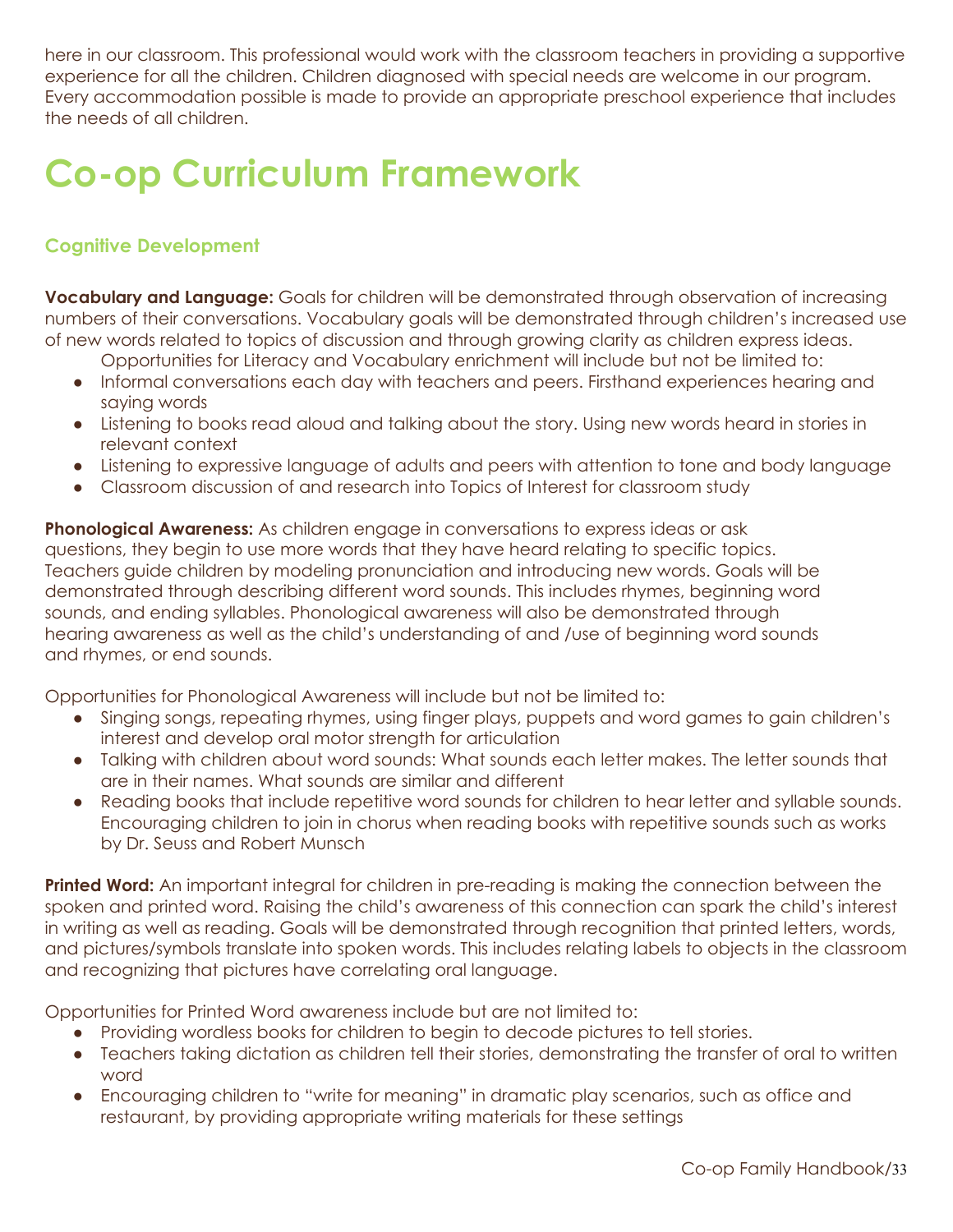- Providing a journal for each child in the school that documents their year in photos, art work, and opportunities for the child to "write" entries. Journals provide evidence of a progression in the child's development across all domains
- Children observing teachers writing on charts demonstrating left to right, top to bottom sequence and pointing to words as they are read
- Talking about the part of a book: cover, beginning, end, author and illustrator notes.
- Providing appropriate materials for making books with children
- Labeling items in the classroom to increase awareness of names and the written word

#### **Letters and Words:**

The most important word a child learns is his/her name. Teachers help children learn name recognition by using name cards to point out the architecture of each name: some have tall letters, some have round or crossed letters, or maybe dotted letters. As children see their name written, they begin to make the connection that isolated letters and their sounds combine to make words. The goals for Letters and Words will be demonstrated by the child's increased abilities and interest in recognizing letters, then names as well as words, as they learn letter and sound combinations.

Opportunities for Letter and Word recognition will include:

- Exposure to alphabet letters in written and in tactile forms
- Posting children's name in the classroom in many contexts
- Providing writing materials in all classroom centers and outdoors
- Including samples of the child's "writing" in journals and on artwork
- Playing word games that focus on phonetic and rhyming sounds
- Helping children to write appropriate signage when needed for their projects

**Comprehension:** As children learn that words combine to make stories, they become interested in putting their own ideas into words and then into stories that have a beginning, a middle and an end. Children begin to see that words are used in many contexts: books tell stories, words on boxes can be directions or tell about what is inside, and signs in the environment can help keep us safe. Goals will be demonstrated through the child's understanding of stories, conversations, directions and picture sequences as well as initiating telling their own stories.

Opportunities for acquiring Comprehension skills will include:

- Discussion and questions when stories are read aloud
- Encouraging children to make up stories
- Taking dictation of children's stories
- Acting out favorite stories as well as the children's original stories
- Looking at different signs and discussing their message
- Looking at packaging for clues to contents.

**Literacy Appreciation:** As children choose books, are read to, or tell their own stories, they acquire an interest and hopefully a love of stories and reading. Teachers model their appreciation of books through handling care, enthusiasm and eagerness in reading and re-telling stories. Goals will be demonstrated through children's interest in hearing stories, pretending to read or follow pictures in books, making up stories and making books.

Opportunities for Literacy Appreciation will include:

- Creating an inviting library area with a variety of book genres
- Talking about authors and illustrators as part of the "read aloud" experience
- Creating a writing area in the classroom with a variety of materials for making books, copying letters and words, and pretending to make and write documents
- Reading aloud the children's own stories as part of the classroom routine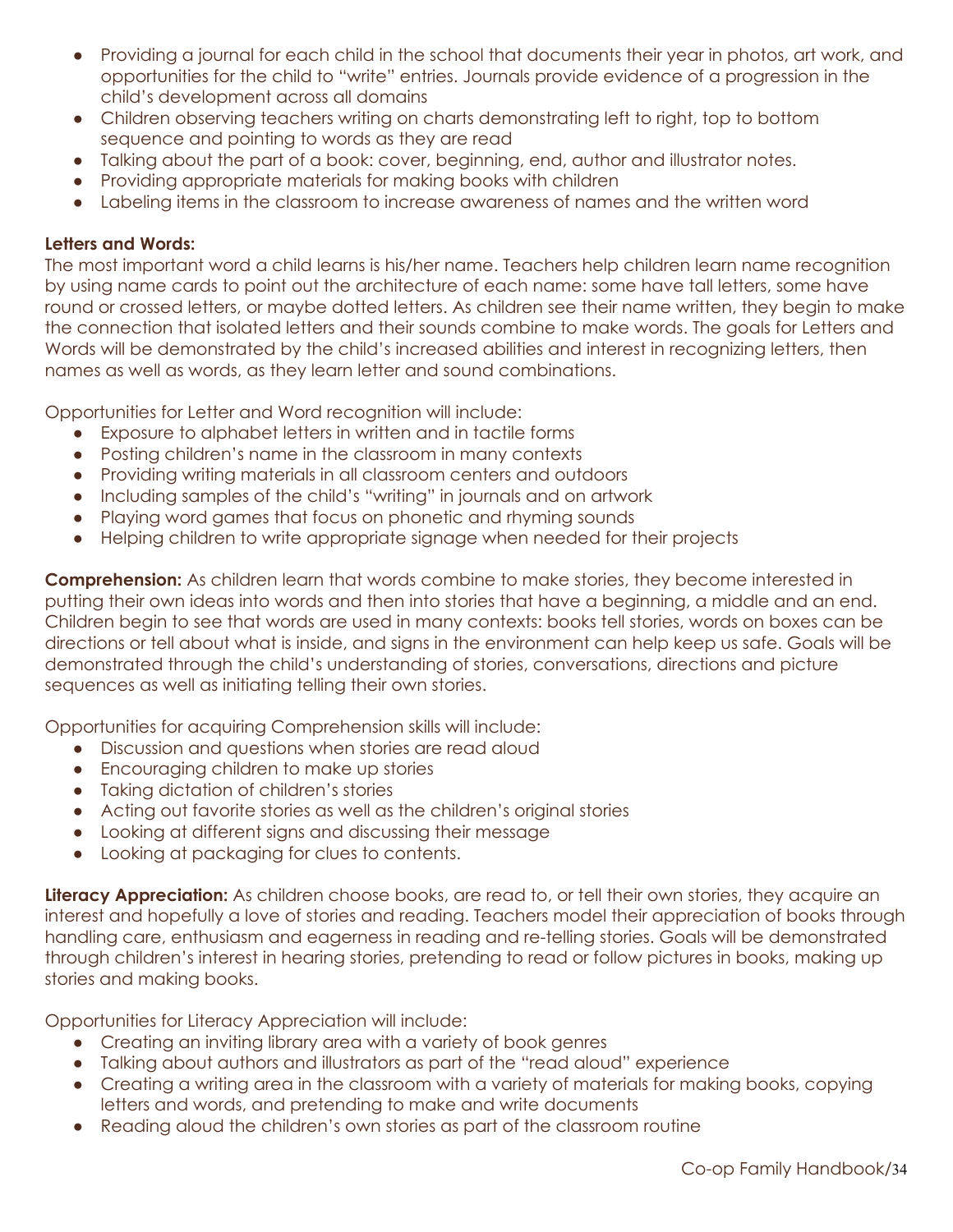**Number Concepts:** Children begin to recognize quantities in the context of less and more. As they move to more specific identification of these quantities, they begin to recite numbers and then to recognize the written numbers. Goals will be demonstrated by children's understanding that a specific quantity is represented by a number symbol. Children will grow in understanding of relationships between quantities and numbers through one to one correspondence activities that are in context to their everyday lives.

Opportunities for acquisition of Number Concept skills will include:

- Singing counting songs and rhymes to learn the correct sequence of numbers
- Counting during all daily activities, such as attendance, equitably distributing materials
- Surveying and graphing relevant attributes or opinions to create visual impression of quantities
- Comparing and contrasting using quantitative terms: longest, shortest, most, least, highest, widest, etc.
- Provide numbers in written and tactile form

**Patterns and Sequences:** Simple patterns and sequences are fundamental to both math and reading. Left to right sequences designate beginning to end in reading and math. As children do these types of activities, they become more accustomed to this order in organizing letters, words and numbers. Goals will be demonstrated by children's interest and skill at recognizing, imitating, and creating patterns as well as predicting and continuing patterns. Children will also build skills in following a sequence in activities.

Opportunities for increased Patterns and Sequencing understanding will include.

- Creating clapping and patting patterns to be followed in simple to more intricate patterns
- Creating patterns with everyday objects for the children to discern and describe: shoe-mitten-shoe-mitten-hat
- Provide materials that can be arranged in patterns
- Look for patterns in the outdoor environment
- Creating activities that require a specific sequence of events to complete: jump-skip-jump-skip-squat

**Sorting and Contrasting:** Sorting and contrasting items helps to build the child's ability to discern differences and similarities. This skill is necessary to distinguish attributes in both math and literacy concepts. Goals will be demonstrated by the children's increased interest and understanding in comparing and sorting objects by a variety of attributes, both real and pictured. Children will begin to use appropriated words for spatial relationships such as inside, behind, next to, on top of, etc.

Opportunities for increased understanding of Sorting and Contrasting will include:

- Providing a variety of building materials for stacking and constructing: blocks, tubes, boxes, Unifix cubes, Duplo and Legos
- Using correct words for geometric shapes in children's work
- Describing spatial relationships, "in side of," "next to"
- Providing writing and tracing materials to draw and describe their work
- Looking for objects in nature to compare and sort: kinds of plants, trees, rocks

**Measuring:** Goals will be demonstrated through the child's interest and increased understanding of comparing and measuring, even timing. Children will use conventional as well as non-conventional objects to measure items.

Opportunities for Measuring will include:

- Providing and encouraging the use of items that can be used for measuring: blocks, tubes, rulers, string and other items found in the classroom and in nature
- Continually counting objects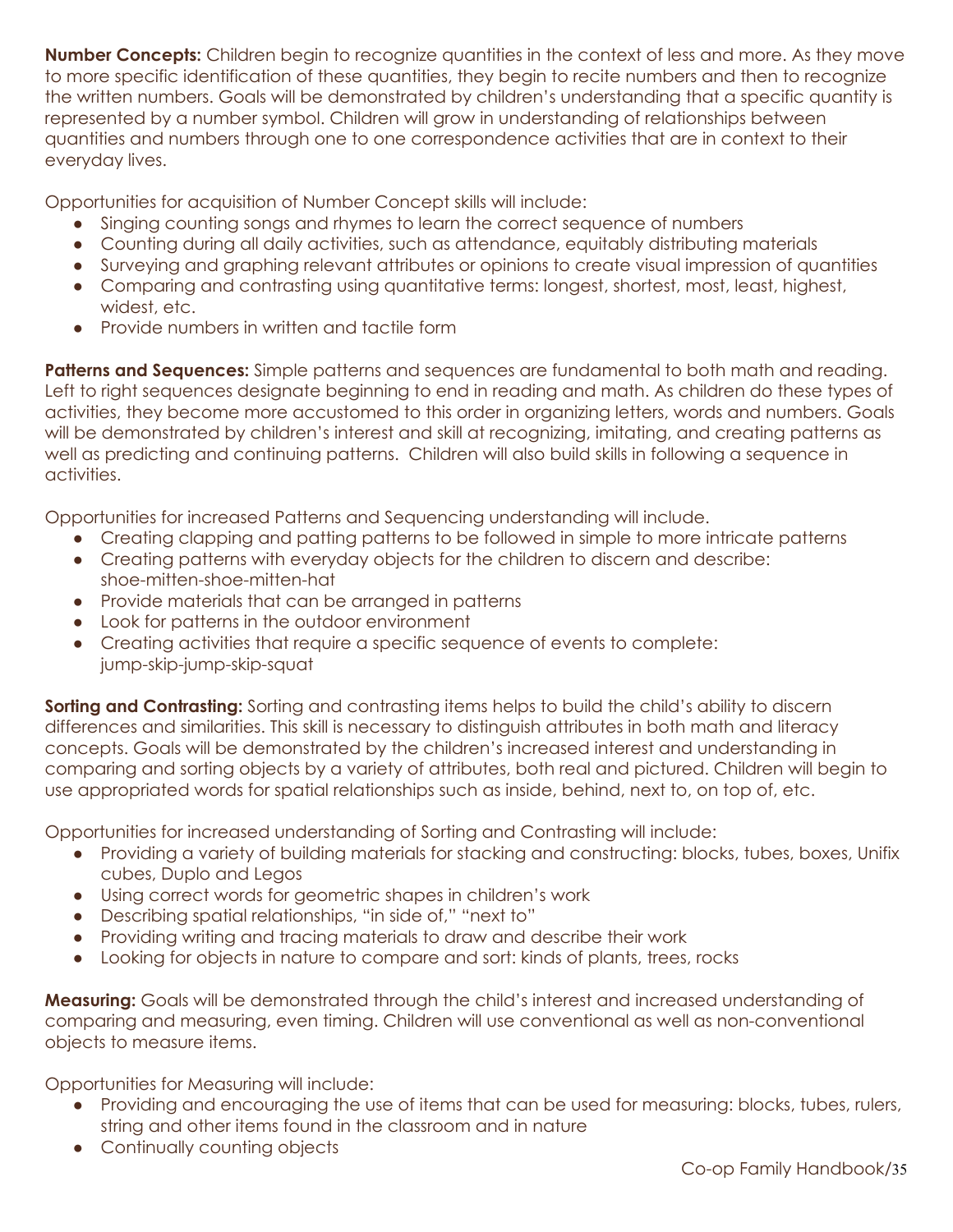- Providing tactile materials such as sand, water, rice that can be used for measuring and pouring
- Use words denoting time: "Two minutes until clean-up." "What takes longer?" "First we wash hands."
- Providing items to be arranged in sequences or with other like items

**Physical, Earth & Life Science:** Goals will be demonstrated by the children's increased interest and curiosity about their environment.

Opportunities for experiences in Sciences include:

- Providing science materials such as magnets, rocks shells, pulleys, mirrors, magnifying glasses to encourage investigation and exploration.
- Talking about animal habits, habitats, and life cycles and how to take care of animals
- Talking about health and nutrition in a relevant context
- Providing materials that will change: melt, stick, blend, expand, sink and float in order to observe and note changes
- Noting changes in nature: weather, seasons, growing, day and night
- Providing recording materials, clip boards, pencils, notebooks, to record findings and make predictions
- Graphing comparisons in order to present a visual context
- Providing gadgets and simple machines to explore technology in daily routines

**Social Studies and Community:** Goals will be demonstrated by the children's increased awareness of their place/role in the larger organizations of family, school/friends, and community.

Opportunities for experiences in Social Studies and Community will include:

- Inviting families to share with the class their traditions, stories, recipes and artifacts
- Facilitating dramatic play scenarios where children are able to create community centers such as restaurants, libraries, schools, Drs. Offices, markets and other familiar businesses
- Facilitating the understanding of life roles in these scenarios by providing props and costumes that are appropriate to the theme
- Inviting community workers to the school to discuss or demonstrate their work
- Taking field trips to relevant community centers of business, arts or governance
- Facilitating in problem-solving as questions or conflicts arise

#### <span id="page-35-0"></span>**Personal and Social Development**

**Self-awareness:** Self-awareness is the ability to recognize and name one's feelings and begin to cope with them. Children first learn about feelings when they become aware of the external aspects of their lives; being a member of a family, or part of a classroom of children. The child then becomes aware of the internal aspects of self, including feelings. Goals will be demonstrated by the children's increased ability to work independently and within a group. The child will grow in ability to express feelings and negotiate with others. The child will also grow in awareness of himself within his family and the greater community.

Opportunities for Self-awareness include:

- Modeling appropriate expressive language so that children hear words relevant to everyday situations with the group
- Providing self-directed as well as teacher directed activities
- Encouraging children to use appropriate words to express their ideas and feelings to others
- Demonstrating respect for differences
- Encouraging children to be helpers to others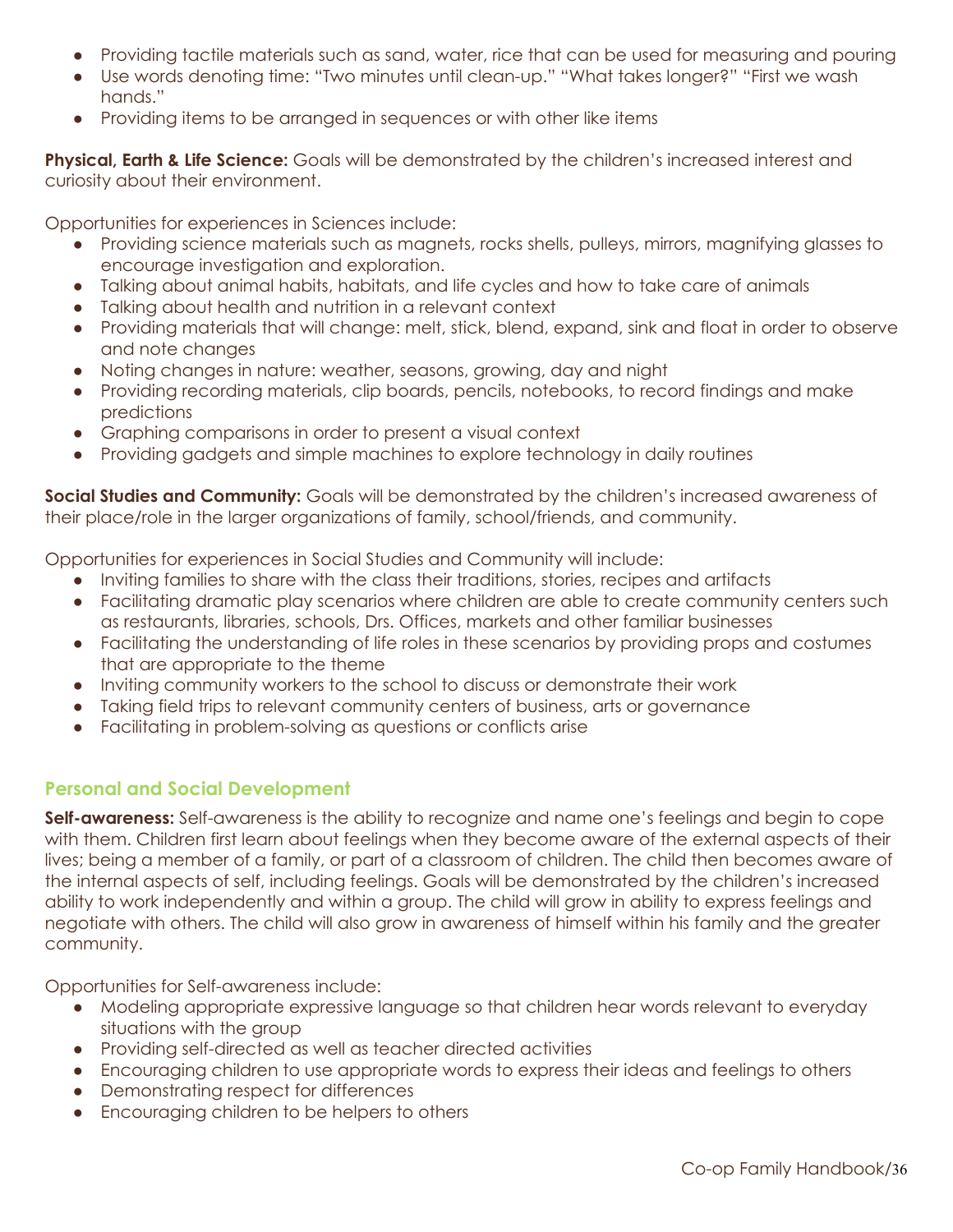- Sharing real life experiences and individual emotional experiences that happen every day in the classroom
- Encouraging families to come into school and to share their stories and traditions

**Social Development:** Goals will be demonstrated by the child's increasing ability to identify their feelings and express their feelings to others. Children will take part in decision-making processes as they become more independent in the classroom and begin to collaborate with peers.

Opportunities to support Social Development include:

- Teachers modeling appropriate expressive language and care-taking
- Providing activities that help children identify/name emotions
- Providing activities that require some negotiating with others
- Providing guidance to children when negotiating with peers
- Providing groups time where there is turn-taking, waiting and sharing
- Providing opportunities to children to aid in establishing rules and routines
- Teachers supporting awareness of safety as important to well-being
- Providing group projects and topics of study that allow the children to respect and collaborate with others, feel that they have contributed positively and succeeded

**Mood Management:** As children's emotional language grows, they are better able to express their feelings. Expressing one's feelings in an appropriate way strengthens one's ability to manage their mood or temperament in challenging situations with peers and adults. Goals will be demonstrated by the child's increased ability to respond appropriately and proportionately when conflicts arise.

Opportunities for support the development of Mood Management skills will include:

- Providing experiences and activities with various mood states; role playing, songs celebrations etc.
- Acknowledging an action or behavior and letting the child name the associated feeling
- Organizing routines to sooth the child's behavior when possible: "You will see mom right after story time."
- Creating a space and allowing for "alone" time when a child requests this

#### <span id="page-36-0"></span>**Creative Expression**

**Building and Constructing:** Initial and primary attempts at "creating" for children may come when placing and replacing items or materials in different arrangements. Stacking or aligning items may trigger a memory and the child feels they have created something relevant and experiential. Goals will be demonstrated by the child's increased interest and abilities to use a variety of materials to construct purposefully.

Opportunities to support Building and Construction will include:

- Providing an inviting block area with an ample number of assorted sized and shaped blocks for individual building as well as collaborative projects
- Providing props (toy animals, vehicles, people, ramps etc.) in the block areas to enhance the child's building scenario
- Providing conventional construction activities such as Legos, Duplo, Bristle Blocks etc. for building
- Providing unconventional building materials such as boxes, carton, fabric, large rocks, etc. for building larger projects
- Providing tools, tool belts, safety goggles and other props to extend the child's experience
- Documenting the work through photos and the child's description of his/her journal and or documentation panels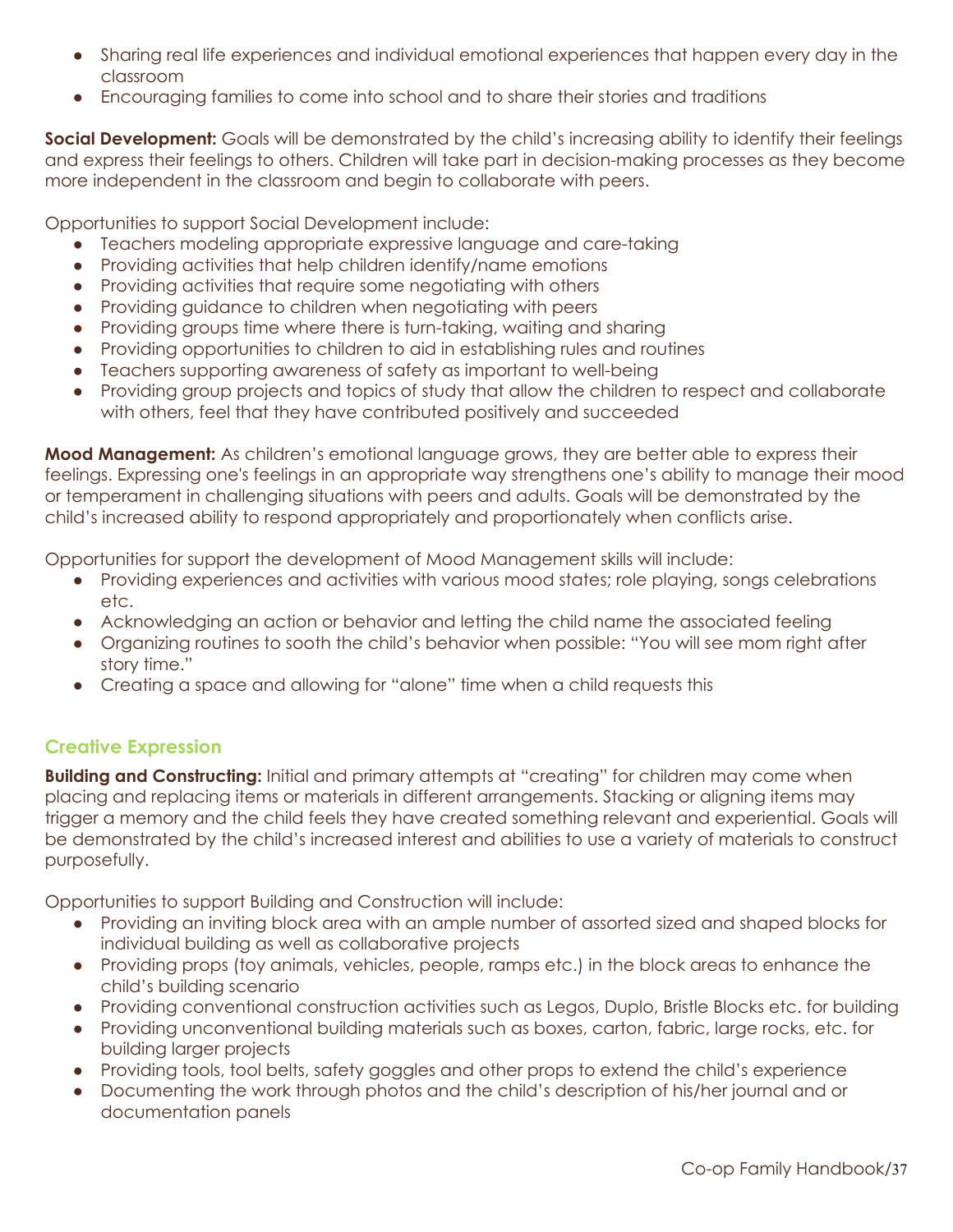**Art Experiences:** Children learn about the creative process through exploring a variety of appropriate materials. Through this exploration, children learn the feel, look, and other unique qualities of materials and can experiment with their use, singularly or in combinations. Children are able to test the properties of paints, glues, tape, and a variety of collage materials and see the visual results. Goals will be demonstrated through the child's increased interest, experimentation, and purpose with a variety of art materials as a means to express their feelings and ideas. Goals will also include increasing fine motor dexterity in using art tools. Children will increase their awareness of physical properties of art materials as well as develop appropriate language/vocabulary in describing their work.

Opportunities to support Art Experience include:

- Using traditional materials (paint, markers, glue) as well as non-traditional materials (recycled and nature materials) in the process of creativity and experimentation
- Going outdoors to experience nature as a part of the art process; light, shadow, colors and using rustic materials
- Encouraging self-direction and independence in experimentation with materials
- Encouraging problem-solving skills in the child's creative process and allowing for multiple attempts by the child to attain satisfactory outcomes
- Supporting experimenting with abundant materials in order to achieve success
- Providing tools that will support small motor development, rolling pins, scissors, mallets, hammers, etc.
- Discussing the child's art with the child in order to increase their awareness of their process and to help them reflect on it
- Displaying the child's art respectfully for others to see
- Displaying examples of fine art as well to increase children's awareness of art in the world
- Nurturing the child's appreciation of art as part of becoming life-long learners

**Music and Movement:** Interest in the rhythm of music and movement comes naturally to most children. It is an outlet for creative energy that helps children develop across all domains. The standard of this experience will be demonstrated through the child's increased listening skills, participation in group activities and recognition of rhythm, songs and instruments.

Opportunities for support in Music and Movement will include:

- Singing a variety of songs for various occasions during the school day, including a greeting, clean-up song, or good-bye song
- Making up original songs with the children
- Using a variety of musical instruments, including child-made instruments, to create rhythms and to accompany songs and dance
- Providing appropriate props, such as scarves, puppets, ribbons, etc. to extend the child's understanding of rhythm and music appreciation
- Providing space for movement activities in the classroom and outdoors
- Encouraging children to create their own movement activities with songs, music CDs, or instruments.

**Dramatic Play:** When children engage in dramatic play, it deepens their understanding of the world. Their pretending in different roles, allows them to make up scenarios that they can regulate beyond the restrictions of reality. Through pretend play, children are able to make deeper sense of roles and situations in their own lives. They learn to problem-solve in creative ways and to think more abstractly as they envision scenarios and re-enact them. Goals for Dramatic Play will be demonstrated as the child becomes more comfortable at role playing, using conversation and relevant props. Children's own understanding of various life roles becomes apparent in observing their dramatic play.

Opportunities for Dramatic Play will include:

- Providing props and dress up clothes that reflect the cultural context of the children's lives
- Adding appropriate props to support and extend the current topic of study in the classroom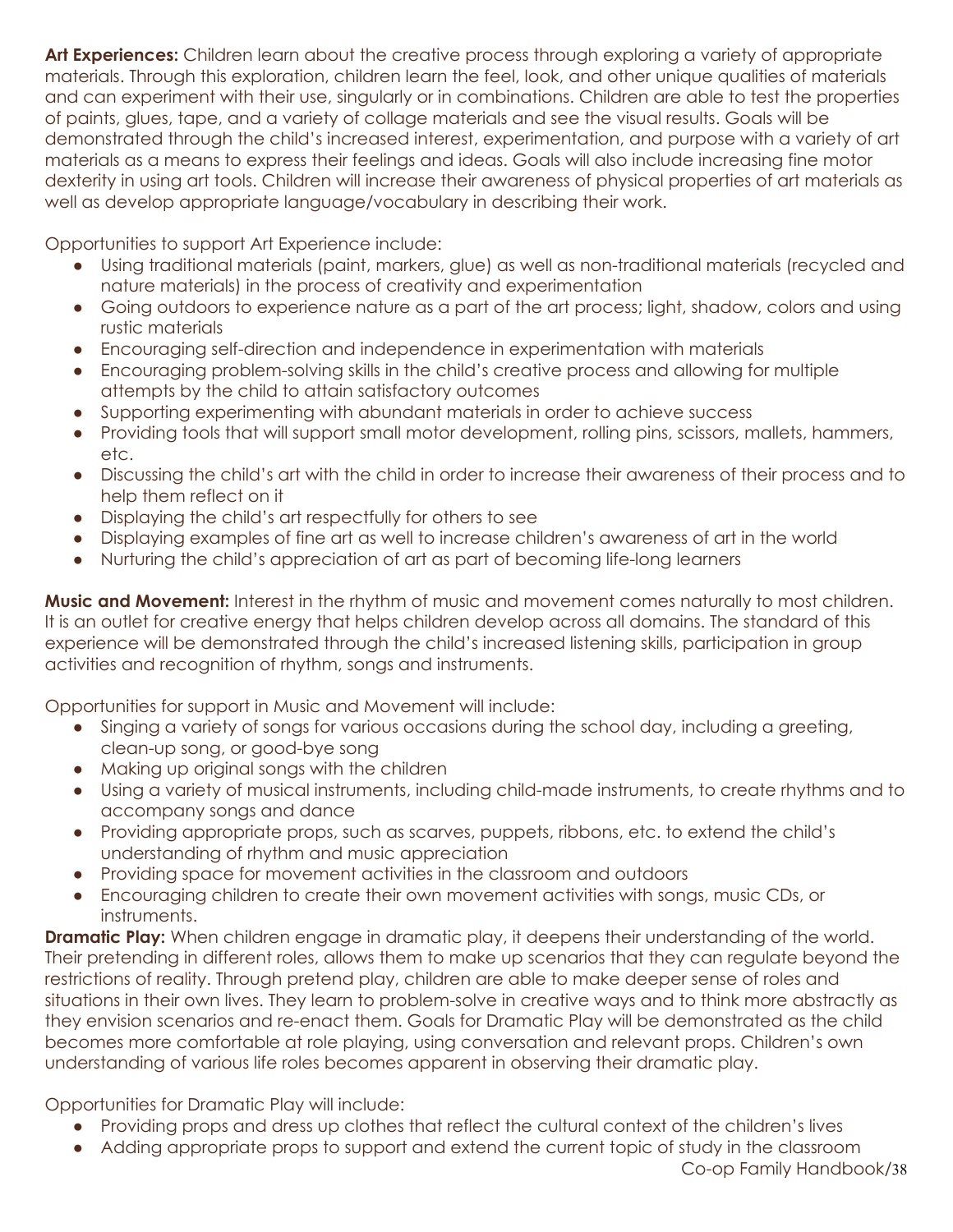- Observing and suggesting in order to support interest and extend ideas in a positive way
- Providing opportunities for child initiated and regulated dramatic play that extend into all centers in the classroom
- Encouraging and supporting children's cooperative efforts with friends as they work together on ideas for play
- Talking with children and participating in play in order to extend their ideas

#### <span id="page-38-0"></span>**Physical Development**

**Outdoor Play:** When children play outdoors, they develop a sense of accomplishment as they engage in and develop competence in purposeful activities. Outdoor play develops coordination and large motor muscle strength as the children run, climb, ride, push, balance, pull, pump and dig. It also enhances small motor skills as the children make mud pies, pick up leaves, connect pipes, stir and pour sand and water. Children increase cognitive awareness as they observe and explore nature. They observe seasonal changes in their outdoor environment. They become aware of how these change their ideas for play, the presence of ice and snow, the new bloom of leaves to be added to their mud recipes. When outdoors, children also become more aware of safety rules.

Opportunities for Outdoor Play include:

- Using the playground for child-initiated and regulated play; developing dramatic play scenarios such a playing house or construction site
- Providing appropriate equipment and toys that safely challenge children to use large motor muscles; climbers, ladders, bikes, wagons etc.
- Organizing games and activities that promote use of gross motor muscles; Mr. Fox, Red Light, various ball games
- Engaging children in setting up activities that require certain equipment such as carrying water buckets, hauling hollow blocks and boards, rolling logs or pumping water
- Discussing safe use of equipment and toys, as well as child behaviors, that will keep the outdoor play safe
- Increasing the child's knowledge of natural elements; weather, wind, precipitation, shadows, plants and trees etc.
- Exploring nature on walks, making graphs, collecting natural items and drawing outdoors

Opportunities for Indoor Play include:

- Dancing and moving to music with the music specialist twice a month as well as part of the daily classroom activity when relevant and appropriate
- Engaging in specific big body exercises and games with the occupational therapist
- Lifting and carrying hollow blocks, ramps and other pieces of equipment as block play progresses
- Engaging in planned and spontaneous movement games such as Simon Says with the class

**Fine Motor Development:** When children engage in purposeful activities that use the small muscles in the hands and wrists, they increase their dexterity. Dexterity helps children to gain confidence in self-care abilities; eating with utensils, pouring, buttoning, zipping etc. Fine motor exercise is important to the skill development with writing tools and scissors. Spatial awareness, necessary for balance and body control, is also developed through the development of fine motor skills. Goals will be demonstrated through the child's increased dexterity, control and interest in activities that require small muscle use.

Opportunities for Fine Motor Development include:

- Providing activities and tools that engage children so that they will increase strength in small muscles, for example play dough, Legos, and puzzles
- Working and playing planned fine motor activities with the occupational therapist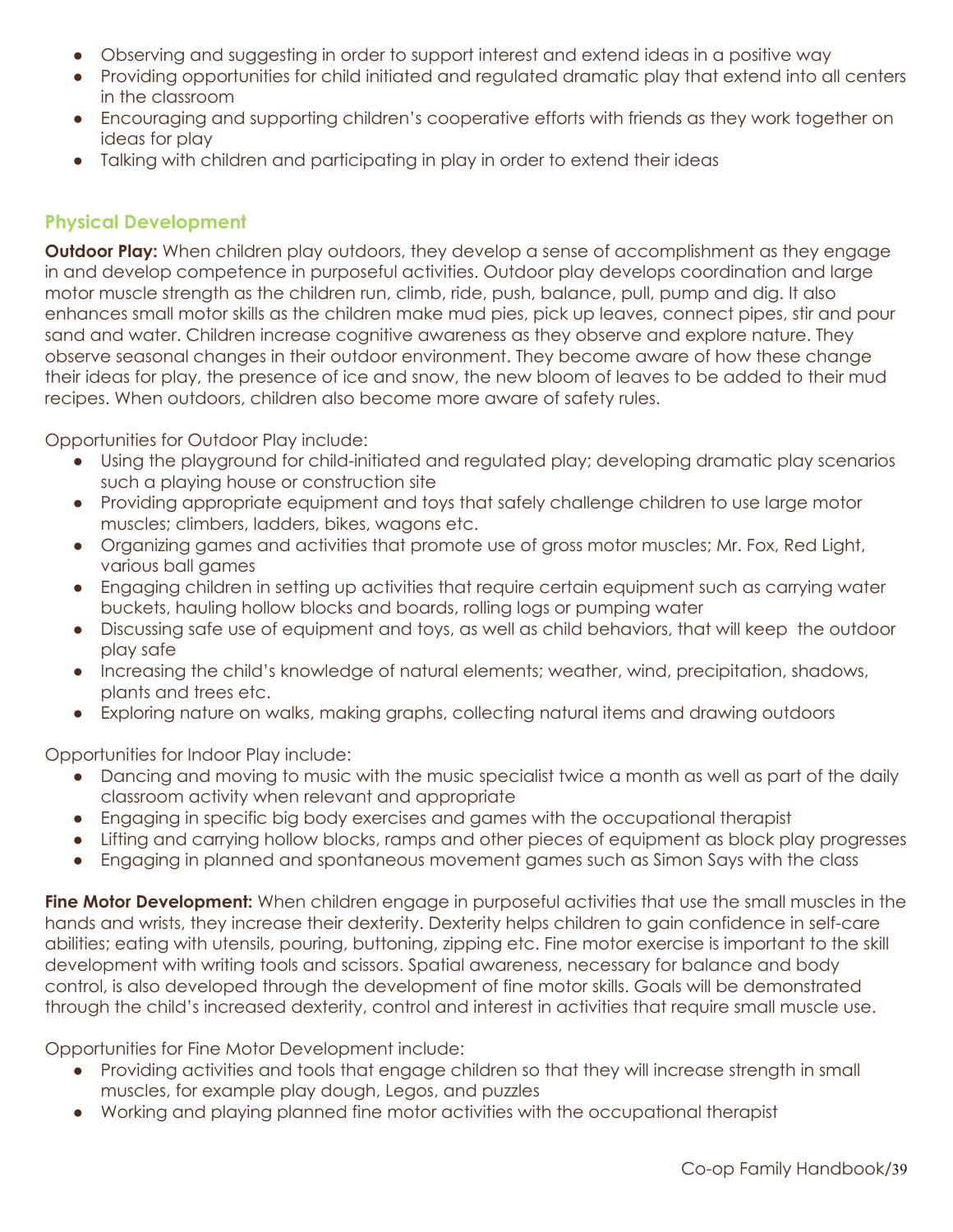- Provide a variety of tools for the engagement of medium experimentation; brushes, squeegees, rollers; for use with paint, shaving cream or clay.
- Encouraging and guiding children in self-help tasks; dressing, food preparation, opening packaging
- Providing a variety of writing tools for children to experimentation; pencils, pens, paintbrushes, crayons
- Providing safe cutting tools for experimentation; scissors, hole punches and paper punches
- Providing tape, pipe cleaners, string, and paper clips for children to fasten objects together

**Health and Nutrition:** Children increase their awareness of food groups and making healthy choices through classroom activities and discussion. Food recognition activities as well as tasting opportunities help children experiment with a variety of nutritional foods. Teachers also guide and encourage children in appropriate personal care and hygiene habits. Goals will be demonstrated through the child's increased awareness of healthy food choices and increased abilities in self-help tasks.

Opportunities for Health and Nutrition awareness include:

- Providing opportunities to try new foods by presenting a variety of healthy food choices for snack.
- Providing opportunities to prepare foods in the classroom: following recipes, cutting fruits, vegetables and breads, using juicing tools for juices
- Providing activities, posters and books that familiarize children with food groups
- Providing quidance in appropriate hand washing and toileting
- Providing guidance in nose-blowing, covering coughs, disposing of tissues etc. to raise awareness of germ containment
- Providing opportunities for the School Nurse and Dental Consultant to visit the classroom to discuss age appropriate hygiene habits
- Fostering independence as children develop skills in dressing and undressing
- Encouraging children to participate in caring for the classroom environment by putting away materials and keeping classroom space safe

**Safety:** Children increase their awareness of safe practices as they become more comfortable in their environment. Children become more aware of cause and effect relationships as they experience this space. For example, toys left on the floor may cause tripping and falling. Children's senses also become more acute as they begin to distinguish smells, tastes, sounds and sights, some that may cause them concern. Children become discerning when these senses raise cautious concern, for example if they smell smoke. Teachers support awareness of reasonable caution in daily experiences.

Opportunities for Safety awareness include:

- Practicing monthly fire drill so that safe practices will be followed in emergencies.
- Discussing appropriate rules for keeping the classroom safe for everyone
- Discussing safe habits in the classroom that provide hands on opportunities for the children to keep the space safe and clear of hazards
- Inviting police, fire and EMT professionals in to talk with the children about safe practices as well as to build comfort with uniformed first responders.

#### <span id="page-39-0"></span>**Resources and References -Curriculum Development**

Curtis, D. & Carter, M. (2006) *Reflecting Children's Lives.* Upper Saddle River, NJ 07458: Pearson Prentice Hall.

Bredekamp, Sue (2009) *Developmentally Appropriate Practice in Early Childhood Programs Serving Children From Birth Through Age 8.* Washington, DC 20015: NAEYC